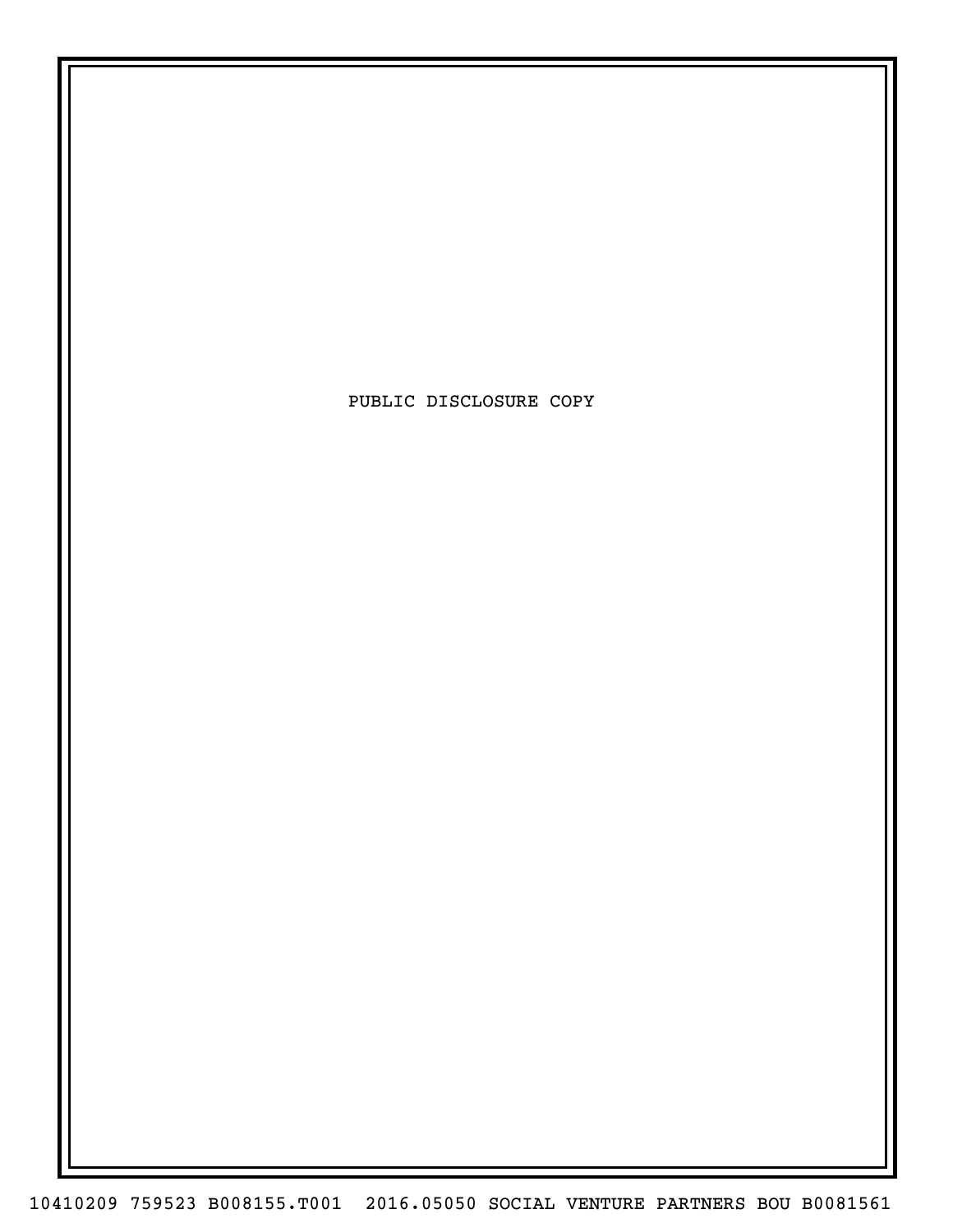



4999 Pearl East Circle, Suite 300 | Boulder, Colorado 80301 | 303.440.0399

Social Venture Partners Boulder County, Inc. 1877 Broadway, Suite 100 Boulder, CO 80302 Attention: Randi Grassgreen, Treasurer

Dear Randi:

Enclosed is the organization's 2016 Exempt Organization return.

Specific filing instructions are as follows.

FORM 990 RETURN:

This return has qualified for electronic filing. The return has been transmitted electronically to the IRS and no further action is required.

A copy of the return is enclosed for your files. We suggest that you retain this copy indefinitely.

Sincerely,

 $W. F. Jones, Jr.$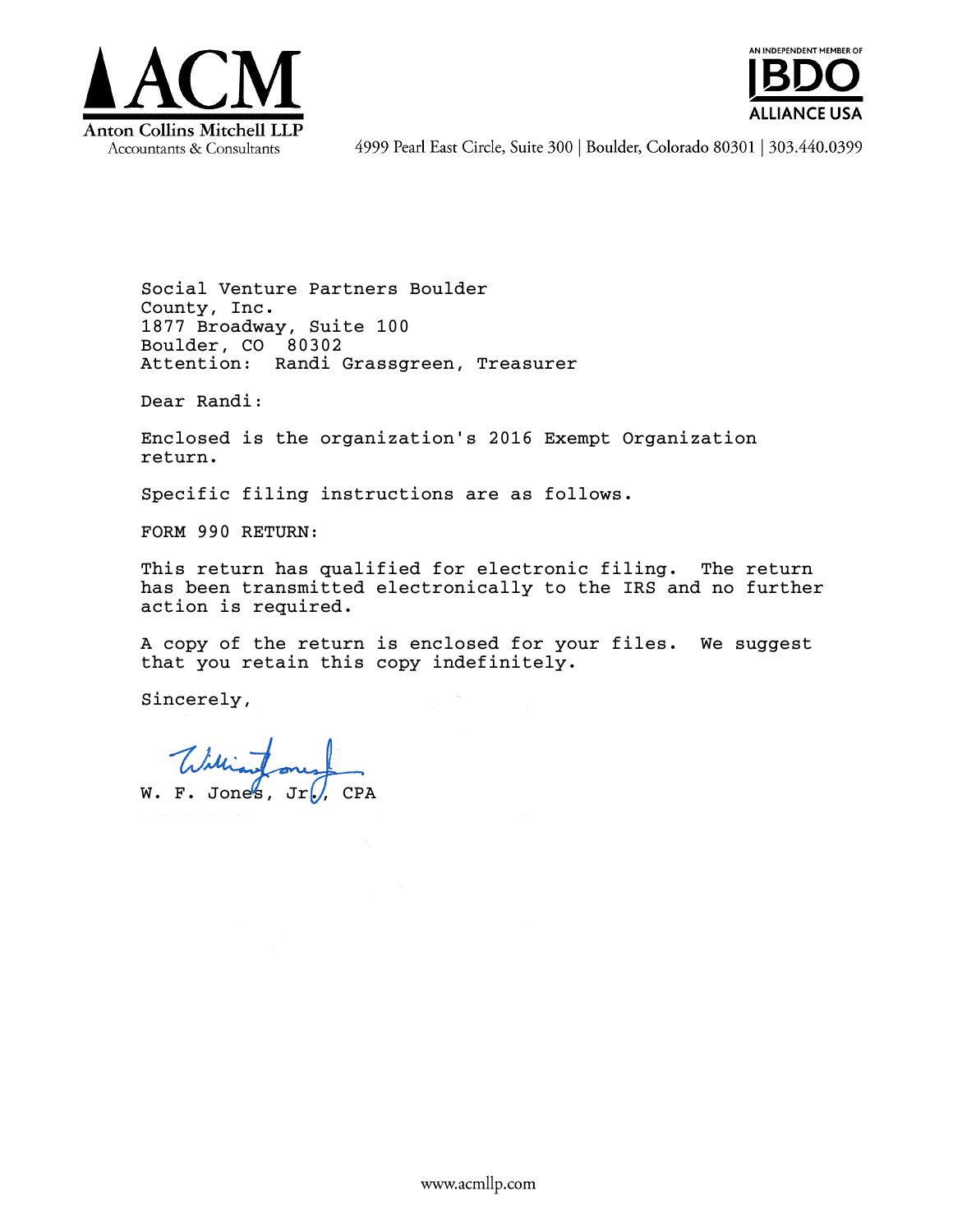|                                |                                  |                                                           | * *                                                                                                                                                                        | PUBLIC DISCLOSURE COPY **                 |            |                                                     |                                                           |
|--------------------------------|----------------------------------|-----------------------------------------------------------|----------------------------------------------------------------------------------------------------------------------------------------------------------------------------|-------------------------------------------|------------|-----------------------------------------------------|-----------------------------------------------------------|
|                                |                                  |                                                           | <b>Return of Organization Exempt From Income Tax</b>                                                                                                                       |                                           |            |                                                     | OMB No. 1545-0047                                         |
| Form                           |                                  | 990                                                       | Under section 501(c), 527, or 4947(a)(1) of the Internal Revenue Code (except private foundations)                                                                         |                                           |            |                                                     |                                                           |
|                                |                                  | Department of the Treasury                                | Do not enter social security numbers on this form as it may be made public.                                                                                                |                                           |            |                                                     | <b>Open to Public</b>                                     |
|                                |                                  | Internal Revenue Service                                  | Information about Form 990 and its instructions is at www.irs.gov/form990.                                                                                                 |                                           |            |                                                     | Inspection                                                |
|                                |                                  |                                                           | OCT 1, 2016<br>A For the 2016 calendar year, or tax year beginning                                                                                                         |                                           |            | and ending $SEP$ 30, $2017$                         |                                                           |
|                                | <b>B</b> Check if<br>applicable: |                                                           | C Name of organization                                                                                                                                                     |                                           |            | D Employer identification number                    |                                                           |
|                                | Address                          |                                                           | SOCIAL VENTURE PARTNERS BOULDER Client Copy                                                                                                                                |                                           |            |                                                     |                                                           |
|                                | change<br> Name                  |                                                           | COUNTY, INC.                                                                                                                                                               | <b>Anton Collins Mitchell LLP</b>         |            |                                                     |                                                           |
|                                | change<br>Initial                |                                                           | Doing business as                                                                                                                                                          | <b>Certified Public Accountants</b>       |            |                                                     | 46-1384125                                                |
|                                | return<br>Final                  |                                                           | Number and street (or P.O. box if mail is not delivered to street address)                                                                                                 |                                           | Room/suite | E Telephone number                                  |                                                           |
|                                | return/<br>termin-               |                                                           | 1877 BROADWAY, SUITE 100                                                                                                                                                   |                                           |            |                                                     | $303 - 840 - 0165$                                        |
|                                | ated<br>Amended                  |                                                           | City or town, state or province, country, and ZIP or foreign postal code                                                                                                   |                                           |            | G Gross receipts \$                                 | 357,494.                                                  |
|                                | Ireturn<br>Applica-              |                                                           | BOULDER, CO<br>80302                                                                                                                                                       |                                           |            | H(a) Is this a group return                         |                                                           |
|                                | tion<br>pending                  |                                                           | F Name and address of principal officer: RANDI GRASSGREEN                                                                                                                  |                                           |            | for subordinates?                                   | $\sqrt{}$ Yes $\sqrt{ \ \overline{\text{X}}}$ No          |
|                                |                                  |                                                           | SAME AS C ABOVE                                                                                                                                                            |                                           |            | $H(b)$ Are all subordinates included? $\Box$ Yes    | No                                                        |
|                                |                                  | <b>I</b> Tax-exempt status: $X \overline{S}$ 501(c)(3)    | $\frac{1}{2}$ 501(c) (<br>$\sqrt{\frac{1}{1}}$ (insert no.)<br>J Website: WWW.SVPBOULDERCOUNTY.ORG                                                                         | 4947(a)(1) or                             | 527        |                                                     | If "No," attach a list. (see instructions)                |
|                                |                                  |                                                           | Trust                                                                                                                                                                      | Other $\blacktriangleright$               |            | $H(c)$ Group exemption number $\blacktriangleright$ |                                                           |
|                                | Part I                           | K Form of organization: $X$ Corporation<br><b>Summary</b> | Association                                                                                                                                                                |                                           |            |                                                     | L Year of formation: $2012$ M State of legal domicile: CO |
|                                |                                  |                                                           | Briefly describe the organization's mission or most significant activities: SVP ENGAGES COMMUNITY MEMBERS                                                                  |                                           |            |                                                     |                                                           |
|                                | 1.                               |                                                           | AND NONPROFITS TO WORK SIDE-BY-SIDE STRENGTHENING OUR COMMUNITY.                                                                                                           |                                           |            |                                                     |                                                           |
| Governance                     | 2                                |                                                           | Check this box $\blacktriangleright$ $\Box$ if the organization discontinued its operations or disposed of more than 25% of its net assets.                                |                                           |            |                                                     |                                                           |
|                                | З                                |                                                           | Number of voting members of the governing body (Part VI, line 1a)                                                                                                          |                                           |            | 3                                                   | 11                                                        |
|                                | 4                                |                                                           |                                                                                                                                                                            |                                           |            | $\overline{4}$                                      | 11                                                        |
|                                | 5                                | $\overline{5}$                                            |                                                                                                                                                                            |                                           |            |                                                     |                                                           |
|                                | 6                                | $\overline{6}$                                            |                                                                                                                                                                            |                                           |            | 5<br>74                                             |                                                           |
| <b>Activities &amp;</b>        |                                  |                                                           |                                                                                                                                                                            |                                           |            | 7a                                                  | $\overline{0}$ .                                          |
|                                |                                  |                                                           |                                                                                                                                                                            |                                           |            | 7 <sub>b</sub>                                      | $\overline{0}$ .                                          |
|                                |                                  |                                                           |                                                                                                                                                                            |                                           |            | <b>Prior Year</b>                                   | <b>Current Year</b>                                       |
|                                | 8                                |                                                           |                                                                                                                                                                            |                                           |            | 263, 157.                                           | 345,500.                                                  |
|                                | 9                                |                                                           | Program service revenue (Part VIII, line 2g)                                                                                                                               |                                           |            | 10,082.                                             | 11,734.                                                   |
| Revenue                        | 10                               |                                                           |                                                                                                                                                                            |                                           |            | 376.                                                | 260.                                                      |
|                                | 11                               |                                                           | Other revenue (Part VIII, column (A), lines 5, 6d, 8c, 9c, 10c, and 11e)                                                                                                   |                                           |            | 0.                                                  | $\overline{0}$ .                                          |
|                                | 12                               |                                                           | Total revenue - add lines 8 through 11 (must equal Part VIII, column (A), line 12)                                                                                         |                                           |            | 273,615.                                            | 357,494.                                                  |
|                                | 13                               |                                                           | Grants and similar amounts paid (Part IX, column (A), lines 1-3)                                                                                                           | <u> 1986 - Jan Start Barbar, martin a</u> |            | 64,400.                                             | 14,000.                                                   |
|                                | 14                               |                                                           |                                                                                                                                                                            |                                           |            | 0.                                                  | Ο.                                                        |
|                                |                                  |                                                           | 15 Salaries, other compensation, employee benefits (Part IX, column (A), lines 5-10)                                                                                       |                                           |            | 210, 100.                                           | 218,389.                                                  |
| Expenses                       |                                  |                                                           |                                                                                                                                                                            |                                           |            | $\overline{0}$ .                                    | $\overline{0}$ .                                          |
|                                |                                  |                                                           |                                                                                                                                                                            |                                           |            |                                                     |                                                           |
|                                |                                  |                                                           |                                                                                                                                                                            |                                           |            | 77,944.                                             | 105, 759.                                                 |
|                                | 18                               |                                                           | Total expenses. Add lines 13-17 (must equal Part IX, column (A), line 25)                                                                                                  |                                           |            | 352,444.                                            | 338,148.                                                  |
|                                | 19                               |                                                           |                                                                                                                                                                            |                                           |            | $-78,829$ .                                         | 19,346.                                                   |
|                                |                                  |                                                           |                                                                                                                                                                            |                                           |            | <b>Beginning of Current Year</b>                    | <b>End of Year</b>                                        |
|                                | 20                               | Total assets (Part X, line 16)                            |                                                                                                                                                                            |                                           |            | 90,608.                                             | 135,611.                                                  |
| Net Assets or<br>Fund Balances | 21                               |                                                           | Total liabilities (Part X, line 26)                                                                                                                                        |                                           |            | 12,531.                                             | 37,220.                                                   |
|                                | 22                               |                                                           |                                                                                                                                                                            |                                           |            | 78,077 <b>.</b>                                     | 98,391.                                                   |
|                                | Part II                          | <b>Signature Block</b>                                    |                                                                                                                                                                            |                                           |            |                                                     |                                                           |
|                                |                                  |                                                           | Under penalties of perjury, I declare that I have examined this return, including accompanying schedules and statements, and to the best of my knowledge and belief, it is |                                           |            |                                                     |                                                           |
|                                |                                  |                                                           | true, correct, and complete. Declaration of preparer (other than officer) is based on all information of which preparer has any knowledge.                                 |                                           |            |                                                     |                                                           |
|                                |                                  | Signature of officer                                      |                                                                                                                                                                            |                                           |            | Date                                                |                                                           |
| Sign                           |                                  |                                                           | סססטוס גסמם ואססטסטאפס דרווגמ                                                                                                                                              |                                           |            |                                                     |                                                           |

| Here     | RANDI GRASSGREEN,<br>TREASURER                                                    |                                        |                              |  |  |  |  |
|----------|-----------------------------------------------------------------------------------|----------------------------------------|------------------------------|--|--|--|--|
|          | Type or print name and title                                                      |                                        |                              |  |  |  |  |
|          | Print/Type preparer's name                                                        | Date<br>. Prepare <u>r's a</u> gnature | PTIN<br>Check                |  |  |  |  |
| Paid     | F. JONES, JR., CPA<br>w.                                                          | Mary oust                              | P00189827<br>self-employed   |  |  |  |  |
| Preparer | ANTON COLLING MITCHELL LLP<br>Firm's name                                         |                                        | $01 - 0724563$<br>Firm's EIN |  |  |  |  |
| Use Only | Firm's address 1999 PEARL EAST CIRCLE, SUITE                                      | 30 <b>0</b>                            |                              |  |  |  |  |
|          | Phone no. $303 - 440 - 0399$<br>BOULDER, CO 80301                                 |                                        |                              |  |  |  |  |
|          | May the IRS discuss this return with the preparer shown above? (see instructions) |                                        | x.<br>Yes<br><b>No</b>       |  |  |  |  |
|          |                                                                                   |                                        | $\mathbf{A}$                 |  |  |  |  |

632001 11-11-16 **For Paperwork Reduction Act Notice, see the separate instructions.** LHA Form (2016)

Form **990** (2016)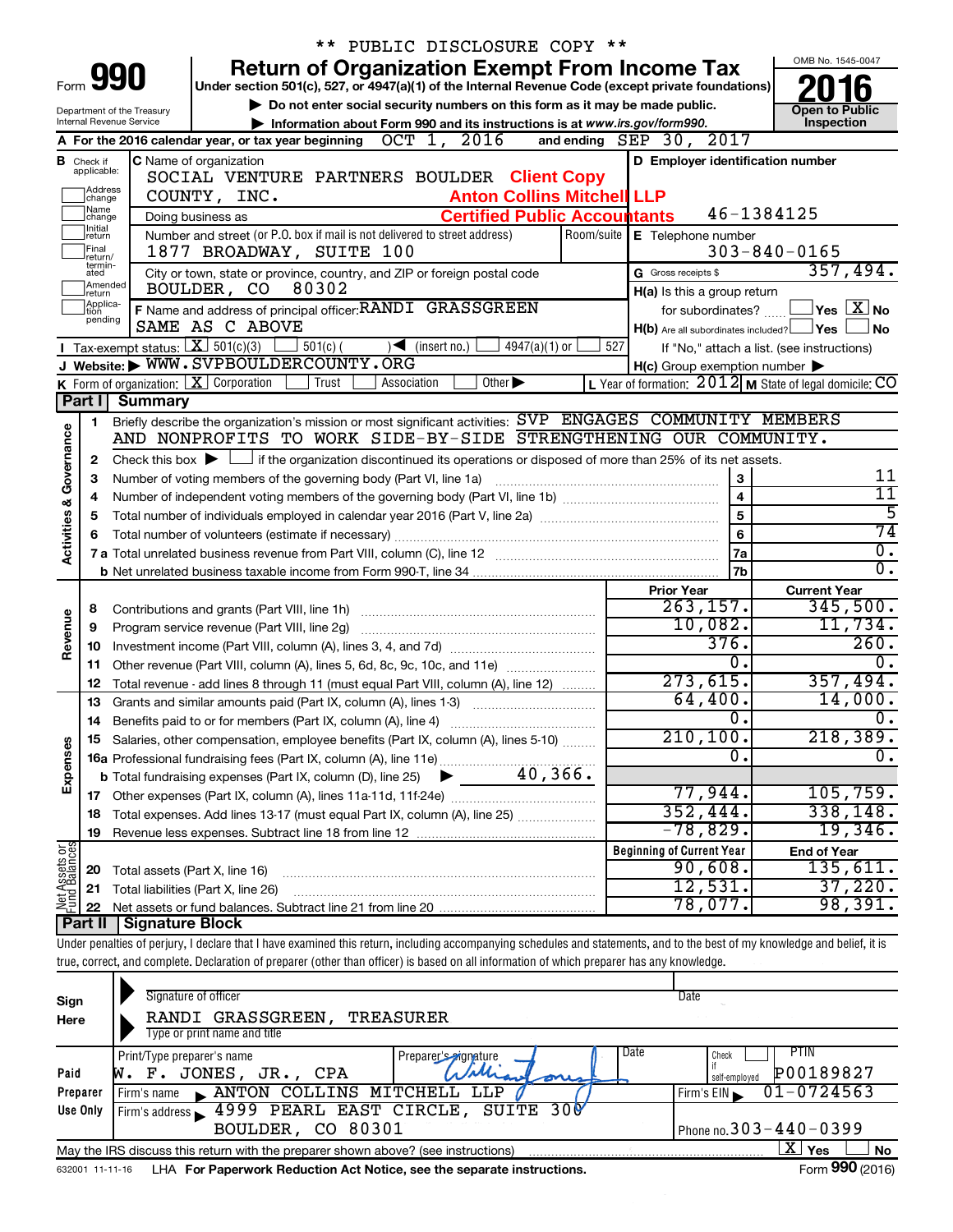|              | SOCIAL VENTURE PARTNERS BOULDER<br>46-1384125<br>COUNTY, INC.<br>Page 2<br>Form 990 (2016)                                                                                                                                                                                                                                                  |
|--------------|---------------------------------------------------------------------------------------------------------------------------------------------------------------------------------------------------------------------------------------------------------------------------------------------------------------------------------------------|
|              | Part III   Statement of Program Service Accomplishments<br>$\boxed{\text{X}}$                                                                                                                                                                                                                                                               |
| 1            | Briefly describe the organization's mission:                                                                                                                                                                                                                                                                                                |
|              | SVP ELEVATES PHILANTHROPY TO CREATE A NETWORK OF STRONGER, MORE<br>SUSTAINABLE BOULDER COUNTY NONPROFITS THROUGH COLLABORATIVE                                                                                                                                                                                                              |
|              | RELATIONSHIPS.                                                                                                                                                                                                                                                                                                                              |
| $\mathbf{2}$ | Did the organization undertake any significant program services during the year which were not listed on the                                                                                                                                                                                                                                |
|              | $\exists$ Yes $\boxed{\text{X}}$ No<br>prior Form 990 or 990-EZ?                                                                                                                                                                                                                                                                            |
| 3            | If "Yes," describe these new services on Schedule O.<br>$\exists$ Yes $\boxed{\text{X}}$ No<br>Did the organization cease conducting, or make significant changes in how it conducts, any program services?                                                                                                                                 |
|              | If "Yes," describe these changes on Schedule O.                                                                                                                                                                                                                                                                                             |
| 4            | Describe the organization's program service accomplishments for each of its three largest program services, as measured by expenses.<br>Section 501(c)(3) and 501(c)(4) organizations are required to report the amount of grants and allocations to others, the total expenses, and<br>revenue, if any, for each program service reported. |
| 4a           | 5,168.<br>) (Expenses \$<br>(Code:                                                                                                                                                                                                                                                                                                          |
|              | SEE SCHEDULE O                                                                                                                                                                                                                                                                                                                              |
|              |                                                                                                                                                                                                                                                                                                                                             |
|              |                                                                                                                                                                                                                                                                                                                                             |
|              |                                                                                                                                                                                                                                                                                                                                             |
|              |                                                                                                                                                                                                                                                                                                                                             |
|              |                                                                                                                                                                                                                                                                                                                                             |
|              |                                                                                                                                                                                                                                                                                                                                             |
|              |                                                                                                                                                                                                                                                                                                                                             |
|              |                                                                                                                                                                                                                                                                                                                                             |
| 4b           | 4,527.<br>27,501.<br>including grants of \$ (Revenue \$) (Revenue \$<br>) (Expenses \$<br>(Code:                                                                                                                                                                                                                                            |
|              | SEE SCHEDULE O                                                                                                                                                                                                                                                                                                                              |
|              |                                                                                                                                                                                                                                                                                                                                             |
|              |                                                                                                                                                                                                                                                                                                                                             |
|              |                                                                                                                                                                                                                                                                                                                                             |
|              |                                                                                                                                                                                                                                                                                                                                             |
|              |                                                                                                                                                                                                                                                                                                                                             |
|              |                                                                                                                                                                                                                                                                                                                                             |
|              |                                                                                                                                                                                                                                                                                                                                             |
|              |                                                                                                                                                                                                                                                                                                                                             |
| 4c           | 10,884.<br>$\overline{0.}$<br>including grants of \$<br>) (Revenue \$<br>(Code:<br>) (Expenses \$<br>SEE SCHEDULE O                                                                                                                                                                                                                         |
|              |                                                                                                                                                                                                                                                                                                                                             |
|              |                                                                                                                                                                                                                                                                                                                                             |
|              |                                                                                                                                                                                                                                                                                                                                             |
|              |                                                                                                                                                                                                                                                                                                                                             |
|              |                                                                                                                                                                                                                                                                                                                                             |
|              |                                                                                                                                                                                                                                                                                                                                             |
|              |                                                                                                                                                                                                                                                                                                                                             |
|              |                                                                                                                                                                                                                                                                                                                                             |
|              |                                                                                                                                                                                                                                                                                                                                             |
|              |                                                                                                                                                                                                                                                                                                                                             |
|              | Other program services (Describe in Schedule O.)                                                                                                                                                                                                                                                                                            |
| 4d           | $168,783$ . including grants of \$<br>2,039.<br>14,000.) (Revenue \$<br>(Expenses \$<br>245,182.                                                                                                                                                                                                                                            |
| 4e           | Total program service expenses<br>Form 990 (2016)<br>SEE SCHEDULE O FOR CONTINUATION(S)                                                                                                                                                                                                                                                     |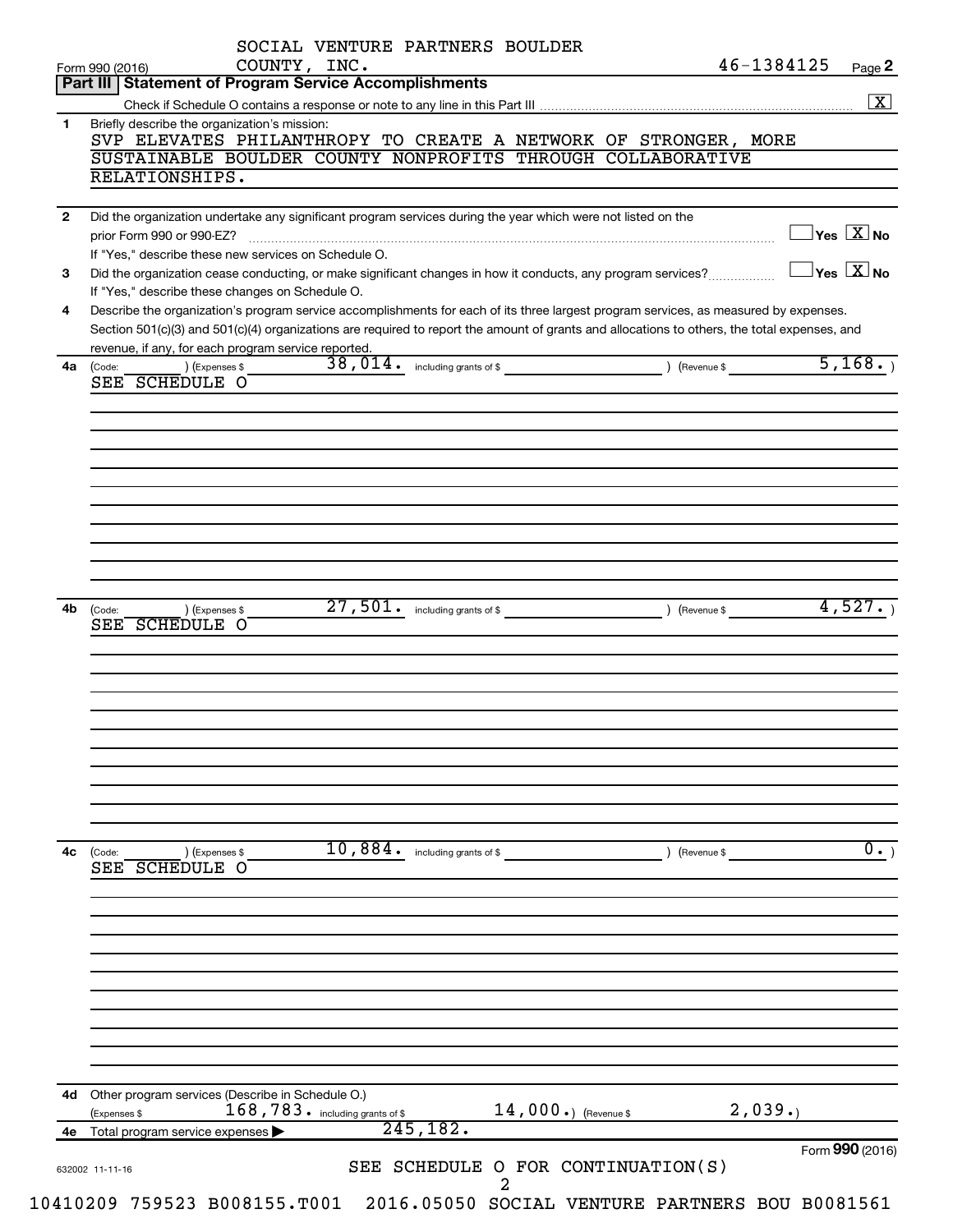|    | Part IV   Checklist of Required Schedules                                                                                                                                                                                                                                                                                                                            |                 |                       |                         |
|----|----------------------------------------------------------------------------------------------------------------------------------------------------------------------------------------------------------------------------------------------------------------------------------------------------------------------------------------------------------------------|-----------------|-----------------------|-------------------------|
|    |                                                                                                                                                                                                                                                                                                                                                                      |                 | Yes                   | No                      |
| 1  | Is the organization described in section $501(c)(3)$ or $4947(a)(1)$ (other than a private foundation)?                                                                                                                                                                                                                                                              |                 |                       |                         |
|    |                                                                                                                                                                                                                                                                                                                                                                      | 1               | х                     |                         |
| 2  | Is the organization required to complete Schedule B, Schedule of Contributors? [11] the organization required to complete Schedule B, Schedule of Contributors?                                                                                                                                                                                                      | $\overline{2}$  | $\overline{\text{x}}$ |                         |
| З  | Did the organization engage in direct or indirect political campaign activities on behalf of or in opposition to candidates for                                                                                                                                                                                                                                      |                 |                       |                         |
|    |                                                                                                                                                                                                                                                                                                                                                                      | 3               |                       | x                       |
| 4  | Section 501(c)(3) organizations. Did the organization engage in lobbying activities, or have a section 501(h) election in effect                                                                                                                                                                                                                                     |                 |                       |                         |
|    |                                                                                                                                                                                                                                                                                                                                                                      | 4               |                       | X                       |
| 5  | Is the organization a section 501(c)(4), 501(c)(5), or 501(c)(6) organization that receives membership dues, assessments, or                                                                                                                                                                                                                                         |                 |                       |                         |
|    |                                                                                                                                                                                                                                                                                                                                                                      | 5               |                       | X                       |
| 6  | Did the organization maintain any donor advised funds or any similar funds or accounts for which donors have the right to                                                                                                                                                                                                                                            |                 |                       |                         |
|    | provide advice on the distribution or investment of amounts in such funds or accounts? If "Yes," complete Schedule D, Part I                                                                                                                                                                                                                                         | 6               |                       | X                       |
| 7  | Did the organization receive or hold a conservation easement, including easements to preserve open space,                                                                                                                                                                                                                                                            |                 |                       |                         |
|    |                                                                                                                                                                                                                                                                                                                                                                      | $\overline{7}$  |                       | x                       |
| 8  | Did the organization maintain collections of works of art, historical treasures, or other similar assets? If "Yes," complete                                                                                                                                                                                                                                         |                 |                       |                         |
|    |                                                                                                                                                                                                                                                                                                                                                                      | 8               |                       | x                       |
| 9  | Schedule D, Part III <b>Marting Communities</b> and the contract of the contract of the contract of the contract of the contract of the contract of the contract of the contract of the contract of the contract of the contract of<br>Did the organization report an amount in Part X, line 21, for escrow or custodial account liability, serve as a custodian for |                 |                       |                         |
|    |                                                                                                                                                                                                                                                                                                                                                                      |                 |                       |                         |
|    | amounts not listed in Part X; or provide credit counseling, debt management, credit repair, or debt negotiation services?                                                                                                                                                                                                                                            | 9               |                       | X                       |
|    | If "Yes," complete Schedule D, Part IV                                                                                                                                                                                                                                                                                                                               |                 |                       |                         |
| 10 | Did the organization, directly or through a related organization, hold assets in temporarily restricted endowments, permanent                                                                                                                                                                                                                                        |                 |                       | x                       |
|    |                                                                                                                                                                                                                                                                                                                                                                      | 10              |                       |                         |
| 11 | If the organization's answer to any of the following questions is "Yes," then complete Schedule D, Parts VI, VII, VIII, IX, or X                                                                                                                                                                                                                                     |                 |                       |                         |
|    | as applicable.                                                                                                                                                                                                                                                                                                                                                       |                 |                       |                         |
|    | a Did the organization report an amount for land, buildings, and equipment in Part X, line 10? If "Yes," complete Schedule D,                                                                                                                                                                                                                                        |                 | х                     |                         |
|    | Part VI                                                                                                                                                                                                                                                                                                                                                              | 11a             |                       |                         |
|    | <b>b</b> Did the organization report an amount for investments - other securities in Part X, line 12 that is 5% or more of its total                                                                                                                                                                                                                                 |                 |                       |                         |
|    |                                                                                                                                                                                                                                                                                                                                                                      | 11 <sub>b</sub> |                       | x                       |
|    | c Did the organization report an amount for investments - program related in Part X, line 13 that is 5% or more of its total                                                                                                                                                                                                                                         |                 |                       |                         |
|    |                                                                                                                                                                                                                                                                                                                                                                      | 11c             |                       | х                       |
|    | d Did the organization report an amount for other assets in Part X, line 15 that is 5% or more of its total assets reported in                                                                                                                                                                                                                                       |                 |                       |                         |
|    |                                                                                                                                                                                                                                                                                                                                                                      | 11d             | х                     |                         |
|    | e Did the organization report an amount for other liabilities in Part X, line 25? If "Yes," complete Schedule D, Part X                                                                                                                                                                                                                                              | 11e             |                       | $\overline{\mathbf{X}}$ |
| f  | Did the organization's separate or consolidated financial statements for the tax year include a footnote that addresses                                                                                                                                                                                                                                              |                 |                       |                         |
|    | the organization's liability for uncertain tax positions under FIN 48 (ASC 740)? If "Yes," complete Schedule D, Part X                                                                                                                                                                                                                                               | 11f             | х                     |                         |
|    | 12a Did the organization obtain separate, independent audited financial statements for the tax year? If "Yes," complete                                                                                                                                                                                                                                              |                 |                       |                         |
|    | Schedule D, Parts XI and XII <b>continuum continuum continuum continuum continuum continuum continuum continuum</b> continuum continuum continuum continuum continuum continuum continuum continuum continuum continuum continuum c                                                                                                                                  | 12a             |                       | x                       |
|    | b Was the organization included in consolidated, independent audited financial statements for the tax year?                                                                                                                                                                                                                                                          |                 |                       |                         |
|    | If "Yes," and if the organization answered "No" to line 12a, then completing Schedule D, Parts XI and XII is optional                                                                                                                                                                                                                                                | 12 <sub>b</sub> |                       | х                       |
| 13 |                                                                                                                                                                                                                                                                                                                                                                      | 13              |                       | $\overline{\textbf{X}}$ |
|    |                                                                                                                                                                                                                                                                                                                                                                      | 14a             |                       | X                       |
|    | <b>b</b> Did the organization have aggregate revenues or expenses of more than \$10,000 from grantmaking, fundraising, business,                                                                                                                                                                                                                                     |                 |                       |                         |
|    | investment, and program service activities outside the United States, or aggregate foreign investments valued at \$100,000                                                                                                                                                                                                                                           |                 |                       |                         |
|    |                                                                                                                                                                                                                                                                                                                                                                      | 14b             |                       | x                       |
| 15 | Did the organization report on Part IX, column (A), line 3, more than \$5,000 of grants or other assistance to or for any                                                                                                                                                                                                                                            |                 |                       |                         |
|    |                                                                                                                                                                                                                                                                                                                                                                      | 15              |                       | х                       |
| 16 | Did the organization report on Part IX, column (A), line 3, more than \$5,000 of aggregate grants or other assistance to                                                                                                                                                                                                                                             |                 |                       |                         |
|    |                                                                                                                                                                                                                                                                                                                                                                      | 16              |                       | х                       |
| 17 | Did the organization report a total of more than \$15,000 of expenses for professional fundraising services on Part IX,                                                                                                                                                                                                                                              |                 |                       |                         |
|    |                                                                                                                                                                                                                                                                                                                                                                      | 17              |                       | х                       |
| 18 | Did the organization report more than \$15,000 total of fundraising event gross income and contributions on Part VIII, lines                                                                                                                                                                                                                                         |                 |                       |                         |
|    |                                                                                                                                                                                                                                                                                                                                                                      | 18              |                       | x                       |
| 19 | Did the organization report more than \$15,000 of gross income from gaming activities on Part VIII, line 9a? If "Yes,"                                                                                                                                                                                                                                               |                 |                       |                         |
|    |                                                                                                                                                                                                                                                                                                                                                                      | 19              |                       | x                       |

Form (2016) **990**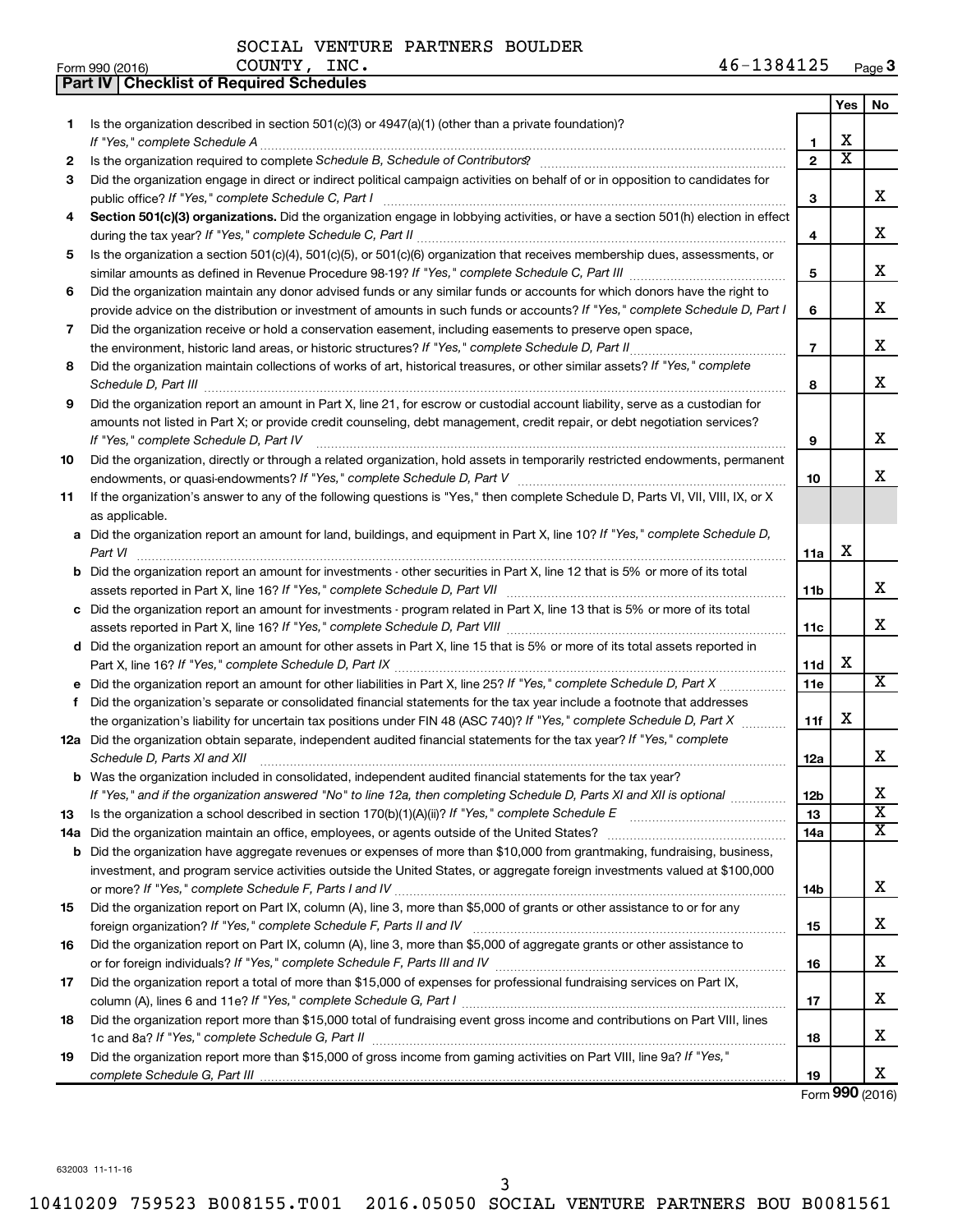| Form 990 (2016) | INC.<br>COUNTY | 1384125<br>46- | Page <b>4</b> |
|-----------------|----------------|----------------|---------------|
|-----------------|----------------|----------------|---------------|

|    | <b>Part IV   Checklist of Required Schedules (continued)</b>                                                                        |                 |     |                         |
|----|-------------------------------------------------------------------------------------------------------------------------------------|-----------------|-----|-------------------------|
|    |                                                                                                                                     |                 | Yes | No                      |
|    | 20a Did the organization operate one or more hospital facilities? If "Yes," complete Schedule H                                     | 20a             |     | x                       |
|    |                                                                                                                                     | 20 <sub>b</sub> |     |                         |
| 21 | Did the organization report more than \$5,000 of grants or other assistance to any domestic organization or                         |                 |     |                         |
|    |                                                                                                                                     | 21              | X   |                         |
| 22 | Did the organization report more than \$5,000 of grants or other assistance to or for domestic individuals on                       |                 |     |                         |
|    |                                                                                                                                     | 22              |     | x                       |
| 23 | Did the organization answer "Yes" to Part VII, Section A, line 3, 4, or 5 about compensation of the organization's current          |                 |     |                         |
|    | and former officers, directors, trustees, key employees, and highest compensated employees? If "Yes," complete                      |                 |     |                         |
|    | Schedule J <b>Execute Schedule J Execute Schedule J</b>                                                                             | 23              |     | х                       |
|    | 24a Did the organization have a tax-exempt bond issue with an outstanding principal amount of more than \$100,000 as of the         |                 |     |                         |
|    | last day of the year, that was issued after December 31, 2002? If "Yes," answer lines 24b through 24d and complete                  |                 |     |                         |
|    | Schedule K. If "No", go to line 25a                                                                                                 | 24a             |     | x                       |
| b  |                                                                                                                                     | 24 <sub>b</sub> |     |                         |
|    | Did the organization maintain an escrow account other than a refunding escrow at any time during the year to defease                |                 |     |                         |
|    |                                                                                                                                     | 24c             |     |                         |
|    | d Did the organization act as an "on behalf of" issuer for bonds outstanding at any time during the year?                           | 24d             |     |                         |
|    | 25a Section 501(c)(3), 501(c)(4), and 501(c)(29) organizations. Did the organization engage in an excess benefit                    |                 |     |                         |
|    |                                                                                                                                     | 25a             |     | x                       |
|    | <b>b</b> Is the organization aware that it engaged in an excess benefit transaction with a disqualified person in a prior year, and |                 |     |                         |
|    | that the transaction has not been reported on any of the organization's prior Forms 990 or 990-EZ? If "Yes," complete               |                 |     |                         |
|    | Schedule L, Part I                                                                                                                  | 25b             |     | х                       |
| 26 | Did the organization report any amount on Part X, line 5, 6, or 22 for receivables from or payables to any current or               |                 |     |                         |
|    | former officers, directors, trustees, key employees, highest compensated employees, or disqualified persons? If "Yes,"              |                 |     |                         |
|    | complete Schedule L, Part II                                                                                                        | 26              |     | х                       |
| 27 | Did the organization provide a grant or other assistance to an officer, director, trustee, key employee, substantial                |                 |     |                         |
|    | contributor or employee thereof, a grant selection committee member, or to a 35% controlled entity or family member                 |                 |     |                         |
|    |                                                                                                                                     | 27              |     | х                       |
| 28 | Was the organization a party to a business transaction with one of the following parties (see Schedule L, Part IV                   |                 |     |                         |
|    | instructions for applicable filing thresholds, conditions, and exceptions):                                                         |                 |     |                         |
| а  | A current or former officer, director, trustee, or key employee? If "Yes," complete Schedule L, Part IV                             | 28a             |     | x                       |
| b  | A family member of a current or former officer, director, trustee, or key employee? If "Yes," complete Schedule L, Part IV          | 28b             |     | $\overline{\textbf{X}}$ |
|    | c An entity of which a current or former officer, director, trustee, or key employee (or a family member thereof) was an officer,   |                 |     |                         |
|    | director, trustee, or direct or indirect owner? If "Yes," complete Schedule L, Part IV                                              | 28c             |     | х                       |
| 29 |                                                                                                                                     | 29              |     | $\overline{\textbf{X}}$ |
| 30 | Did the organization receive contributions of art, historical treasures, or other similar assets, or qualified conservation         |                 |     |                         |
|    |                                                                                                                                     | 30              |     | Χ                       |
| 31 | Did the organization liquidate, terminate, or dissolve and cease operations?                                                        |                 |     |                         |
|    |                                                                                                                                     | 31              |     | x.                      |
| 32 | Did the organization sell, exchange, dispose of, or transfer more than 25% of its net assets? If "Yes," complete                    |                 |     |                         |
|    |                                                                                                                                     | 32              |     | х                       |
| 33 | Did the organization own 100% of an entity disregarded as separate from the organization under Regulations                          |                 |     |                         |
|    |                                                                                                                                     | 33              |     | x                       |
| 34 | Was the organization related to any tax-exempt or taxable entity? If "Yes," complete Schedule R, Part II, III, or IV, and           |                 |     |                         |
|    | Part V, line 1                                                                                                                      | 34              |     | х                       |
|    |                                                                                                                                     | <b>35a</b>      |     | X                       |
|    | b If "Yes" to line 35a, did the organization receive any payment from or engage in any transaction with a controlled entity         |                 |     |                         |
|    |                                                                                                                                     | 35b             |     |                         |
| 36 | Section 501(c)(3) organizations. Did the organization make any transfers to an exempt non-charitable related organization?          |                 |     |                         |
|    |                                                                                                                                     | 36              |     | x                       |
| 37 | Did the organization conduct more than 5% of its activities through an entity that is not a related organization                    |                 |     |                         |
|    |                                                                                                                                     | 37              |     | x                       |
| 38 | Did the organization complete Schedule O and provide explanations in Schedule O for Part VI, lines 11b and 19?                      |                 |     |                         |
|    |                                                                                                                                     | 38              | X   |                         |

Form (2016) **990**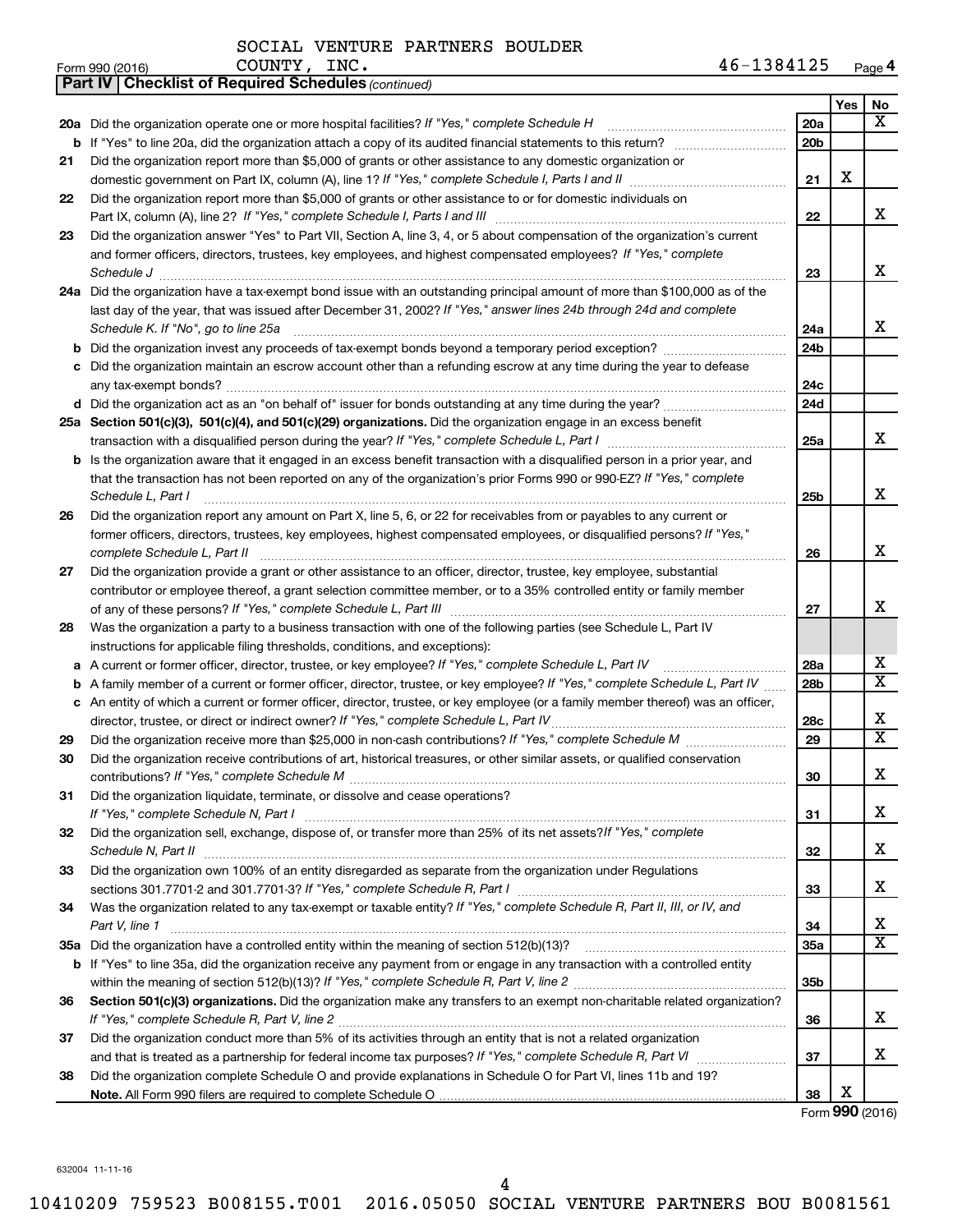COUNTY, INC.

|        | Part V<br><b>Statements Regarding Other IRS Filings and Tax Compliance</b>                                                                                                                                                                       |          |                 |            |                         |
|--------|--------------------------------------------------------------------------------------------------------------------------------------------------------------------------------------------------------------------------------------------------|----------|-----------------|------------|-------------------------|
|        | Check if Schedule O contains a response or note to any line in this Part V                                                                                                                                                                       |          |                 |            |                         |
|        |                                                                                                                                                                                                                                                  |          |                 | <b>Yes</b> | <b>No</b>               |
| 1a     | Enter the number reported in Box 3 of Form 1096. Enter -0- if not applicable<br>1a                                                                                                                                                               | 10       |                 |            |                         |
| b      | 1 <sub>b</sub><br>Enter the number of Forms W-2G included in line 1a. Enter -0- if not applicable                                                                                                                                                |          |                 |            |                         |
| с      | Did the organization comply with backup withholding rules for reportable payments to vendors and reportable gaming                                                                                                                               |          |                 |            |                         |
|        |                                                                                                                                                                                                                                                  |          | 1c              | х          |                         |
|        | 2a Enter the number of employees reported on Form W-3, Transmittal of Wage and Tax Statements,                                                                                                                                                   | $5 \mid$ |                 |            |                         |
|        | filed for the calendar year ending with or within the year covered by this return<br>2a                                                                                                                                                          |          |                 | X          |                         |
|        |                                                                                                                                                                                                                                                  |          | 2 <sub>b</sub>  |            |                         |
|        |                                                                                                                                                                                                                                                  |          | 3a              |            | x                       |
|        | 3a Did the organization have unrelated business gross income of \$1,000 or more during the year?<br>If "Yes," has it filed a Form 990 T for this year? If "No," to line 3b, provide an explanation in Schedule O manumed                         |          | 3 <sub>b</sub>  |            |                         |
|        | 4a At any time during the calendar year, did the organization have an interest in, or a signature or other authority over, a                                                                                                                     |          |                 |            |                         |
|        | financial account in a foreign country (such as a bank account, securities account, or other financial account)?                                                                                                                                 |          | 4a              |            | x                       |
|        | <b>b</b> If "Yes," enter the name of the foreign country: $\blacktriangleright$                                                                                                                                                                  |          |                 |            |                         |
|        | See instructions for filing requirements for FinCEN Form 114, Report of Foreign Bank and Financial Accounts (FBAR).                                                                                                                              |          |                 |            |                         |
|        |                                                                                                                                                                                                                                                  |          | 5a              |            | x                       |
| b      |                                                                                                                                                                                                                                                  |          | 5b              |            | $\overline{\mathtt{x}}$ |
| с      |                                                                                                                                                                                                                                                  |          | 5c              |            |                         |
|        | 6a Does the organization have annual gross receipts that are normally greater than \$100,000, and did the organization solicit                                                                                                                   |          |                 |            |                         |
|        |                                                                                                                                                                                                                                                  |          | 6a              |            | x                       |
|        | <b>b</b> If "Yes," did the organization include with every solicitation an express statement that such contributions or gifts                                                                                                                    |          |                 |            |                         |
|        |                                                                                                                                                                                                                                                  |          | 6b              |            |                         |
| 7      | Organizations that may receive deductible contributions under section 170(c).                                                                                                                                                                    |          |                 |            |                         |
|        | Did the organization receive a payment in excess of \$75 made partly as a contribution and partly for goods and services provided to the payor?                                                                                                  |          | 7a              |            | x                       |
| b      |                                                                                                                                                                                                                                                  |          |                 |            |                         |
| с      | Did the organization sell, exchange, or otherwise dispose of tangible personal property for which it was required                                                                                                                                |          |                 |            |                         |
|        |                                                                                                                                                                                                                                                  |          | 7c              |            | х                       |
|        | 7d<br>d If "Yes," indicate the number of Forms 8282 filed during the year manufacture intervent contains the Net Step                                                                                                                            |          |                 |            | x                       |
| е      | Did the organization receive any funds, directly or indirectly, to pay premiums on a personal benefit contract?                                                                                                                                  |          | 7e<br>7f        |            | $\overline{\mathtt{x}}$ |
|        | Did the organization, during the year, pay premiums, directly or indirectly, on a personal benefit contract?<br>If the organization received a contribution of qualified intellectual property, did the organization file Form 8899 as required? |          | 7g              |            |                         |
| g<br>h | If the organization received a contribution of cars, boats, airplanes, or other vehicles, did the organization file a Form 1098-C?                                                                                                               |          | 7h              |            |                         |
| 8      | Sponsoring organizations maintaining donor advised funds. Did a donor advised fund maintained by the                                                                                                                                             |          |                 |            |                         |
|        |                                                                                                                                                                                                                                                  |          | 8               |            |                         |
| 9      | Sponsoring organizations maintaining donor advised funds.                                                                                                                                                                                        |          |                 |            |                         |
| а      |                                                                                                                                                                                                                                                  |          | 9a              |            |                         |
| b      | Did the sponsoring organization make a distribution to a donor, donor advisor, or related person?                                                                                                                                                |          | 9b              |            |                         |
| 10     | Section 501(c)(7) organizations. Enter:                                                                                                                                                                                                          |          |                 |            |                         |
| а      | 10a                                                                                                                                                                                                                                              |          |                 |            |                         |
| b      | 10 <sub>b</sub><br>Gross receipts, included on Form 990, Part VIII, line 12, for public use of club facilities                                                                                                                                   |          |                 |            |                         |
| 11     | Section 501(c)(12) organizations. Enter:                                                                                                                                                                                                         |          |                 |            |                         |
| а      | 11a                                                                                                                                                                                                                                              |          |                 |            |                         |
| b      | Gross income from other sources (Do not net amounts due or paid to other sources against                                                                                                                                                         |          |                 |            |                         |
|        | 11 <sub>b</sub>                                                                                                                                                                                                                                  |          |                 |            |                         |
|        | 12a Section 4947(a)(1) non-exempt charitable trusts. Is the organization filing Form 990 in lieu of Form 1041?                                                                                                                                   |          | 12a             |            |                         |
|        | <b>b</b> If "Yes," enter the amount of tax-exempt interest received or accrued during the year<br>12b                                                                                                                                            |          |                 |            |                         |
| 13     | Section 501(c)(29) qualified nonprofit health insurance issuers.                                                                                                                                                                                 |          |                 |            |                         |
| а      | Is the organization licensed to issue qualified health plans in more than one state?                                                                                                                                                             |          | 1За             |            |                         |
|        | Note. See the instructions for additional information the organization must report on Schedule O.                                                                                                                                                |          |                 |            |                         |
| b      | Enter the amount of reserves the organization is required to maintain by the states in which the                                                                                                                                                 |          |                 |            |                         |
|        | 13 <sub>b</sub><br>13 <sub>c</sub>                                                                                                                                                                                                               |          |                 |            |                         |
|        | 14a Did the organization receive any payments for indoor tanning services during the tax year?                                                                                                                                                   |          | 14a             |            | $\overline{\mathbf{X}}$ |
|        |                                                                                                                                                                                                                                                  |          | 14 <sub>b</sub> |            |                         |
|        |                                                                                                                                                                                                                                                  |          |                 |            |                         |

Form (2016) **990**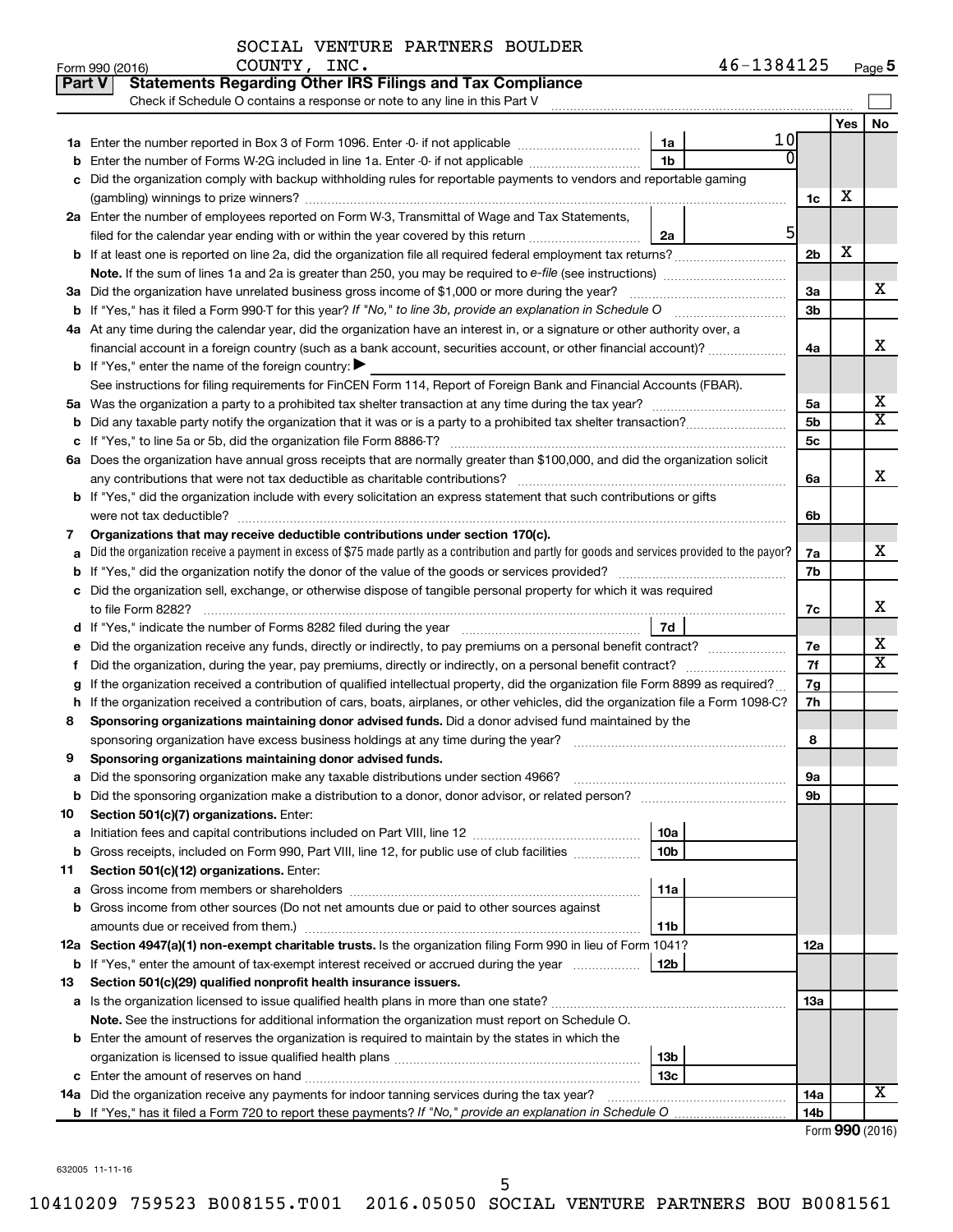| SOCIAL VENTURE PARTNERS BOULDER |  |  |  |  |
|---------------------------------|--|--|--|--|
|---------------------------------|--|--|--|--|

 $\frac{1}{200}$   $\frac{1}{200}$   $\frac{1}{200}$   $\frac{1}{200}$   $\frac{1}{200}$   $\frac{1}{200}$   $\frac{1}{200}$   $\frac{1}{200}$   $\frac{1}{200}$   $\frac{1}{200}$   $\frac{1}{200}$   $\frac{1}{200}$   $\frac{1}{200}$   $\frac{1}{200}$   $\frac{1}{200}$   $\frac{1}{200}$   $\frac{1}{200}$   $\frac{1}{200}$   $\frac{1$ **6**  $\texttt{COUNTY}, \texttt{INC.} \quad 46-1384125$ 

|    |                                                                                                                                                                                                                                        |    |    |                 |                         | $\boxed{\textbf{X}}$    |
|----|----------------------------------------------------------------------------------------------------------------------------------------------------------------------------------------------------------------------------------------|----|----|-----------------|-------------------------|-------------------------|
|    | <b>Section A. Governing Body and Management</b>                                                                                                                                                                                        |    |    |                 |                         |                         |
|    |                                                                                                                                                                                                                                        |    | 11 |                 | Yes                     | No                      |
|    | 1a Enter the number of voting members of the governing body at the end of the tax year <i>manumum</i>                                                                                                                                  | 1a |    |                 |                         |                         |
|    | If there are material differences in voting rights among members of the governing body, or if the governing                                                                                                                            |    |    |                 |                         |                         |
|    | body delegated broad authority to an executive committee or similar committee, explain in Schedule O.                                                                                                                                  |    |    |                 |                         |                         |
| b  | Enter the number of voting members included in line 1a, above, who are independent                                                                                                                                                     | 1b | 11 |                 |                         |                         |
| 2  | Did any officer, director, trustee, or key employee have a family relationship or a business relationship with any other<br>officer, director, trustee, or key employee?                                                               |    |    | $\mathbf{2}$    |                         | x                       |
| 3  | Did the organization delegate control over management duties customarily performed by or under the direct supervision                                                                                                                  |    |    |                 |                         |                         |
|    |                                                                                                                                                                                                                                        |    |    | 3               |                         | Χ                       |
| 4  | Did the organization make any significant changes to its governing documents since the prior Form 990 was filed?                                                                                                                       |    |    | 4               |                         | $\overline{\mathbf{x}}$ |
| 5  |                                                                                                                                                                                                                                        |    |    | 5               |                         | $\overline{\mathbf{X}}$ |
| 6  |                                                                                                                                                                                                                                        |    |    | 6               |                         | $\overline{\textbf{X}}$ |
| 7a | Did the organization have members, stockholders, or other persons who had the power to elect or appoint one or                                                                                                                         |    |    |                 |                         |                         |
|    |                                                                                                                                                                                                                                        |    |    | 7a              | х                       |                         |
| b  | Are any governance decisions of the organization reserved to (or subject to approval by) members, stockholders, or                                                                                                                     |    |    |                 |                         |                         |
|    |                                                                                                                                                                                                                                        |    |    | 7b              |                         | x                       |
| 8  | Did the organization contemporaneously document the meetings held or written actions undertaken during the year by the following:                                                                                                      |    |    |                 |                         |                         |
| а  |                                                                                                                                                                                                                                        |    |    | 8а              | х                       |                         |
|    | Each committee with authority to act on behalf of the governing body? [11] [12] [22] [23] [23] [23] [23] [24] [                                                                                                                        |    |    | 8b              | $\overline{\mathbf{X}}$ |                         |
| 9  | Is there any officer, director, trustee, or key employee listed in Part VII, Section A, who cannot be reached at the                                                                                                                   |    |    |                 |                         |                         |
|    |                                                                                                                                                                                                                                        |    |    | 9               |                         | х                       |
|    | Section B. Policies (This Section B requests information about policies not required by the Internal Revenue Code.)                                                                                                                    |    |    |                 |                         |                         |
|    |                                                                                                                                                                                                                                        |    |    |                 | Yes                     | No                      |
|    |                                                                                                                                                                                                                                        |    |    | 10a             |                         | x                       |
|    | <b>b</b> If "Yes," did the organization have written policies and procedures governing the activities of such chapters, affiliates,                                                                                                    |    |    |                 |                         |                         |
|    |                                                                                                                                                                                                                                        |    |    | 10 <sub>b</sub> |                         |                         |
|    | 11a Has the organization provided a complete copy of this Form 990 to all members of its governing body before filing the form?                                                                                                        |    |    | 11a             | X                       |                         |
|    | <b>b</b> Describe in Schedule O the process, if any, used by the organization to review this Form 990.                                                                                                                                 |    |    |                 |                         |                         |
|    | 12a Did the organization have a written conflict of interest policy? If "No," go to line 13                                                                                                                                            |    |    | 12a             | х                       |                         |
|    | Were officers, directors, or trustees, and key employees required to disclose annually interests that could give rise to conflicts?                                                                                                    |    |    | 12 <sub>b</sub> | $\overline{\textbf{x}}$ |                         |
|    | c Did the organization regularly and consistently monitor and enforce compliance with the policy? If "Yes," describe<br>in Schedule O how this was done [11] manufacture manufacture manufacture manufacture manufacture manufacture m |    |    | 12c             | х                       |                         |
| 13 |                                                                                                                                                                                                                                        |    |    | 13              | $\overline{\mathbf{X}}$ |                         |
| 14 | Did the organization have a written document retention and destruction policy? [111] manufaction policy?                                                                                                                               |    |    | 14              | $\overline{\texttt{x}}$ |                         |
| 15 | Did the process for determining compensation of the following persons include a review and approval by independent                                                                                                                     |    |    |                 |                         |                         |
|    | persons, comparability data, and contemporaneous substantiation of the deliberation and decision?                                                                                                                                      |    |    |                 |                         |                         |
|    |                                                                                                                                                                                                                                        |    |    | 15a             | X                       |                         |
| а  |                                                                                                                                                                                                                                        |    |    | 15b             |                         | X                       |
|    | If "Yes" to line 15a or 15b, describe the process in Schedule O (see instructions).                                                                                                                                                    |    |    |                 |                         |                         |
|    | 16a Did the organization invest in, contribute assets to, or participate in a joint venture or similar arrangement with a                                                                                                              |    |    |                 |                         |                         |
|    |                                                                                                                                                                                                                                        |    |    |                 |                         | х                       |
|    | taxable entity during the year?<br>b If "Yes," did the organization follow a written policy or procedure requiring the organization to evaluate its participation                                                                      |    |    | 16a             |                         |                         |
|    |                                                                                                                                                                                                                                        |    |    |                 |                         |                         |
|    | in joint venture arrangements under applicable federal tax law, and take steps to safeguard the organization's                                                                                                                         |    |    |                 |                         |                         |
|    | exempt status with respect to such arrangements?                                                                                                                                                                                       |    |    | 16b             |                         |                         |
|    | <b>Section C. Disclosure</b><br><b>NONE</b>                                                                                                                                                                                            |    |    |                 |                         |                         |
| 17 | List the states with which a copy of this Form 990 is required to be filed $\blacktriangleright$                                                                                                                                       |    |    |                 |                         |                         |
| 18 | Section 6104 requires an organization to make its Forms 1023 (or 1024 if applicable), 990, and 990-T (Section 501(c)(3)s only) available                                                                                               |    |    |                 |                         |                         |
|    | for public inspection. Indicate how you made these available. Check all that apply.                                                                                                                                                    |    |    |                 |                         |                         |
|    | $\lfloor x \rfloor$ Upon request<br><b>X</b> Own website<br>$\perp$ Another's website<br>Other (explain in Schedule O)                                                                                                                 |    |    |                 |                         |                         |
| 19 | Describe in Schedule O whether (and if so, how) the organization made its governing documents, conflict of interest policy, and financial                                                                                              |    |    |                 |                         |                         |
|    | statements available to the public during the tax year.                                                                                                                                                                                |    |    |                 |                         |                         |
| 20 | State the name, address, and telephone number of the person who possesses the organization's books and records:                                                                                                                        |    |    |                 |                         |                         |
|    | LISA O'BRIEN - 303-840-0165                                                                                                                                                                                                            |    |    |                 |                         |                         |
|    |                                                                                                                                                                                                                                        |    |    |                 |                         |                         |
|    | BROADWAY, SUITE 100, BOULDER,<br>80302<br>$\overline{co}$<br>1877                                                                                                                                                                      |    |    |                 | Form 990 (2016)         |                         |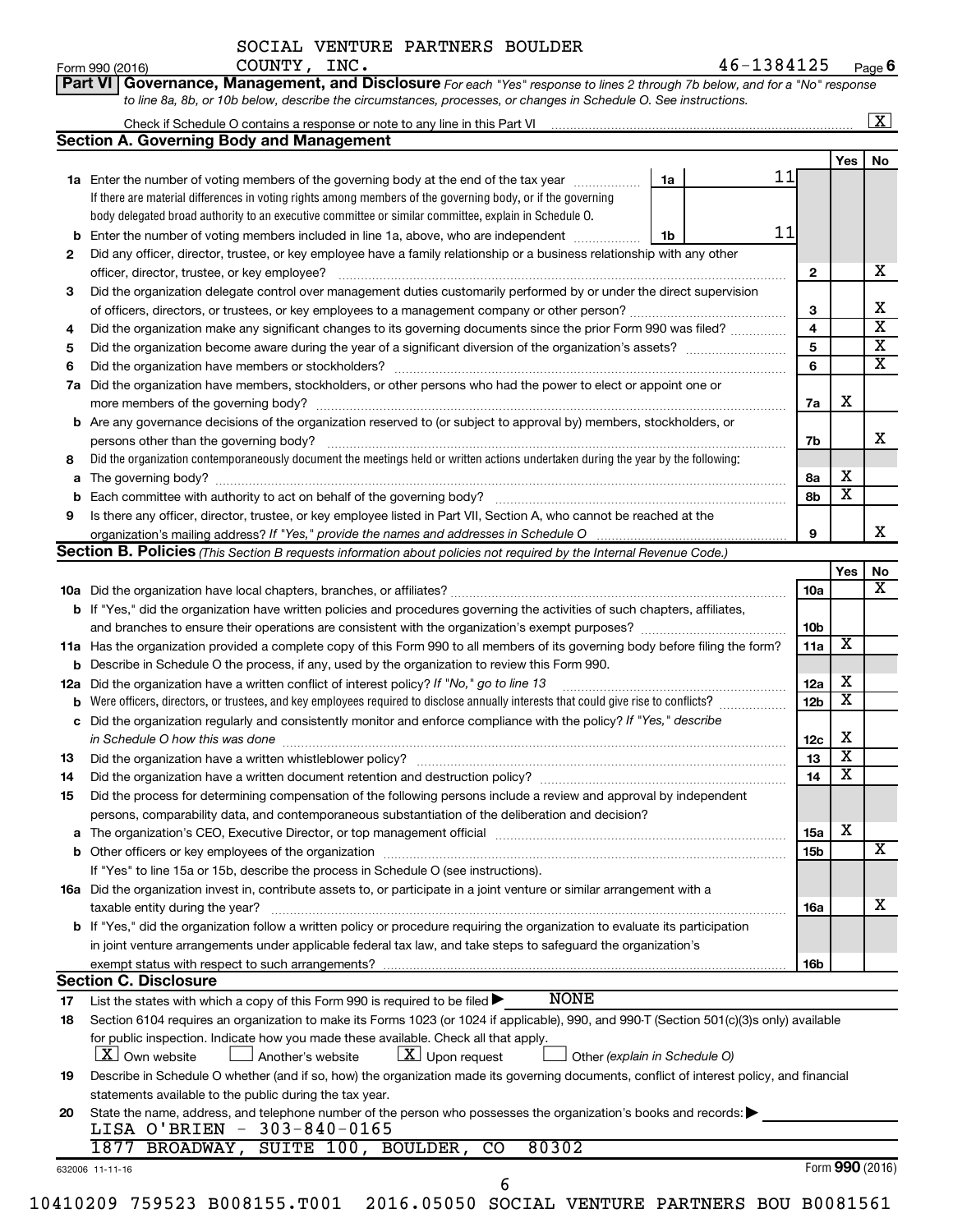|  | SOCIAL VENTURE PARTNERS BOULDER |  |
|--|---------------------------------|--|
|  |                                 |  |

| <b>Part VIII Compensation of Officers, Directors, Trustees, Key Employees, Highest Compensated</b> |  |
|----------------------------------------------------------------------------------------------------|--|
| <b>Employees, and Independent Contractors</b>                                                      |  |
| Check if Schedule O contains a response or note to any line in this Part VII                       |  |

**Section A. Officers, Directors, Trustees, Key Employees, and Highest Compensated Employees**

**1a**  Complete this table for all persons required to be listed. Report compensation for the calendar year ending with or within the organization's tax year.

**•** List all of the organization's current officers, directors, trustees (whether individuals or organizations), regardless of amount of compensation. Enter -0- in columns  $(D)$ ,  $(E)$ , and  $(F)$  if no compensation was paid.

**•** List all of the organization's **current** key employees, if any. See instructions for definition of "key employee."

**•** List the organization's five current highest compensated employees (other than an officer, director, trustee, or key employee) who received reportable compensation (Box 5 of Form W-2 and/or Box 7 of Form 1099-MISC) of more than \$100,000 from the organization and any related organizations.

**•** List all of the organization's former officers, key employees, and highest compensated employees who received more than \$100,000 of reportable compensation from the organization and any related organizations.

**•** List all of the organization's former directors or trustees that received, in the capacity as a former director or trustee of the organization, more than \$10,000 of reportable compensation from the organization and any related organizations.

List persons in the following order: individual trustees or directors; institutional trustees; officers; key employees; highest compensated employees; and former such persons.

Check this box if neither the organization nor any related organization compensated any current officer, director, or trustee.  $\Box$ 

| (A)                     | (B)               |                                |                                                                  | (C)         |              |                                 |        | (D)             | (E)                           | (F)                   |
|-------------------------|-------------------|--------------------------------|------------------------------------------------------------------|-------------|--------------|---------------------------------|--------|-----------------|-------------------------------|-----------------------|
| Name and Title          | Average           |                                | (do not check more than one                                      | Position    |              |                                 |        | Reportable      | Reportable                    | Estimated             |
|                         | hours per         |                                | box, unless person is both an<br>officer and a director/trustee) |             |              |                                 |        | compensation    | compensation                  | amount of             |
|                         | week<br>(list any |                                |                                                                  |             |              |                                 |        | from<br>the     | from related<br>organizations | other<br>compensation |
|                         | hours for         |                                |                                                                  |             |              |                                 |        | organization    | (W-2/1099-MISC)               | from the              |
|                         | related           |                                |                                                                  |             |              |                                 |        | (W-2/1099-MISC) |                               | organization          |
|                         | organizations     |                                |                                                                  |             |              |                                 |        |                 |                               | and related           |
|                         | below             | Individual trustee or director | Institutional trustee                                            |             | Key employee | Highest compensated<br>employee |        |                 |                               | organizations         |
|                         | line)             |                                |                                                                  | Officer     |              |                                 | Former |                 |                               |                       |
| (1)<br>PETER SPEAR      | 3.00              |                                |                                                                  |             |              |                                 |        |                 |                               |                       |
| CHAIR                   |                   | $\mathbf X$                    |                                                                  | $\mathbf X$ |              |                                 |        | $\mathbf 0$ .   | $\mathbf 0$ .                 | $\mathbf 0$ .         |
| (2)<br>DEBORAH MALDEN   | 3.00              |                                |                                                                  |             |              |                                 |        |                 |                               |                       |
| VICE CHAIR              |                   | $\mathbf X$                    |                                                                  | X           |              |                                 |        | $\mathbf 0$ .   | $\mathbf 0$ .                 | $\mathbf 0$ .         |
| RANDI GRASSGREEN<br>(3) | 2.00              |                                |                                                                  |             |              |                                 |        |                 |                               |                       |
| TREASURER               |                   | $\mathbf X$                    |                                                                  | $\mathbf X$ |              |                                 |        | $\mathbf 0$ .   | $\mathbf 0$ .                 | $\mathbf 0$ .         |
| ERIK BERNSTEIN<br>(4)   | 2.00              |                                |                                                                  |             |              |                                 |        |                 |                               |                       |
| SECRETARY               |                   | $\mathbf X$                    |                                                                  | X           |              |                                 |        | $\mathbf 0$ .   | $\mathbf 0$ .                 | $\mathbf 0$ .         |
| JOHN MCCORVIE<br>(5)    | 2.00              |                                |                                                                  |             |              |                                 |        |                 |                               |                       |
| <b>BOARD MEMBER</b>     |                   | $\mathbf X$                    |                                                                  |             |              |                                 |        | $\mathbf 0$ .   | $\mathbf 0$ .                 | $\mathbf 0$ .         |
| DAN CATLIN<br>(6)       | 2.00              |                                |                                                                  |             |              |                                 |        |                 |                               |                       |
| <b>BOARD MEMBER</b>     |                   | $\mathbf X$                    |                                                                  |             |              |                                 |        | $\mathbf 0$ .   | $\mathbf 0$ .                 | $\mathbf 0$ .         |
| RUTH HENDERSON<br>(7)   | 1.00              |                                |                                                                  |             |              |                                 |        |                 |                               |                       |
| <b>BOARD MEMBER</b>     |                   | $\mathbf X$                    |                                                                  |             |              |                                 |        | 0.              | $\mathbf 0$ .                 | $\mathbf 0$ .         |
| DENNIS BERRY<br>(8)     | 1.00              |                                |                                                                  |             |              |                                 |        |                 |                               |                       |
| <b>BOARD MEMBER</b>     |                   | $\mathbf x$                    |                                                                  |             |              |                                 |        | $\mathbf 0$ .   | $\mathbf 0$ .                 | $\mathbf 0$ .         |
| AMY MARANOWITZ<br>(9)   | 2.00              |                                |                                                                  |             |              |                                 |        |                 |                               |                       |
| <b>BOARD MEMBER</b>     |                   | $\mathbf x$                    |                                                                  |             |              |                                 |        | 0.              | $\mathbf 0$ .                 | $\mathbf 0$ .         |
| (10) JEANETTE MARQUESS  | 2.00              |                                |                                                                  |             |              |                                 |        |                 |                               |                       |
| <b>BOARD MEMBER</b>     |                   | $\mathbf x$                    |                                                                  |             |              |                                 |        | $\mathbf 0$ .   | $\mathbf 0$ .                 | $\mathbf 0$ .         |
| (11) AMY OGILVIE        | 1.00              |                                |                                                                  |             |              |                                 |        |                 |                               |                       |
| <b>BOARD MEMBER</b>     |                   | $\mathbf x$                    |                                                                  |             |              |                                 |        | 0.              | $\mathbf 0$ .                 | $\mathbf 0$ .         |
| (12) STEPHANIE WILSON   | 2.00              |                                |                                                                  |             |              |                                 |        |                 |                               |                       |
| <b>BOARD MEMBER</b>     |                   | $\rm X$                        |                                                                  |             |              |                                 |        | $\mathbf 0$ .   | $\mathbf 0$ .                 | $\mathbf 0$ .         |
| (13) JENNIE ARBOGASH    | 50.00             |                                |                                                                  |             |              |                                 |        |                 |                               |                       |
| EXECUTIVE DIRECTOR      |                   | $\mathbf X$                    |                                                                  | $\mathbf X$ |              |                                 |        | 96,328.         | $\mathbf 0$ .                 | 8,400.                |
|                         |                   |                                |                                                                  |             |              |                                 |        |                 |                               |                       |
|                         |                   |                                |                                                                  |             |              |                                 |        |                 |                               |                       |
|                         |                   |                                |                                                                  |             |              |                                 |        |                 |                               |                       |
|                         |                   |                                |                                                                  |             |              |                                 |        |                 |                               |                       |
|                         |                   |                                |                                                                  |             |              |                                 |        |                 |                               |                       |
|                         |                   |                                |                                                                  |             |              |                                 |        |                 |                               |                       |
|                         |                   |                                |                                                                  |             |              |                                 |        |                 |                               |                       |
|                         |                   |                                |                                                                  |             |              |                                 |        |                 |                               |                       |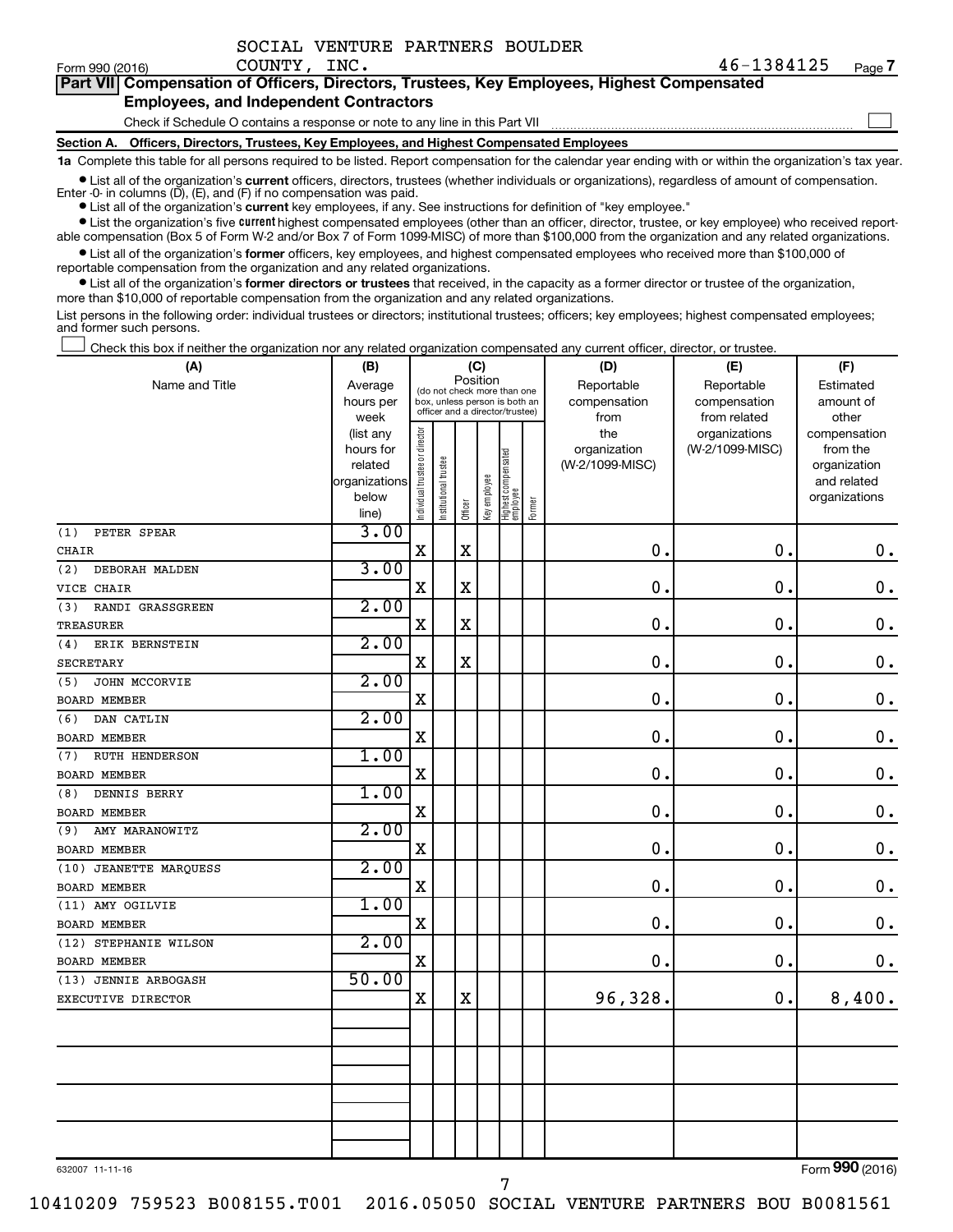|                                    | SOCIAL VENTURE PARTNERS BOULDER                                                                                                                                                                                                                        |                                             |                                |                                                                                                 |                 |                                             |                                                                  |                                                |                                      |                   |                                              |                              |
|------------------------------------|--------------------------------------------------------------------------------------------------------------------------------------------------------------------------------------------------------------------------------------------------------|---------------------------------------------|--------------------------------|-------------------------------------------------------------------------------------------------|-----------------|---------------------------------------------|------------------------------------------------------------------|------------------------------------------------|--------------------------------------|-------------------|----------------------------------------------|------------------------------|
| Form 990 (2016)<br><b>Part VII</b> | COUNTY, INC.                                                                                                                                                                                                                                           |                                             |                                |                                                                                                 |                 |                                             |                                                                  |                                                |                                      | 46-1384125        |                                              | Page 8                       |
|                                    | Section A. Officers, Directors, Trustees, Key Employees, and Highest Compensated Employees (continued)<br>(A)<br>Name and title                                                                                                                        | (B)<br>Average                              |                                |                                                                                                 | (C)<br>Position |                                             |                                                                  |                                                | (D)<br>Reportable                    | (E)<br>Reportable | (F)<br>Estimated                             |                              |
|                                    |                                                                                                                                                                                                                                                        | hours per<br>week<br>(list any<br>hours for |                                | (do not check more than one<br>box, unless person is both an<br>officer and a director/trustee) |                 | compensation<br>from<br>the<br>organization | compensation<br>from related<br>organizations<br>(W-2/1099-MISC) | amount of<br>other<br>compensation<br>from the |                                      |                   |                                              |                              |
|                                    |                                                                                                                                                                                                                                                        | related<br>organizations<br>below<br>line)  | Individual trustee or director | Institutional trustee                                                                           | Officer         | Key employee                                | Highest compensated<br>employee                                  | Former                                         | (W-2/1099-MISC)                      |                   | organization<br>and related<br>organizations |                              |
|                                    |                                                                                                                                                                                                                                                        |                                             |                                |                                                                                                 |                 |                                             |                                                                  |                                                |                                      |                   |                                              |                              |
|                                    |                                                                                                                                                                                                                                                        |                                             |                                |                                                                                                 |                 |                                             |                                                                  |                                                |                                      |                   |                                              |                              |
|                                    |                                                                                                                                                                                                                                                        |                                             |                                |                                                                                                 |                 |                                             |                                                                  |                                                |                                      |                   |                                              |                              |
|                                    |                                                                                                                                                                                                                                                        |                                             |                                |                                                                                                 |                 |                                             |                                                                  |                                                |                                      |                   |                                              |                              |
|                                    |                                                                                                                                                                                                                                                        |                                             |                                |                                                                                                 |                 |                                             |                                                                  |                                                |                                      |                   |                                              |                              |
| 1b Sub-total                       | c Total from continuation sheets to Part VII, Section A <b>manual</b> contains the Total Section A                                                                                                                                                     |                                             |                                |                                                                                                 |                 |                                             |                                                                  |                                                | 96,328.<br>$\overline{0}$<br>96,328. | Ο.<br>Ο.<br>0.    |                                              | 8,400.<br>0.<br>8,400.       |
| $\mathbf{2}$                       | Total number of individuals (including but not limited to those listed above) who received more than \$100,000 of reportable                                                                                                                           |                                             |                                |                                                                                                 |                 |                                             |                                                                  |                                                |                                      |                   |                                              | 0                            |
| З                                  | compensation from the organization $\blacktriangleright$<br>Did the organization list any former officer, director, or trustee, key employee, or highest compensated employee on                                                                       |                                             |                                |                                                                                                 |                 |                                             |                                                                  |                                                |                                      |                   | Yes                                          | No                           |
| 4                                  | line 1a? If "Yes," complete Schedule J for such individual<br>For any individual listed on line 1a, is the sum of reportable compensation and other compensation from the organization                                                                 |                                             |                                |                                                                                                 |                 |                                             |                                                                  |                                                |                                      |                   | з<br>4                                       | $\overline{\textbf{X}}$<br>х |
| 5                                  | Did any person listed on line 1a receive or accrue compensation from any unrelated organization or individual for services<br>rendered to the organization? If "Yes," complete Schedule J for such person.                                             |                                             |                                |                                                                                                 |                 |                                             |                                                                  |                                                |                                      |                   | 5                                            | х                            |
|                                    | <b>Section B. Independent Contractors</b>                                                                                                                                                                                                              |                                             |                                |                                                                                                 |                 |                                             |                                                                  |                                                |                                      |                   |                                              |                              |
| 1                                  | Complete this table for your five highest compensated independent contractors that received more than \$100,000 of compensation from<br>the organization. Report compensation for the calendar year ending with or within the organization's tax year. |                                             |                                |                                                                                                 |                 |                                             |                                                                  |                                                |                                      |                   |                                              |                              |
|                                    | (A)<br>Name and business address                                                                                                                                                                                                                       |                                             |                                | <b>NONE</b>                                                                                     |                 |                                             |                                                                  |                                                | (B)<br>Description of services       |                   | (C)<br>Compensation                          |                              |
|                                    |                                                                                                                                                                                                                                                        |                                             |                                |                                                                                                 |                 |                                             |                                                                  |                                                |                                      |                   |                                              |                              |
|                                    |                                                                                                                                                                                                                                                        |                                             |                                |                                                                                                 |                 |                                             |                                                                  |                                                |                                      |                   |                                              |                              |
|                                    |                                                                                                                                                                                                                                                        |                                             |                                |                                                                                                 |                 |                                             |                                                                  |                                                |                                      |                   |                                              |                              |
|                                    |                                                                                                                                                                                                                                                        |                                             |                                |                                                                                                 |                 |                                             |                                                                  |                                                |                                      |                   |                                              |                              |
| 2                                  | Total number of independent contractors (including but not limited to those listed above) who received more than<br>\$100,000 of compensation from the organization >                                                                                  |                                             |                                |                                                                                                 |                 | 0                                           |                                                                  |                                                |                                      |                   | $T_{\text{sum}}$ 000 (2016)                  |                              |

632008 11-11-16

8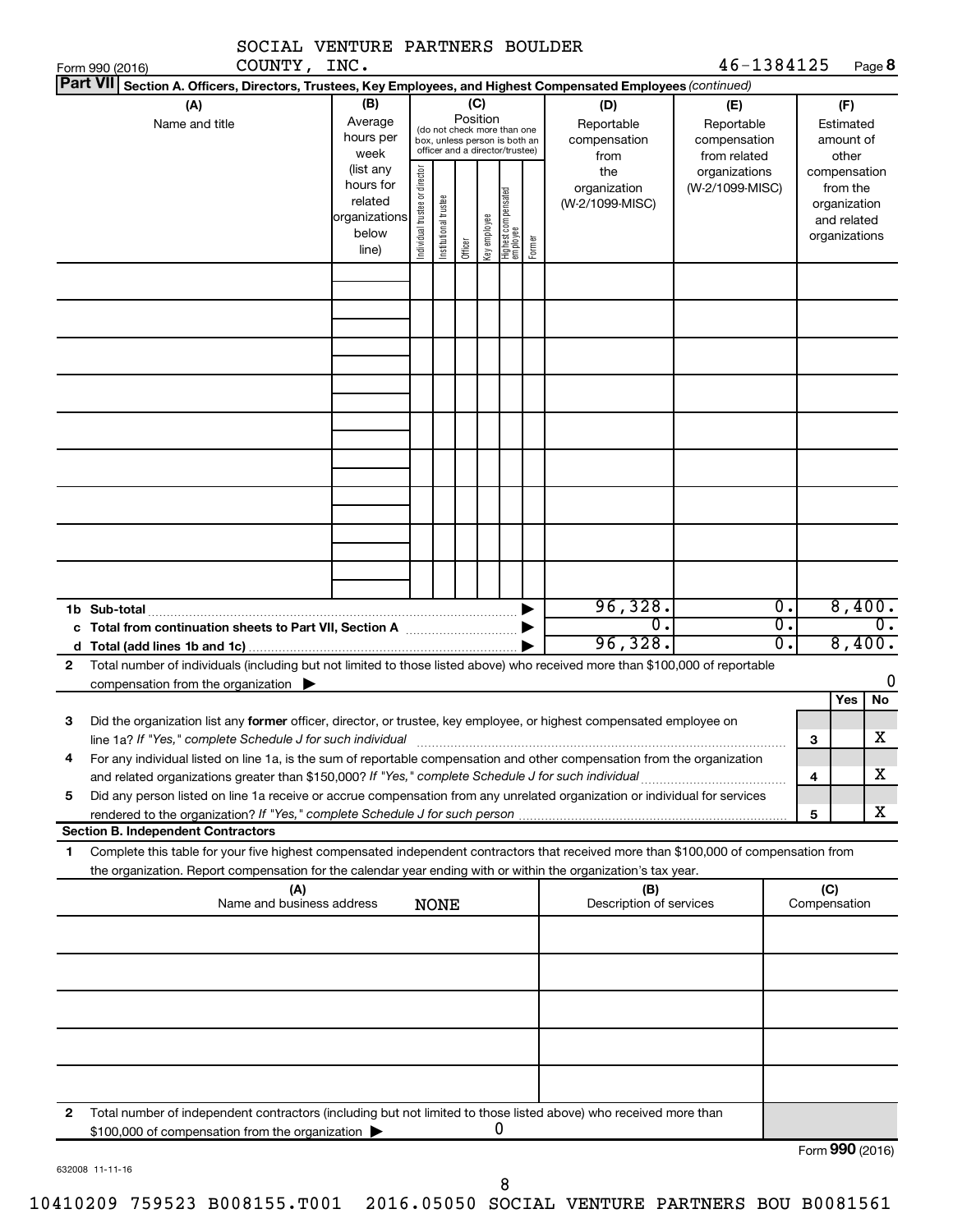|  | SOCIAL VENTURE PARTNERS BOULDER |  |
|--|---------------------------------|--|
|  |                                 |  |

|                                                                                         | <b>Part VIII</b>      | <b>Statement of Revenue</b>                                                                                                                                                                                                                                                                                                                                                                                                                                                                                                     |                                              |                                                                  |                                |                                                 |                                         |                                                                      |
|-----------------------------------------------------------------------------------------|-----------------------|---------------------------------------------------------------------------------------------------------------------------------------------------------------------------------------------------------------------------------------------------------------------------------------------------------------------------------------------------------------------------------------------------------------------------------------------------------------------------------------------------------------------------------|----------------------------------------------|------------------------------------------------------------------|--------------------------------|-------------------------------------------------|-----------------------------------------|----------------------------------------------------------------------|
|                                                                                         |                       |                                                                                                                                                                                                                                                                                                                                                                                                                                                                                                                                 |                                              |                                                                  |                                |                                                 |                                         |                                                                      |
|                                                                                         |                       |                                                                                                                                                                                                                                                                                                                                                                                                                                                                                                                                 |                                              |                                                                  | (A)<br>Total revenue           | (B)<br>Related or<br>exempt function<br>revenue | (C)<br>Unrelated<br>business<br>revenue | (D)<br>Revenue excluded<br>from tax under<br>sections<br>$512 - 514$ |
| Contributions, Gifts, Grants<br>and Other Similar Amounts<br>Program Service<br>Revenue | 2a<br>b<br>c<br>d     | 1 a Federated campaigns<br><b>b</b> Membership dues<br>c Fundraising events<br>d Related organizations<br>$\overline{\phantom{a}}$<br>e Government grants (contributions)<br>f All other contributions, gifts, grants, and<br>similar amounts not included above<br>g Noncash contributions included in lines 1a-1f: \$<br>EDUCATION PROGRAMS<br>the control of the control of the control of the control of the control of<br>the control of the control of the control of the control of<br>All other program service revenue | 1a<br>1 <sub>b</sub><br>1c<br>1d<br>1e<br>1f | 186,628.<br>158,872.<br>3,256.<br><b>Business Code</b><br>541900 | 345,500.<br>11,734.<br>11,734. | 11,734.                                         |                                         |                                                                      |
|                                                                                         | 3<br>4<br>5           | Investment income (including dividends, interest, and<br>Income from investment of tax-exempt bond proceeds                                                                                                                                                                                                                                                                                                                                                                                                                     |                                              |                                                                  | 260.                           |                                                 |                                         | 260.                                                                 |
|                                                                                         |                       | 6 a Gross rents<br><b>b</b> Less: rental expenses<br>c Rental income or (loss)                                                                                                                                                                                                                                                                                                                                                                                                                                                  | (i) Real                                     | (ii) Personal                                                    |                                |                                                 |                                         |                                                                      |
|                                                                                         |                       | 7 a Gross amount from sales of<br>assets other than inventory<br><b>b</b> Less: cost or other basis<br>and sales expenses                                                                                                                                                                                                                                                                                                                                                                                                       | (i) Securities                               | (ii) Other                                                       |                                |                                                 |                                         |                                                                      |
| <b>Other Revenue</b>                                                                    |                       | 8 a Gross income from fundraising events (not<br>including \$<br><u> 1990 - Johann Barbara, martin a</u><br>contributions reported on line 1c). See                                                                                                                                                                                                                                                                                                                                                                             | of                                           |                                                                  |                                |                                                 |                                         |                                                                      |
|                                                                                         |                       | c Net income or (loss) from fundraising events<br>9 a Gross income from gaming activities. See                                                                                                                                                                                                                                                                                                                                                                                                                                  | b                                            |                                                                  |                                |                                                 |                                         |                                                                      |
|                                                                                         |                       | <b>b</b> Less: direct expenses <b>manually b</b><br>10 a Gross sales of inventory, less returns                                                                                                                                                                                                                                                                                                                                                                                                                                 |                                              |                                                                  |                                |                                                 |                                         |                                                                      |
|                                                                                         | 11a                   | c Net income or (loss) from sales of inventory<br>Miscellaneous Revenue<br>the control of the control of the control of the control of the control of                                                                                                                                                                                                                                                                                                                                                                           |                                              | <b>Business Code</b>                                             |                                |                                                 |                                         |                                                                      |
|                                                                                         | b<br>с                | <u> 1989 - Johann Barbara, martin amerikan basar dan berasal dalam basar dalam basar dalam basar dalam basar dala</u><br><u> 1989 - Johann Barbara, martxa alemaniar a</u>                                                                                                                                                                                                                                                                                                                                                      |                                              |                                                                  |                                |                                                 |                                         |                                                                      |
|                                                                                         | 12<br>632009 11-11-16 |                                                                                                                                                                                                                                                                                                                                                                                                                                                                                                                                 |                                              |                                                                  | 357,494.                       | 11,734.                                         | $\overline{0}$ .                        | 260.<br>Form 990 (2016)                                              |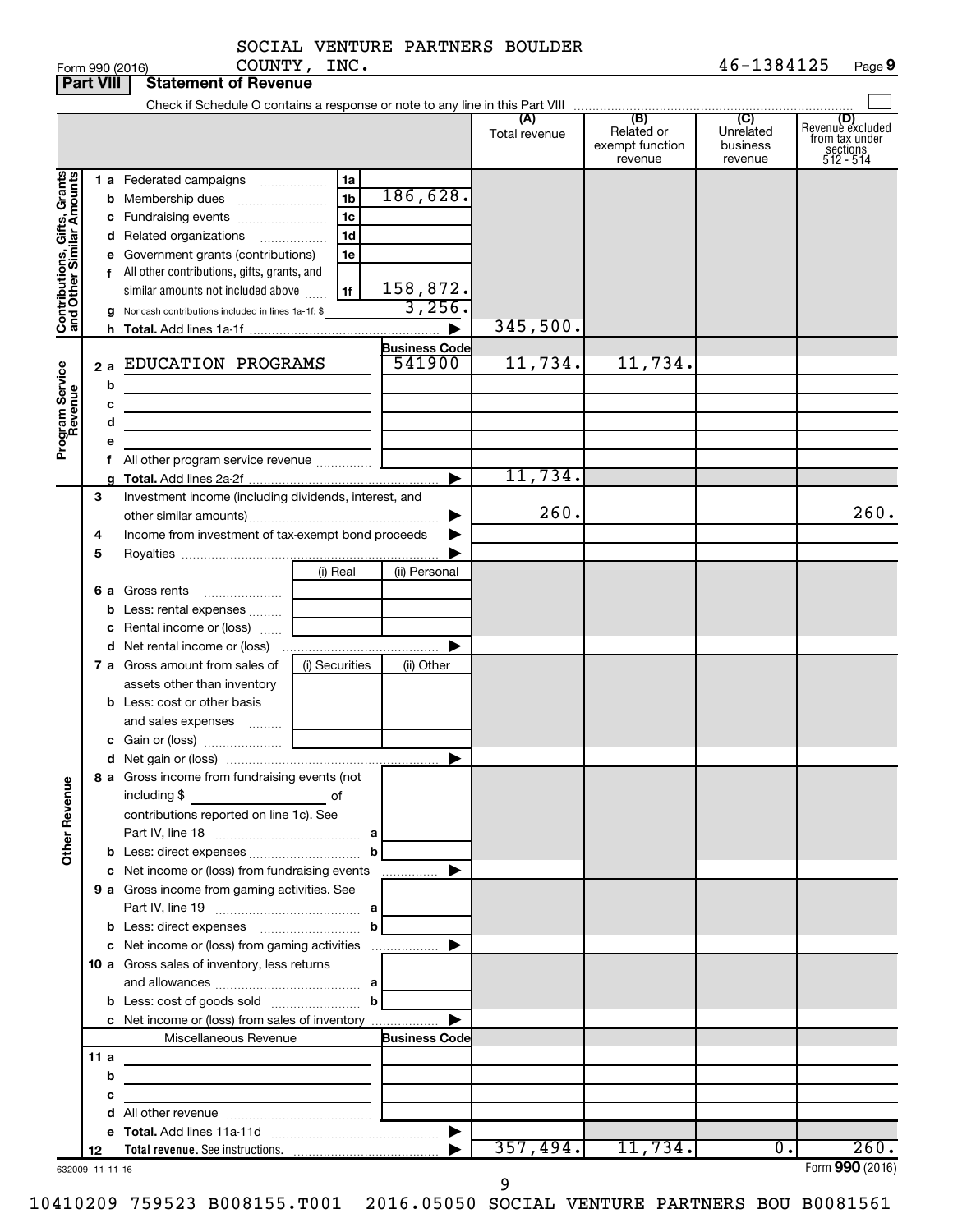#### $_{\rm Form}$  990 (2016)  $_{\rm Page}$  **10**  $_{\rm Page}$   $_{\rm 10}$ SOCIAL VENTURE PARTNERS BOULDER COUNTY, INC.

|          |                | Part IX   Statement of Functional Expenses                                                                                 |                |                                    |                                           |                                |
|----------|----------------|----------------------------------------------------------------------------------------------------------------------------|----------------|------------------------------------|-------------------------------------------|--------------------------------|
|          |                | Section 501(c)(3) and 501(c)(4) organizations must complete all columns. All other organizations must complete column (A). |                |                                    |                                           |                                |
|          |                | Check if Schedule O contains a response or note to any line in this Part IX.                                               |                |                                    |                                           | X                              |
|          |                | Do not include amounts reported on lines 6b,<br>7b, 8b, 9b, and 10b of Part VIII.                                          | Total expenses | (B)<br>Program service<br>expenses | (C)<br>Management and<br>general expenses | (D)<br>Fundraising<br>expenses |
| 1.       |                | Grants and other assistance to domestic organizations                                                                      |                |                                    |                                           |                                |
|          |                | and domestic governments. See Part IV, line 21                                                                             | 14,000.        | 14,000.                            |                                           |                                |
| 2        |                | Grants and other assistance to domestic                                                                                    |                |                                    |                                           |                                |
|          |                | individuals. See Part IV, line 22                                                                                          |                |                                    |                                           |                                |
| 3        |                | Grants and other assistance to foreign                                                                                     |                |                                    |                                           |                                |
|          |                | organizations, foreign governments, and foreign                                                                            |                |                                    |                                           |                                |
|          |                | individuals. See Part IV, lines 15 and 16                                                                                  |                |                                    |                                           |                                |
| 4        |                | Benefits paid to or for members                                                                                            |                |                                    |                                           |                                |
| 5        |                | Compensation of current officers, directors,                                                                               |                |                                    |                                           |                                |
|          |                | trustees, and key employees                                                                                                | 77,726.        | 63,735.                            | 6,218.                                    | 7,773.                         |
| 6        |                | Compensation not included above, to disqualified                                                                           |                |                                    |                                           |                                |
|          |                | persons (as defined under section 4958(f)(1)) and                                                                          |                |                                    |                                           |                                |
|          |                | persons described in section 4958(c)(3)(B)                                                                                 | 103,984.       | 68,596.                            | 21, 262.                                  | 14, 126.                       |
| 7<br>8   |                | Pension plan accruals and contributions (include                                                                           |                |                                    |                                           |                                |
|          |                | section 401(k) and 403(b) employer contributions)                                                                          | 14,940.        | 10,740.                            | 2,397.                                    | 1,803.                         |
| 9        |                |                                                                                                                            | 6,382.         | 4,897.                             | 941.                                      | 544.                           |
| 10       |                |                                                                                                                            | 15,357.        | 11,160.                            | 2,344.                                    | 1,853.                         |
| 11       |                | Fees for services (non-employees):                                                                                         |                |                                    |                                           |                                |
| а        |                |                                                                                                                            |                |                                    |                                           |                                |
| b        |                |                                                                                                                            |                |                                    |                                           |                                |
| с        |                |                                                                                                                            | 9,751.         | 6,398.                             | 2,685.                                    | 668.                           |
| d        | Lobbying       |                                                                                                                            |                |                                    |                                           |                                |
|          |                | Professional fundraising services. See Part IV, line 17                                                                    |                |                                    |                                           |                                |
| f        |                | Investment management fees                                                                                                 | 181.           |                                    | 181.                                      |                                |
| g        |                | Other. (If line 11g amount exceeds 10% of line 25,                                                                         |                |                                    |                                           |                                |
|          |                | column (A) amount, list line 11g expenses on Sch O.)                                                                       | 48,674.        | 32,824.                            | 6,339.                                    | 9,511.                         |
| 12       |                |                                                                                                                            | 3,561.         | 1,988.                             | 398.                                      | 1,175.                         |
| 13       |                |                                                                                                                            | 4,254.         | 1,388.                             | 2,678.                                    | 188.                           |
| 14       |                |                                                                                                                            | 1,703.         | 967.                               | 692.                                      | 44.                            |
| 15       |                |                                                                                                                            |                |                                    |                                           |                                |
| 16       |                |                                                                                                                            | 16,628.        | 12,878.                            | 2,392.                                    | 1,358.                         |
| 17       | <b>I</b> ravel |                                                                                                                            |                |                                    |                                           |                                |
| 18       |                | Payments of travel or entertainment expenses                                                                               |                |                                    |                                           |                                |
|          |                | for any federal, state, or local public officials                                                                          |                |                                    |                                           |                                |
| 19       |                | Conferences, conventions, and meetings                                                                                     |                |                                    |                                           |                                |
| 20<br>21 | Interest       |                                                                                                                            |                |                                    |                                           |                                |
| 22       |                | Depreciation, depletion, and amortization                                                                                  | 822.           |                                    | 822.                                      |                                |
| 23       | Insurance      |                                                                                                                            | 3,560.         | 2,394.                             | 951.                                      | 215.                           |
| 24       |                | Other expenses. Itemize expenses not covered                                                                               |                |                                    |                                           |                                |
|          |                | above. (List miscellaneous expenses in line 24e. If line                                                                   |                |                                    |                                           |                                |
|          |                | 24e amount exceeds 10% of line 25, column (A)<br>amount, list line 24e expenses on Schedule O.)                            |                |                                    |                                           |                                |
| a        |                | MEMBERSHIPS                                                                                                                | 10,962.        | 8,695.                             | 1,536.                                    | $\overline{731}$ .             |
|          |                | PROFESSIONAL GROWTH                                                                                                        | 5,173.         | 4,202.                             | 626.                                      | 345.                           |
|          |                | <b>SUPPLIES</b>                                                                                                            | 490.           | 320.                               | 138.                                      | 32.                            |
| d        |                |                                                                                                                            |                |                                    |                                           |                                |
| е        |                | All other expenses                                                                                                         |                |                                    |                                           |                                |
| 25       |                | Total functional expenses. Add lines 1 through 24e                                                                         | 338,148.       | 245, 182.                          | 52,600.                                   | 40, 366.                       |
| 26       |                | Joint costs. Complete this line only if the organization                                                                   |                |                                    |                                           |                                |
|          |                | reported in column (B) joint costs from a combined                                                                         |                |                                    |                                           |                                |
|          |                | educational campaign and fundraising solicitation.                                                                         |                |                                    |                                           |                                |
|          |                | Check here<br>if following SOP 98-2 (ASC 958-720)                                                                          |                |                                    |                                           |                                |

632010 11-11-16

Form (2016) **990**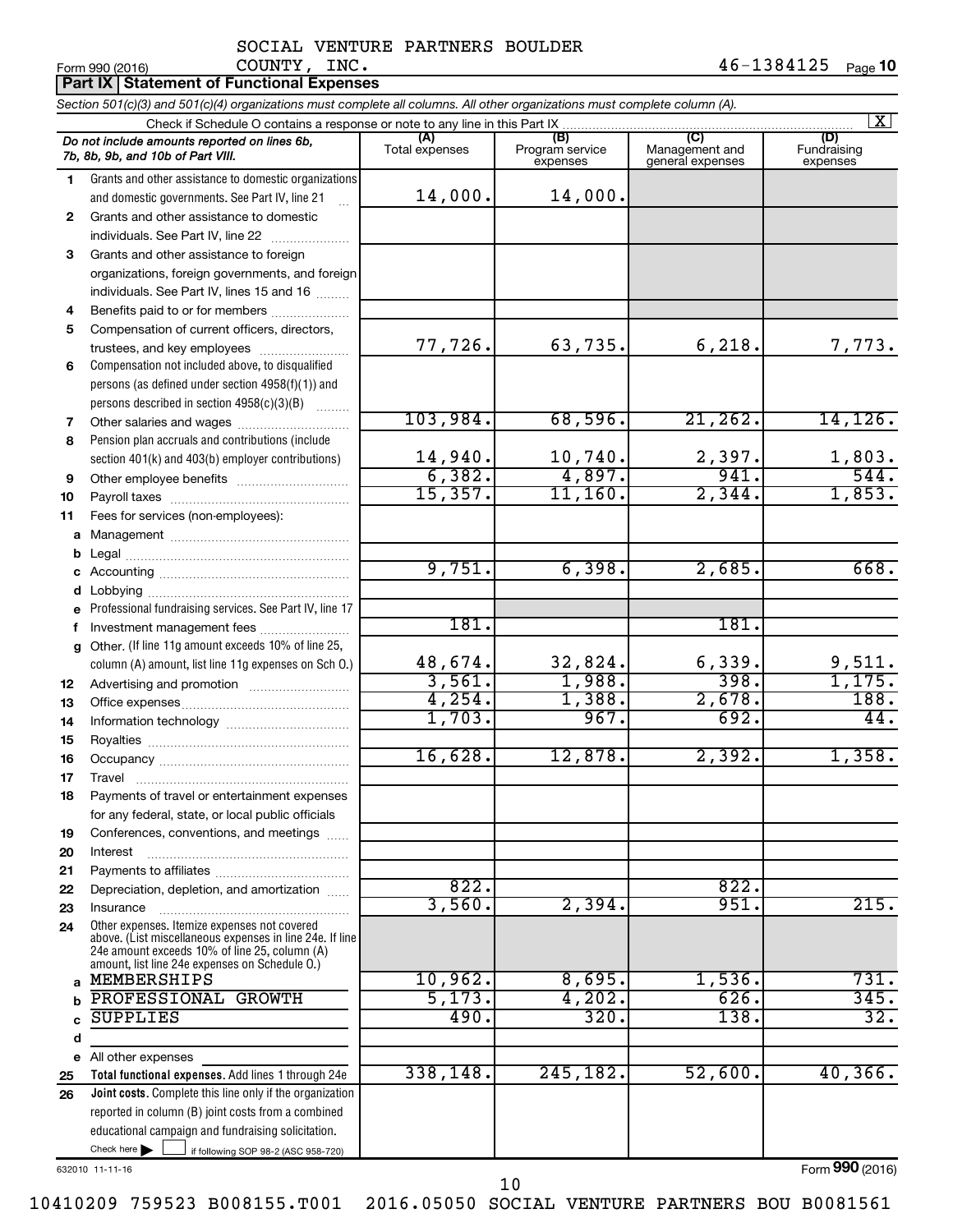| Form 990 (2016) |  |
|-----------------|--|
|-----------------|--|

## SOCIAL VENTURE PARTNERS BOULDER COUNTY, INC.

|                             | וטו טגע ווווט<br>Part X | <b>Balance Sheet</b>                                                                                                                                                                                                          |                 |                       |                          |                 | r ayo ri           |
|-----------------------------|-------------------------|-------------------------------------------------------------------------------------------------------------------------------------------------------------------------------------------------------------------------------|-----------------|-----------------------|--------------------------|-----------------|--------------------|
|                             |                         |                                                                                                                                                                                                                               |                 |                       |                          |                 |                    |
|                             |                         |                                                                                                                                                                                                                               |                 |                       | (A)<br>Beginning of year |                 | (B)<br>End of year |
|                             | 1                       |                                                                                                                                                                                                                               |                 |                       | 11,724.                  | $\mathbf{1}$    | 0.                 |
|                             | 2                       |                                                                                                                                                                                                                               |                 |                       | 65,519.                  | $\mathbf 2$     | 120, 120.          |
|                             | З                       |                                                                                                                                                                                                                               |                 |                       |                          | 3               |                    |
|                             | 4                       |                                                                                                                                                                                                                               |                 |                       | 137.                     | 4               | $\overline{0}$ .   |
|                             | 5                       | Loans and other receivables from current and former officers, directors,                                                                                                                                                      |                 |                       |                          |                 |                    |
|                             |                         | trustees, key employees, and highest compensated employees. Complete                                                                                                                                                          |                 |                       |                          |                 |                    |
|                             |                         | Part II of Schedule L                                                                                                                                                                                                         |                 |                       |                          | 5               |                    |
|                             | 6                       | Loans and other receivables from other disqualified persons (as defined under                                                                                                                                                 |                 |                       |                          |                 |                    |
|                             |                         | section $4958(f)(1)$ , persons described in section $4958(c)(3)(B)$ , and contributing                                                                                                                                        |                 |                       |                          |                 |                    |
|                             |                         | employers and sponsoring organizations of section 501(c)(9) voluntary                                                                                                                                                         |                 |                       |                          |                 |                    |
|                             |                         | employees' beneficiary organizations (see instr). Complete Part II of Sch L                                                                                                                                                   |                 |                       |                          | 6               |                    |
| Assets                      | 7                       |                                                                                                                                                                                                                               |                 |                       |                          | $\overline{7}$  |                    |
|                             | 8                       |                                                                                                                                                                                                                               |                 |                       |                          | 8               |                    |
|                             | 9                       | Prepaid expenses and deferred charges [11] [11] Prepaid expenses and deferred charges [11] [11] Martin Martin (11] (11] Arthur Martin (11] Arthur Martin (11] Arthur Martin (11] Arthur Martin (11] Arthur Martin (11] Arthur |                 |                       |                          | 9               | 1,400.             |
|                             |                         | 10a Land, buildings, and equipment: cost or other                                                                                                                                                                             |                 |                       |                          |                 |                    |
|                             |                         | basis. Complete Part VI of Schedule D  10a                                                                                                                                                                                    |                 | $\frac{2,223}{1,906}$ |                          |                 |                    |
|                             |                         |                                                                                                                                                                                                                               | 10 <sub>b</sub> |                       | 504.                     | 10 <sub>c</sub> | 317.               |
|                             | 11                      |                                                                                                                                                                                                                               |                 |                       |                          | 11              |                    |
|                             | 12                      |                                                                                                                                                                                                                               |                 |                       |                          | 12              |                    |
|                             | 13                      |                                                                                                                                                                                                                               |                 |                       |                          | 13              |                    |
|                             | 14                      |                                                                                                                                                                                                                               |                 |                       |                          | 14              |                    |
|                             | 15                      |                                                                                                                                                                                                                               |                 |                       | 12,724.                  | 15              | 13,774.            |
|                             | 16                      |                                                                                                                                                                                                                               |                 |                       | 90,608.                  | 16              | 135,611.           |
|                             | 17                      |                                                                                                                                                                                                                               |                 |                       | 12,531.                  | 17              | 37,220.            |
|                             | 18                      |                                                                                                                                                                                                                               |                 |                       |                          | 18              |                    |
|                             | 19                      |                                                                                                                                                                                                                               |                 |                       |                          | 19              |                    |
|                             | 20                      |                                                                                                                                                                                                                               |                 |                       |                          | 20              |                    |
|                             | 21                      | Escrow or custodial account liability. Complete Part IV of Schedule D                                                                                                                                                         |                 | 1.1.1.1.1.1.1.1.1.1   |                          | 21              |                    |
|                             | 22                      | Loans and other payables to current and former officers, directors, trustees,                                                                                                                                                 |                 |                       |                          |                 |                    |
|                             |                         | key employees, highest compensated employees, and disqualified persons.                                                                                                                                                       |                 |                       |                          |                 |                    |
| Liabilities                 |                         |                                                                                                                                                                                                                               |                 |                       |                          | 22              |                    |
|                             | 23                      | Secured mortgages and notes payable to unrelated third parties                                                                                                                                                                |                 |                       |                          | 23              |                    |
|                             | 24                      | Unsecured notes and loans payable to unrelated third parties                                                                                                                                                                  |                 |                       |                          | 24              |                    |
|                             | 25                      | Other liabilities (including federal income tax, payables to related third                                                                                                                                                    |                 |                       |                          |                 |                    |
|                             |                         | parties, and other liabilities not included on lines 17-24). Complete Part X of                                                                                                                                               |                 |                       |                          |                 |                    |
|                             |                         | Schedule D                                                                                                                                                                                                                    |                 |                       |                          | 25              | 37,220.            |
|                             | 26                      |                                                                                                                                                                                                                               |                 |                       | 12,531.                  | 26              |                    |
|                             |                         | Organizations that follow SFAS 117 (ASC 958), check here $\blacktriangleright \begin{array}{c} \perp X \end{array}$ and                                                                                                       |                 |                       |                          |                 |                    |
|                             |                         | complete lines 27 through 29, and lines 33 and 34.                                                                                                                                                                            |                 |                       |                          |                 |                    |
|                             | 27                      |                                                                                                                                                                                                                               |                 |                       | 66,671.<br>1,406.        | 27              | 86,017.<br>2,374.  |
|                             | 28                      |                                                                                                                                                                                                                               |                 |                       | 10,000.                  | 28              | 10,000.            |
| Net Assets or Fund Balances | 29                      | Permanently restricted net assets                                                                                                                                                                                             |                 |                       |                          | 29              |                    |
|                             |                         | Organizations that do not follow SFAS 117 (ASC 958), check here $\blacktriangleright$                                                                                                                                         |                 |                       |                          |                 |                    |
|                             |                         | and complete lines 30 through 34.                                                                                                                                                                                             |                 |                       |                          |                 |                    |
|                             | 30                      |                                                                                                                                                                                                                               |                 |                       |                          | 30              |                    |
|                             | 31                      | Paid-in or capital surplus, or land, building, or equipment fund                                                                                                                                                              |                 |                       |                          | 31              |                    |
|                             | 32                      | Retained earnings, endowment, accumulated income, or other funds                                                                                                                                                              |                 |                       | 78,077.                  | 32              | 98,391.            |
|                             | 33                      |                                                                                                                                                                                                                               |                 |                       | 90,608.                  | 33<br>34        | 135,611.           |
|                             | 34                      |                                                                                                                                                                                                                               |                 |                       |                          |                 |                    |

Form (2016) **990**

632011 11-11-16

11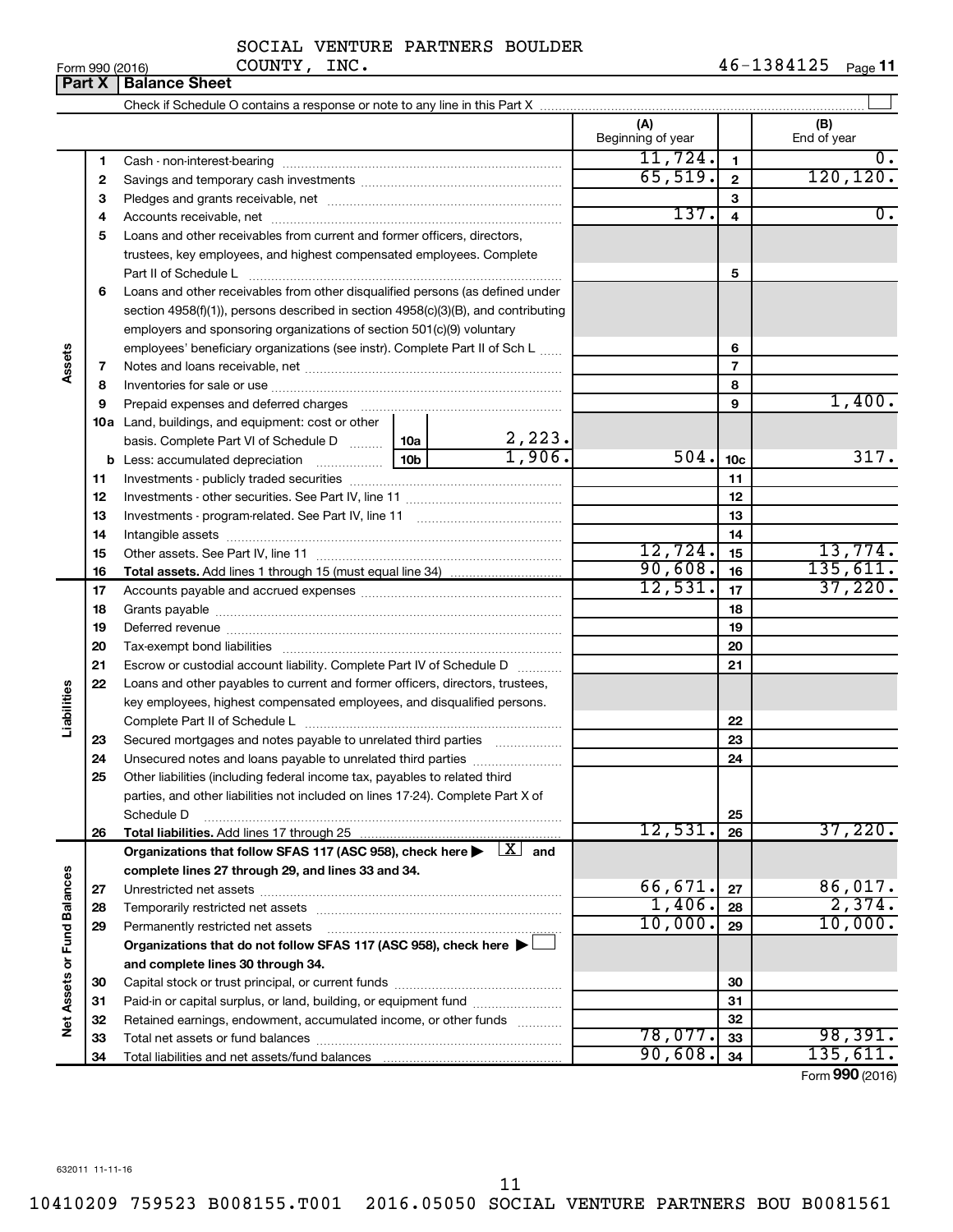|    | COUNTY, INC.<br>Form 990 (2016)                                                                                                                                                                                                | 46-1384125              |                |     | Page 12          |
|----|--------------------------------------------------------------------------------------------------------------------------------------------------------------------------------------------------------------------------------|-------------------------|----------------|-----|------------------|
|    | Part XI Reconciliation of Net Assets                                                                                                                                                                                           |                         |                |     |                  |
|    |                                                                                                                                                                                                                                |                         |                |     |                  |
|    |                                                                                                                                                                                                                                |                         |                |     |                  |
| 1  |                                                                                                                                                                                                                                | $\mathbf{1}$            |                |     | 357,494.         |
| 2  |                                                                                                                                                                                                                                | $\overline{2}$          |                |     | 338,148.         |
| з  | Revenue less expenses. Subtract line 2 from line 1                                                                                                                                                                             | 3                       |                |     | 19,346.          |
| 4  |                                                                                                                                                                                                                                | $\overline{\mathbf{4}}$ |                |     | 78,077.          |
| 5  | Net unrealized gains (losses) on investments [11] matter than the control of the state of the state of the state of the state of the state of the state of the state of the state of the state of the state of the state of th | 5                       |                |     | 968.             |
| 6  | Donated services and use of facilities                                                                                                                                                                                         | 6                       |                |     |                  |
| 7  | Investment expenses                                                                                                                                                                                                            | $\overline{7}$          |                |     |                  |
| 8  |                                                                                                                                                                                                                                | 8                       |                |     |                  |
| 9  |                                                                                                                                                                                                                                | 9                       |                |     | $\overline{0}$ . |
| 10 | Net assets or fund balances at end of year. Combine lines 3 through 9 (must equal Part X, line 33,                                                                                                                             |                         |                |     |                  |
|    | column (B))                                                                                                                                                                                                                    | 10                      |                |     | 98,391.          |
|    | <b>Part XII</b> Financial Statements and Reporting                                                                                                                                                                             |                         |                |     |                  |
|    |                                                                                                                                                                                                                                |                         |                |     | $\vert x \vert$  |
|    |                                                                                                                                                                                                                                |                         |                | Yes | No               |
| 1  | $\boxed{\text{X}}$ Accrual<br>Accounting method used to prepare the Form 990: [130] Cash<br>$\Box$ Other                                                                                                                       |                         |                |     |                  |
|    | If the organization changed its method of accounting from a prior year or checked "Other," explain in Schedule O.                                                                                                              |                         |                |     |                  |
|    |                                                                                                                                                                                                                                |                         | 2a             | X   |                  |
|    | If "Yes," check a box below to indicate whether the financial statements for the year were compiled or reviewed on a                                                                                                           |                         |                |     |                  |
|    | separate basis, consolidated basis, or both:                                                                                                                                                                                   |                         |                |     |                  |
|    | $X$ Separate basis<br>Consolidated basis<br>Both consolidated and separate basis                                                                                                                                               |                         |                |     |                  |
|    |                                                                                                                                                                                                                                |                         | 2 <sub>b</sub> |     | х                |
|    | If "Yes," check a box below to indicate whether the financial statements for the year were audited on a separate basis,                                                                                                        |                         |                |     |                  |
|    | consolidated basis, or both:                                                                                                                                                                                                   |                         |                |     |                  |
|    | Consolidated basis<br>Both consolidated and separate basis<br>Separate basis                                                                                                                                                   |                         |                |     |                  |
|    | c If "Yes" to line 2a or 2b, does the organization have a committee that assumes responsibility for oversight of the audit,                                                                                                    |                         |                |     |                  |
|    | review, or compilation of its financial statements and selection of an independent accountant?                                                                                                                                 |                         | 2c             | x   |                  |
|    | If the organization changed either its oversight process or selection process during the tax year, explain in Schedule O.                                                                                                      |                         |                |     |                  |
|    | 3a As a result of a federal award, was the organization required to undergo an audit or audits as set forth in the Single Audit                                                                                                |                         |                |     |                  |
|    |                                                                                                                                                                                                                                |                         | За             |     | x                |
|    | <b>b</b> If "Yes," did the organization undergo the required audit or audits? If the organization did not undergo the required audit                                                                                           |                         |                |     |                  |
|    |                                                                                                                                                                                                                                |                         | 3 <sub>b</sub> |     |                  |

Form (2016) **990**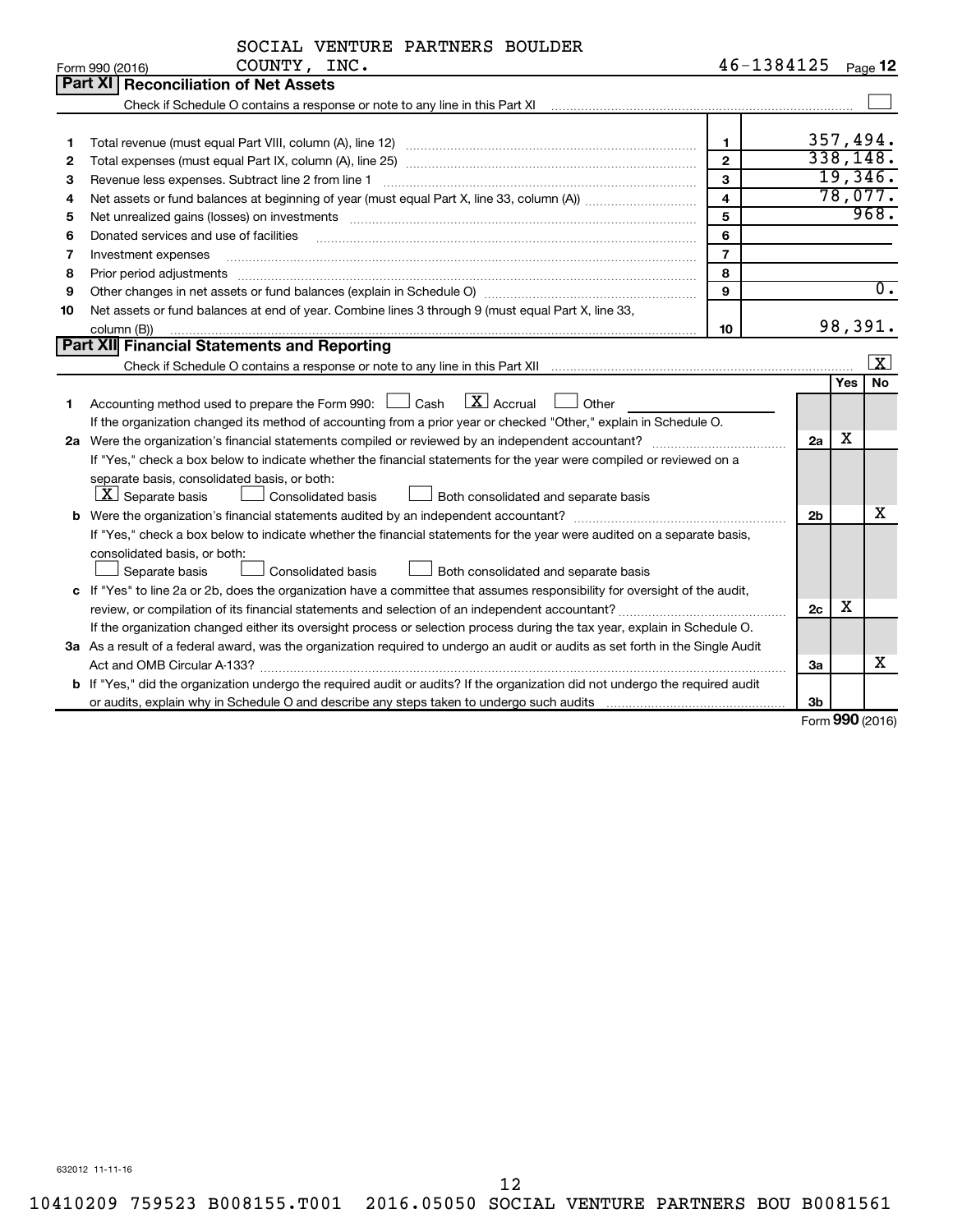| <b>SCHEDULE A</b>                                                                                                       |                                               |                                                            |                                                                                                                                                                                                                     |                             |                                 |                            |  | OMB No. 1545-0047                     |
|-------------------------------------------------------------------------------------------------------------------------|-----------------------------------------------|------------------------------------------------------------|---------------------------------------------------------------------------------------------------------------------------------------------------------------------------------------------------------------------|-----------------------------|---------------------------------|----------------------------|--|---------------------------------------|
| <b>Public Charity Status and Public Support</b><br>(Form 990 or 990-EZ)                                                 |                                               |                                                            |                                                                                                                                                                                                                     |                             |                                 |                            |  |                                       |
| Complete if the organization is a section 501(c)(3) organization or a section<br>4947(a)(1) nonexempt charitable trust. |                                               |                                                            |                                                                                                                                                                                                                     |                             |                                 |                            |  |                                       |
| Department of the Treasury                                                                                              | Attach to Form 990 or Form 990-EZ.            |                                                            |                                                                                                                                                                                                                     |                             |                                 |                            |  | <b>Open to Public</b>                 |
| Internal Revenue Service                                                                                                |                                               |                                                            | Information about Schedule A (Form 990 or 990-EZ) and its instructions is at WWW.irs.gov/form990.                                                                                                                   |                             |                                 |                            |  | Inspection                            |
| Name of the organization                                                                                                |                                               |                                                            | SOCIAL VENTURE PARTNERS BOULDER                                                                                                                                                                                     |                             |                                 |                            |  | <b>Employer identification number</b> |
|                                                                                                                         |                                               | COUNTY, INC.                                               |                                                                                                                                                                                                                     |                             |                                 |                            |  | 46-1384125                            |
| Part I                                                                                                                  |                                               |                                                            | Reason for Public Charity Status (All organizations must complete this part.) See instructions.                                                                                                                     |                             |                                 |                            |  |                                       |
| The organization is not a private foundation because it is: (For lines 1 through 12, check only one box.)               |                                               |                                                            |                                                                                                                                                                                                                     |                             |                                 |                            |  |                                       |
| 1                                                                                                                       |                                               |                                                            | A church, convention of churches, or association of churches described in section 170(b)(1)(A)(i).                                                                                                                  |                             |                                 |                            |  |                                       |
| 2                                                                                                                       |                                               |                                                            | A school described in section 170(b)(1)(A)(ii). (Attach Schedule E (Form 990 or 990-EZ).)                                                                                                                           |                             |                                 |                            |  |                                       |
| 3                                                                                                                       |                                               |                                                            | A hospital or a cooperative hospital service organization described in section 170(b)(1)(A)(iii).                                                                                                                   |                             |                                 |                            |  |                                       |
| 4                                                                                                                       |                                               |                                                            | A medical research organization operated in conjunction with a hospital described in section 170(b)(1)(A)(iii). Enter the hospital's name,                                                                          |                             |                                 |                            |  |                                       |
| city, and state:                                                                                                        |                                               |                                                            |                                                                                                                                                                                                                     |                             |                                 |                            |  |                                       |
| 5                                                                                                                       |                                               |                                                            | An organization operated for the benefit of a college or university owned or operated by a governmental unit described in                                                                                           |                             |                                 |                            |  |                                       |
|                                                                                                                         | section 170(b)(1)(A)(iv). (Complete Part II.) |                                                            |                                                                                                                                                                                                                     |                             |                                 |                            |  |                                       |
| 6                                                                                                                       |                                               |                                                            | A federal, state, or local government or governmental unit described in section 170(b)(1)(A)(v).                                                                                                                    |                             |                                 |                            |  |                                       |
| $\overline{7}$                                                                                                          |                                               |                                                            | An organization that normally receives a substantial part of its support from a governmental unit or from the general public described in                                                                           |                             |                                 |                            |  |                                       |
|                                                                                                                         | section 170(b)(1)(A)(vi). (Complete Part II.) |                                                            |                                                                                                                                                                                                                     |                             |                                 |                            |  |                                       |
| 8<br>9                                                                                                                  |                                               |                                                            | A community trust described in section 170(b)(1)(A)(vi). (Complete Part II.)                                                                                                                                        |                             |                                 |                            |  |                                       |
|                                                                                                                         |                                               |                                                            | An agricultural research organization described in section 170(b)(1)(A)(ix) operated in conjunction with a land-grant college                                                                                       |                             |                                 |                            |  |                                       |
| university:                                                                                                             |                                               |                                                            | or university or a non-land-grant college of agriculture (see instructions). Enter the name, city, and state of the college or                                                                                      |                             |                                 |                            |  |                                       |
| $\boxed{\mathbf{X}}$<br>10                                                                                              |                                               |                                                            | An organization that normally receives: (1) more than 33 1/3% of its support from contributions, membership fees, and gross receipts from                                                                           |                             |                                 |                            |  |                                       |
|                                                                                                                         |                                               |                                                            | activities related to its exempt functions - subject to certain exceptions, and (2) no more than 33 1/3% of its support from gross investment                                                                       |                             |                                 |                            |  |                                       |
|                                                                                                                         |                                               |                                                            | income and unrelated business taxable income (less section 511 tax) from businesses acquired by the organization after June 30, 1975.                                                                               |                             |                                 |                            |  |                                       |
|                                                                                                                         | See section 509(a)(2). (Complete Part III.)   |                                                            |                                                                                                                                                                                                                     |                             |                                 |                            |  |                                       |
| 11                                                                                                                      |                                               |                                                            | An organization organized and operated exclusively to test for public safety. See section 509(a)(4).                                                                                                                |                             |                                 |                            |  |                                       |
| 12                                                                                                                      |                                               |                                                            | An organization organized and operated exclusively for the benefit of, to perform the functions of, or to carry out the purposes of one or                                                                          |                             |                                 |                            |  |                                       |
|                                                                                                                         |                                               |                                                            | more publicly supported organizations described in section 509(a)(1) or section 509(a)(2). See section 509(a)(3). Check the box in                                                                                  |                             |                                 |                            |  |                                       |
|                                                                                                                         |                                               |                                                            | lines 12a through 12d that describes the type of supporting organization and complete lines 12e, 12f, and 12g.                                                                                                      |                             |                                 |                            |  |                                       |
| а                                                                                                                       |                                               |                                                            | Type I. A supporting organization operated, supervised, or controlled by its supported organization(s), typically by giving                                                                                         |                             |                                 |                            |  |                                       |
|                                                                                                                         |                                               |                                                            | the supported organization(s) the power to regularly appoint or elect a majority of the directors or trustees of the supporting                                                                                     |                             |                                 |                            |  |                                       |
|                                                                                                                         |                                               | organization. You must complete Part IV, Sections A and B. |                                                                                                                                                                                                                     |                             |                                 |                            |  |                                       |
| b                                                                                                                       |                                               |                                                            | Type II. A supporting organization supervised or controlled in connection with its supported organization(s), by having                                                                                             |                             |                                 |                            |  |                                       |
|                                                                                                                         |                                               |                                                            | control or management of the supporting organization vested in the same persons that control or manage the supported                                                                                                |                             |                                 |                            |  |                                       |
|                                                                                                                         |                                               |                                                            | organization(s). You must complete Part IV, Sections A and C.                                                                                                                                                       |                             |                                 |                            |  |                                       |
| с                                                                                                                       |                                               |                                                            | Type III functionally integrated. A supporting organization operated in connection with, and functionally integrated with,                                                                                          |                             |                                 |                            |  |                                       |
|                                                                                                                         |                                               |                                                            | its supported organization(s) (see instructions). You must complete Part IV, Sections A, D, and E.                                                                                                                  |                             |                                 |                            |  |                                       |
| d                                                                                                                       |                                               |                                                            | Type III non-functionally integrated. A supporting organization operated in connection with its supported organization(s)                                                                                           |                             |                                 |                            |  |                                       |
|                                                                                                                         |                                               |                                                            | that is not functionally integrated. The organization generally must satisfy a distribution requirement and an attentiveness                                                                                        |                             |                                 |                            |  |                                       |
|                                                                                                                         |                                               |                                                            | requirement (see instructions). You must complete Part IV, Sections A and D, and Part V.<br>Check this box if the organization received a written determination from the IRS that it is a Type I, Type II, Type III |                             |                                 |                            |  |                                       |
| е                                                                                                                       |                                               |                                                            | functionally integrated, or Type III non-functionally integrated supporting organization.                                                                                                                           |                             |                                 |                            |  |                                       |
| f Enter the number of supported organizations                                                                           |                                               |                                                            |                                                                                                                                                                                                                     |                             |                                 |                            |  |                                       |
| Provide the following information about the supported organization(s).<br>g                                             |                                               |                                                            |                                                                                                                                                                                                                     |                             |                                 |                            |  |                                       |
| (i) Name of supported                                                                                                   |                                               | (ii) EIN                                                   | (iii) Type of organization                                                                                                                                                                                          | in your governing document? | (iv) Is the organization listed | (v) Amount of monetary     |  | (vi) Amount of other                  |
| organization                                                                                                            |                                               |                                                            | (described on lines 1-10<br>above (see instructions))                                                                                                                                                               | Yes                         | No                              | support (see instructions) |  | support (see instructions)            |
|                                                                                                                         |                                               |                                                            |                                                                                                                                                                                                                     |                             |                                 |                            |  |                                       |
|                                                                                                                         |                                               |                                                            |                                                                                                                                                                                                                     |                             |                                 |                            |  |                                       |
|                                                                                                                         |                                               |                                                            |                                                                                                                                                                                                                     |                             |                                 |                            |  |                                       |
|                                                                                                                         |                                               |                                                            |                                                                                                                                                                                                                     |                             |                                 |                            |  |                                       |
|                                                                                                                         |                                               |                                                            |                                                                                                                                                                                                                     |                             |                                 |                            |  |                                       |
|                                                                                                                         |                                               |                                                            |                                                                                                                                                                                                                     |                             |                                 |                            |  |                                       |
|                                                                                                                         |                                               |                                                            |                                                                                                                                                                                                                     |                             |                                 |                            |  |                                       |
|                                                                                                                         |                                               |                                                            |                                                                                                                                                                                                                     |                             |                                 |                            |  |                                       |
|                                                                                                                         |                                               |                                                            |                                                                                                                                                                                                                     |                             |                                 |                            |  |                                       |
|                                                                                                                         |                                               |                                                            |                                                                                                                                                                                                                     |                             |                                 |                            |  |                                       |
| Total                                                                                                                   |                                               |                                                            |                                                                                                                                                                                                                     |                             |                                 |                            |  |                                       |
|                                                                                                                         |                                               |                                                            | LHA For Paperwork Reduction Act Notice, see the Instructions for Form 990 or 990-EZ. 632021 09-21-16 Schedule A (Form 990 or 990-EZ) 2016                                                                           |                             |                                 |                            |  |                                       |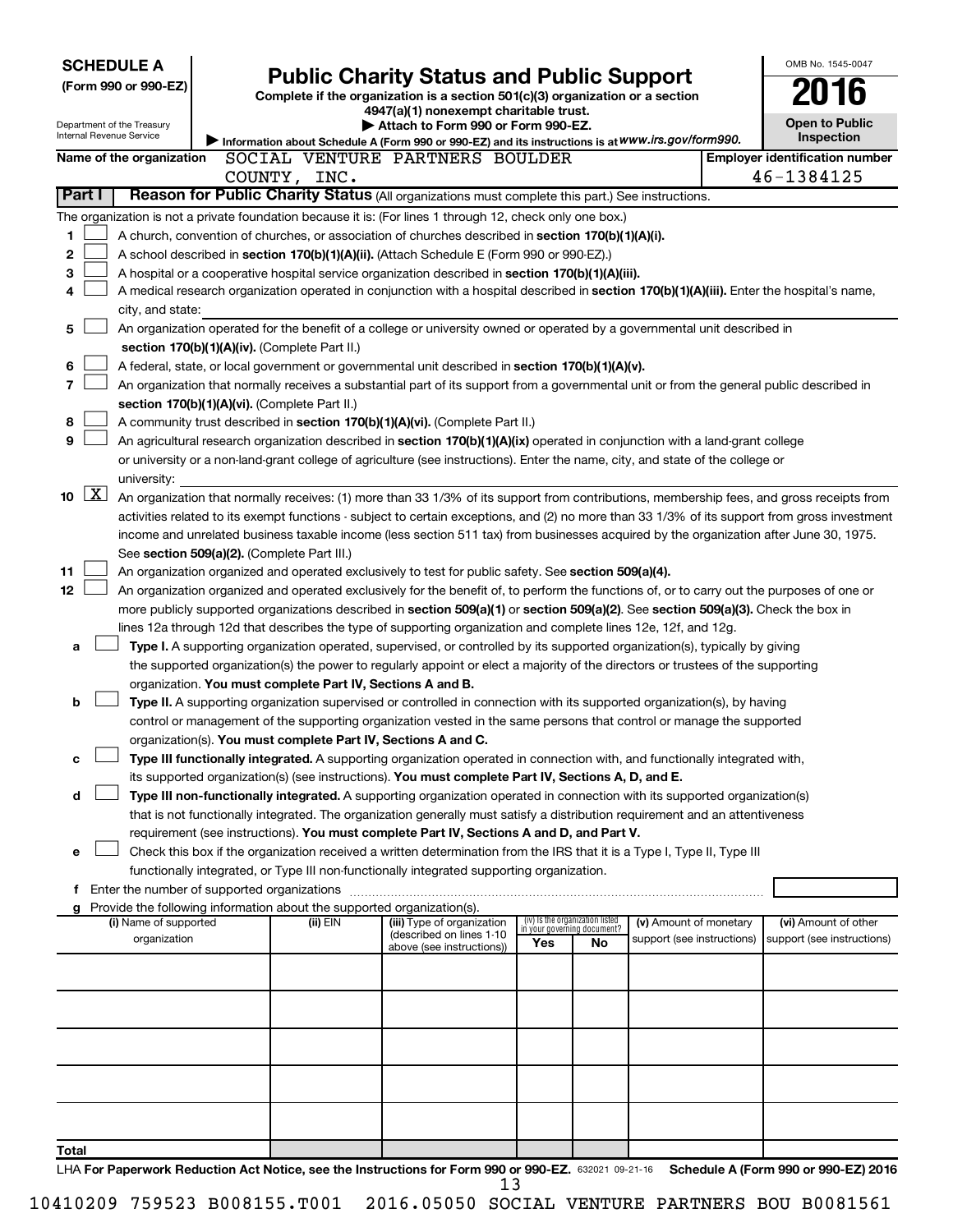| Schedule A (Form 990 or 990-EZ) 2016 $\rm \,COUNTY$ , $\rm \,\_INC$ . | $46 - 1384125$ Page 2 |
|-----------------------------------------------------------------------|-----------------------|
|-----------------------------------------------------------------------|-----------------------|

(Complete only if you checked the box on line 5, 7, or 8 of Part I or if the organization failed to qualify under Part III. If the organization fails to qualify under the tests listed below, please complete Part III.) <u>Part II | Schedule A (Form 990 or 990 EZ) 2016</u> COUNTY , INC .<br>Part II | Support Schedule for Organizations Described in Sections 170(b)(1)(A)(iv) and 170(b)(1)(A)(vi) | Sup

|   | <b>Section A. Public Support</b>                                                                                                                                                                                               |          |          |            |            |          |                                      |
|---|--------------------------------------------------------------------------------------------------------------------------------------------------------------------------------------------------------------------------------|----------|----------|------------|------------|----------|--------------------------------------|
|   | Calendar year (or fiscal year beginning in)                                                                                                                                                                                    | (a) 2012 | (b) 2013 | $(c)$ 2014 | $(d)$ 2015 | (e) 2016 | (f) Total                            |
|   | 1 Gifts, grants, contributions, and                                                                                                                                                                                            |          |          |            |            |          |                                      |
|   | membership fees received. (Do not                                                                                                                                                                                              |          |          |            |            |          |                                      |
|   | include any "unusual grants.")                                                                                                                                                                                                 |          |          |            |            |          |                                      |
|   | 2 Tax revenues levied for the organ-                                                                                                                                                                                           |          |          |            |            |          |                                      |
|   | ization's benefit and either paid to                                                                                                                                                                                           |          |          |            |            |          |                                      |
|   | or expended on its behalf                                                                                                                                                                                                      |          |          |            |            |          |                                      |
|   | 3 The value of services or facilities                                                                                                                                                                                          |          |          |            |            |          |                                      |
|   | furnished by a governmental unit to                                                                                                                                                                                            |          |          |            |            |          |                                      |
|   | the organization without charge                                                                                                                                                                                                |          |          |            |            |          |                                      |
|   | 4 Total. Add lines 1 through 3                                                                                                                                                                                                 |          |          |            |            |          |                                      |
|   | 5 The portion of total contributions                                                                                                                                                                                           |          |          |            |            |          |                                      |
|   | by each person (other than a                                                                                                                                                                                                   |          |          |            |            |          |                                      |
|   | governmental unit or publicly                                                                                                                                                                                                  |          |          |            |            |          |                                      |
|   | supported organization) included                                                                                                                                                                                               |          |          |            |            |          |                                      |
|   | on line 1 that exceeds 2% of the                                                                                                                                                                                               |          |          |            |            |          |                                      |
|   | amount shown on line 11,                                                                                                                                                                                                       |          |          |            |            |          |                                      |
|   | column (f)                                                                                                                                                                                                                     |          |          |            |            |          |                                      |
|   | 6 Public support. Subtract line 5 from line 4.                                                                                                                                                                                 |          |          |            |            |          |                                      |
|   | <b>Section B. Total Support</b>                                                                                                                                                                                                |          |          |            |            |          |                                      |
|   | Calendar year (or fiscal year beginning in)                                                                                                                                                                                    | (a) 2012 | (b) 2013 | $(c)$ 2014 | $(d)$ 2015 | (e) 2016 | (f) Total                            |
|   | 7 Amounts from line 4                                                                                                                                                                                                          |          |          |            |            |          |                                      |
|   | 8 Gross income from interest,                                                                                                                                                                                                  |          |          |            |            |          |                                      |
|   | dividends, payments received on                                                                                                                                                                                                |          |          |            |            |          |                                      |
|   | securities loans, rents, royalties                                                                                                                                                                                             |          |          |            |            |          |                                      |
|   | and income from similar sources                                                                                                                                                                                                |          |          |            |            |          |                                      |
| 9 | Net income from unrelated business                                                                                                                                                                                             |          |          |            |            |          |                                      |
|   | activities, whether or not the                                                                                                                                                                                                 |          |          |            |            |          |                                      |
|   | business is regularly carried on                                                                                                                                                                                               |          |          |            |            |          |                                      |
|   | 10 Other income. Do not include gain                                                                                                                                                                                           |          |          |            |            |          |                                      |
|   | or loss from the sale of capital                                                                                                                                                                                               |          |          |            |            |          |                                      |
|   | assets (Explain in Part VI.)                                                                                                                                                                                                   |          |          |            |            |          |                                      |
|   | 11 Total support. Add lines 7 through 10                                                                                                                                                                                       |          |          |            |            |          |                                      |
|   | <b>12</b> Gross receipts from related activities, etc. (see instructions)                                                                                                                                                      |          |          |            |            | 12       |                                      |
|   | 13 First five years. If the Form 990 is for the organization's first, second, third, fourth, or fifth tax year as a section 501(c)(3)                                                                                          |          |          |            |            |          |                                      |
|   | organization, check this box and stop here                                                                                                                                                                                     |          |          |            |            |          |                                      |
|   | <b>Section C. Computation of Public Support Percentage</b>                                                                                                                                                                     |          |          |            |            |          |                                      |
|   |                                                                                                                                                                                                                                |          |          |            |            | 14       | %                                    |
|   |                                                                                                                                                                                                                                |          |          |            |            | 15       | %                                    |
|   | 16a 33 1/3% support test - 2016. If the organization did not check the box on line 13, and line 14 is 33 1/3% or more, check this box and                                                                                      |          |          |            |            |          |                                      |
|   | stop here. The organization qualifies as a publicly supported organization                                                                                                                                                     |          |          |            |            |          |                                      |
|   | b 33 1/3% support test - 2015. If the organization did not check a box on line 13 or 16a, and line 15 is 33 1/3% or more, check this box                                                                                       |          |          |            |            |          |                                      |
|   | and stop here. The organization qualifies as a publicly supported organization matching material content and stop here. The organization qualifies as a publicly supported organization material and an analyze of the stop ha |          |          |            |            |          |                                      |
|   | 17a 10% -facts-and-circumstances test - 2016. If the organization did not check a box on line 13, 16a, or 16b, and line 14 is 10% or more,                                                                                     |          |          |            |            |          |                                      |
|   | and if the organization meets the "facts-and-circumstances" test, check this box and stop here. Explain in Part VI how the organization                                                                                        |          |          |            |            |          |                                      |
|   |                                                                                                                                                                                                                                |          |          |            |            |          |                                      |
|   | b 10% -facts-and-circumstances test - 2015. If the organization did not check a box on line 13, 16a, 16b, or 17a, and line 15 is 10% or                                                                                        |          |          |            |            |          |                                      |
|   | more, and if the organization meets the "facts-and-circumstances" test, check this box and stop here. Explain in Part VI how the                                                                                               |          |          |            |            |          |                                      |
|   | organization meets the "facts-and-circumstances" test. The organization qualifies as a publicly supported organization                                                                                                         |          |          |            |            |          |                                      |
|   | 18 Private foundation. If the organization did not check a box on line 13, 16a, 16b, 17a, or 17b, check this box and see instructions                                                                                          |          |          |            |            |          |                                      |
|   |                                                                                                                                                                                                                                |          |          |            |            |          | Schodule A (Form 000 or 000 F7) 2016 |

**Schedule A (Form 990 or 990-EZ) 2016**

632022 09-21-16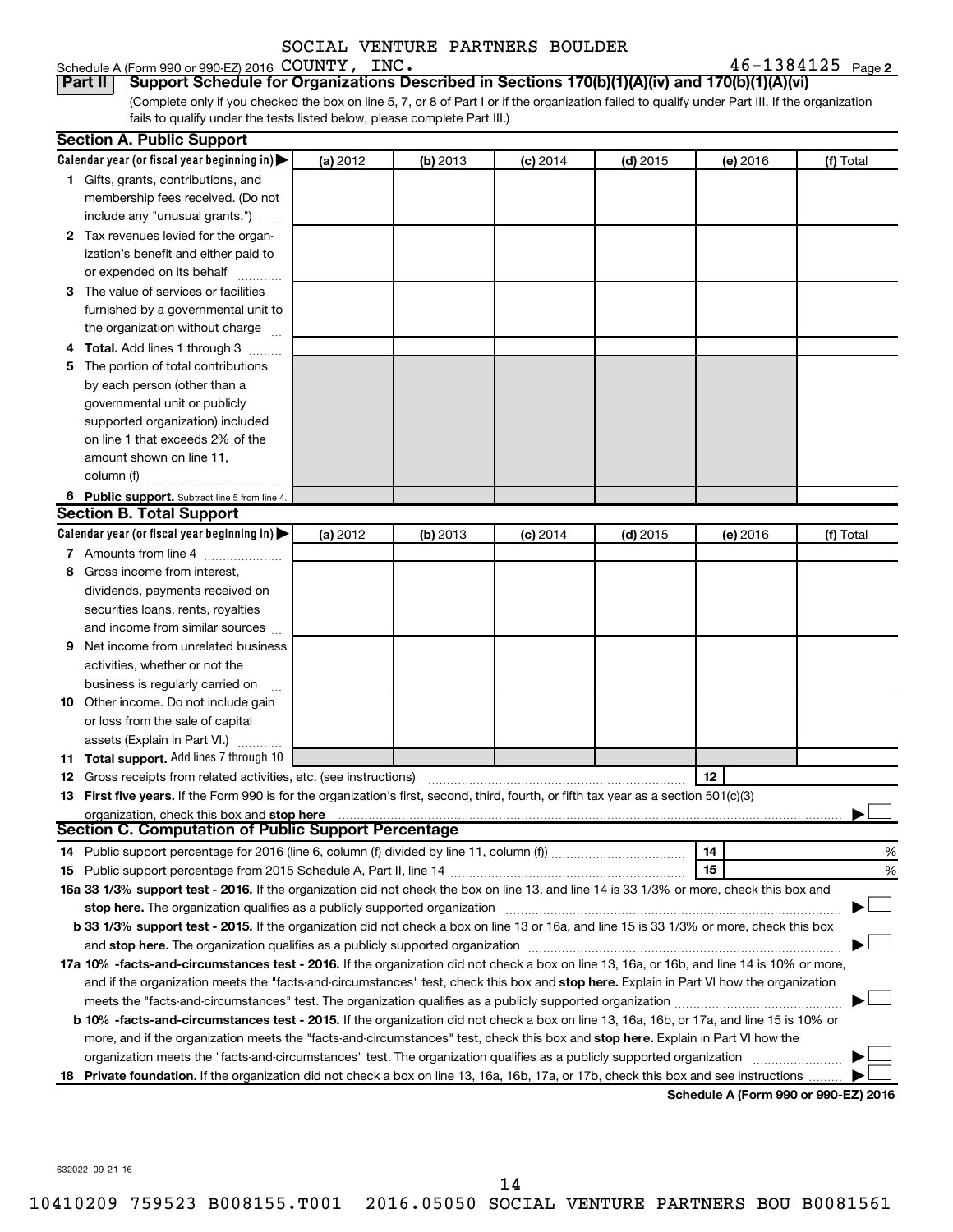## Schedule A (Form 990 or 990-EZ) 2016 COUNTY, INC.

#### **Part III Support Schedule for Organizations Described in Section 509(a)(2)**

(Complete only if you checked the box on line 10 of Part I or if the organization failed to qualify under Part II. If the organization fails to qualify under the tests listed below, please complete Part II.)

|    | <b>Section A. Public Support</b>                                                                                                                                                         |          |                                   |                                    |                                      |                                      |                                    |
|----|------------------------------------------------------------------------------------------------------------------------------------------------------------------------------------------|----------|-----------------------------------|------------------------------------|--------------------------------------|--------------------------------------|------------------------------------|
|    | Calendar year (or fiscal year beginning in)                                                                                                                                              | (a) 2012 | (b) 2013                          | $(c)$ 2014                         | $(d)$ 2015                           | (e) 2016                             | (f) Total                          |
|    | 1 Gifts, grants, contributions, and                                                                                                                                                      |          |                                   |                                    |                                      |                                      |                                    |
|    | membership fees received. (Do not                                                                                                                                                        |          |                                   |                                    |                                      |                                      |                                    |
|    | include any "unusual grants.")                                                                                                                                                           |          | 425, 701.                         | 231,500.                           | 263, 157.                            | 345,500.                             | 1,265,858.                         |
|    | 2 Gross receipts from admissions,<br>merchandise sold or services per-<br>formed, or facilities furnished in<br>any activity that is related to the<br>organization's tax-exempt purpose |          | 3,837.                            | 11,067.                            | 10,082.                              | 11,734.                              | 36,720.                            |
|    | 3 Gross receipts from activities that                                                                                                                                                    |          |                                   |                                    |                                      |                                      |                                    |
|    | are not an unrelated trade or bus-                                                                                                                                                       |          |                                   |                                    |                                      |                                      |                                    |
|    | iness under section 513                                                                                                                                                                  |          |                                   |                                    |                                      |                                      |                                    |
|    | 4 Tax revenues levied for the organ-                                                                                                                                                     |          |                                   |                                    |                                      |                                      |                                    |
|    | ization's benefit and either paid to                                                                                                                                                     |          |                                   |                                    |                                      |                                      |                                    |
|    | or expended on its behalf                                                                                                                                                                |          |                                   |                                    |                                      |                                      |                                    |
|    | 5 The value of services or facilities                                                                                                                                                    |          |                                   |                                    |                                      |                                      |                                    |
|    | furnished by a governmental unit to                                                                                                                                                      |          |                                   |                                    |                                      |                                      |                                    |
|    | the organization without charge                                                                                                                                                          |          |                                   |                                    |                                      |                                      |                                    |
|    | 6 Total. Add lines 1 through 5                                                                                                                                                           |          | 429,538.                          | 242,567.                           | 273, 239.                            | 357, 234.                            | 1,302,578.                         |
|    | 7a Amounts included on lines 1, 2, and                                                                                                                                                   |          |                                   |                                    |                                      |                                      |                                    |
|    | 3 received from disqualified persons                                                                                                                                                     |          | 27,622.                           | 44,500.                            | 181,778.                             | 102, 383.                            | 356,283.                           |
|    | <b>b</b> Amounts included on lines 2 and 3 received<br>from other than disqualified persons that<br>exceed the greater of \$5,000 or 1% of the                                           |          |                                   |                                    |                                      |                                      |                                    |
|    | amount on line 13 for the year                                                                                                                                                           |          | 27,622.                           | 44,500.                            |                                      | 181,778. 102,383.                    | $0$ .<br>356, 283.                 |
|    | c Add lines 7a and 7b                                                                                                                                                                    |          |                                   |                                    |                                      |                                      | 946, 295.                          |
|    | 8 Public support. (Subtract line 7c from line 6.)<br><b>Section B. Total Support</b>                                                                                                     |          |                                   |                                    |                                      |                                      |                                    |
|    | Calendar year (or fiscal year beginning in)                                                                                                                                              |          |                                   |                                    |                                      |                                      |                                    |
|    | 9 Amounts from line 6                                                                                                                                                                    | (a) 2012 | (b) 2013<br>$\overline{429,538.}$ | $(c)$ 2014<br>$\overline{242,567}$ | $(d)$ 2015<br>$\overline{273,239}$ . | (e) 2016<br>357,234.                 | (f) Total<br>1,302,578.            |
|    | <b>10a</b> Gross income from interest,<br>dividends, payments received on<br>securities loans, rents, royalties                                                                          |          | 491.                              | 1,747.                             | 376.                                 | 260.                                 | 2,874.                             |
|    | and income from similar sources<br><b>b</b> Unrelated business taxable income                                                                                                            |          |                                   |                                    |                                      |                                      |                                    |
|    | (less section 511 taxes) from businesses<br>acquired after June 30, 1975<br>$\overline{\phantom{a}}$                                                                                     |          |                                   |                                    |                                      |                                      |                                    |
|    | c Add lines 10a and 10b                                                                                                                                                                  |          | 491.                              | 1,747.                             | 376.                                 | 260.                                 | 2,874.                             |
|    | <b>11</b> Net income from unrelated business<br>activities not included in line 10b,<br>whether or not the business is<br>regularly carried on                                           |          |                                   |                                    |                                      |                                      |                                    |
|    | 12 Other income. Do not include gain<br>or loss from the sale of capital<br>assets (Explain in Part VI.)                                                                                 |          |                                   |                                    |                                      |                                      |                                    |
|    | <b>13</b> Total support. (Add lines 9, 10c, 11, and 12.)                                                                                                                                 |          |                                   | $430,029$ , 244, 314, 273, 615,    |                                      | 357,494.                             | $\overline{1,305,452}$ .           |
|    | 14 First five years. If the Form 990 is for the organization's first, second, third, fourth, or fifth tax year as a section 501(c)(3) organization,                                      |          |                                   |                                    |                                      |                                      |                                    |
|    | check this box and stop here                                                                                                                                                             |          |                                   |                                    |                                      |                                      | $\blacktriangleright$ $\mathbf{X}$ |
|    | <b>Section C. Computation of Public Support Percentage</b>                                                                                                                               |          |                                   |                                    |                                      |                                      |                                    |
|    |                                                                                                                                                                                          |          |                                   |                                    |                                      | 15                                   | %                                  |
|    |                                                                                                                                                                                          |          |                                   |                                    |                                      | 16                                   | %                                  |
|    | Section D. Computation of Investment Income Percentage                                                                                                                                   |          |                                   |                                    |                                      |                                      |                                    |
|    | 17 Investment income percentage for 2016 (line 10c, column (f) divided by line 13, column (f))                                                                                           |          |                                   |                                    |                                      | 17                                   | %                                  |
|    | 18 Investment income percentage from 2015 Schedule A, Part III, line 17                                                                                                                  |          |                                   |                                    |                                      | 18                                   | %                                  |
|    | 19a 33 1/3% support tests - 2016. If the organization did not check the box on line 14, and line 15 is more than 33 1/3%, and line 17 is not                                             |          |                                   |                                    |                                      |                                      |                                    |
|    | more than 33 1/3%, check this box and stop here. The organization qualifies as a publicly supported organization                                                                         |          |                                   |                                    |                                      |                                      |                                    |
|    | <b>b 33 1/3% support tests - 2015.</b> If the organization did not check a box on line 14 or line 19a, and line 16 is more than 33 1/3%, and                                             |          |                                   |                                    |                                      |                                      |                                    |
|    | line 18 is not more than 33 1/3%, check this box and stop here. The organization qualifies as a publicly supported organization                                                          |          |                                   |                                    |                                      |                                      |                                    |
| 20 |                                                                                                                                                                                          |          |                                   |                                    |                                      |                                      |                                    |
|    | 632023 09-21-16                                                                                                                                                                          |          |                                   |                                    |                                      | Schedule A (Form 990 or 990-EZ) 2016 |                                    |
|    |                                                                                                                                                                                          |          |                                   | 15                                 |                                      |                                      |                                    |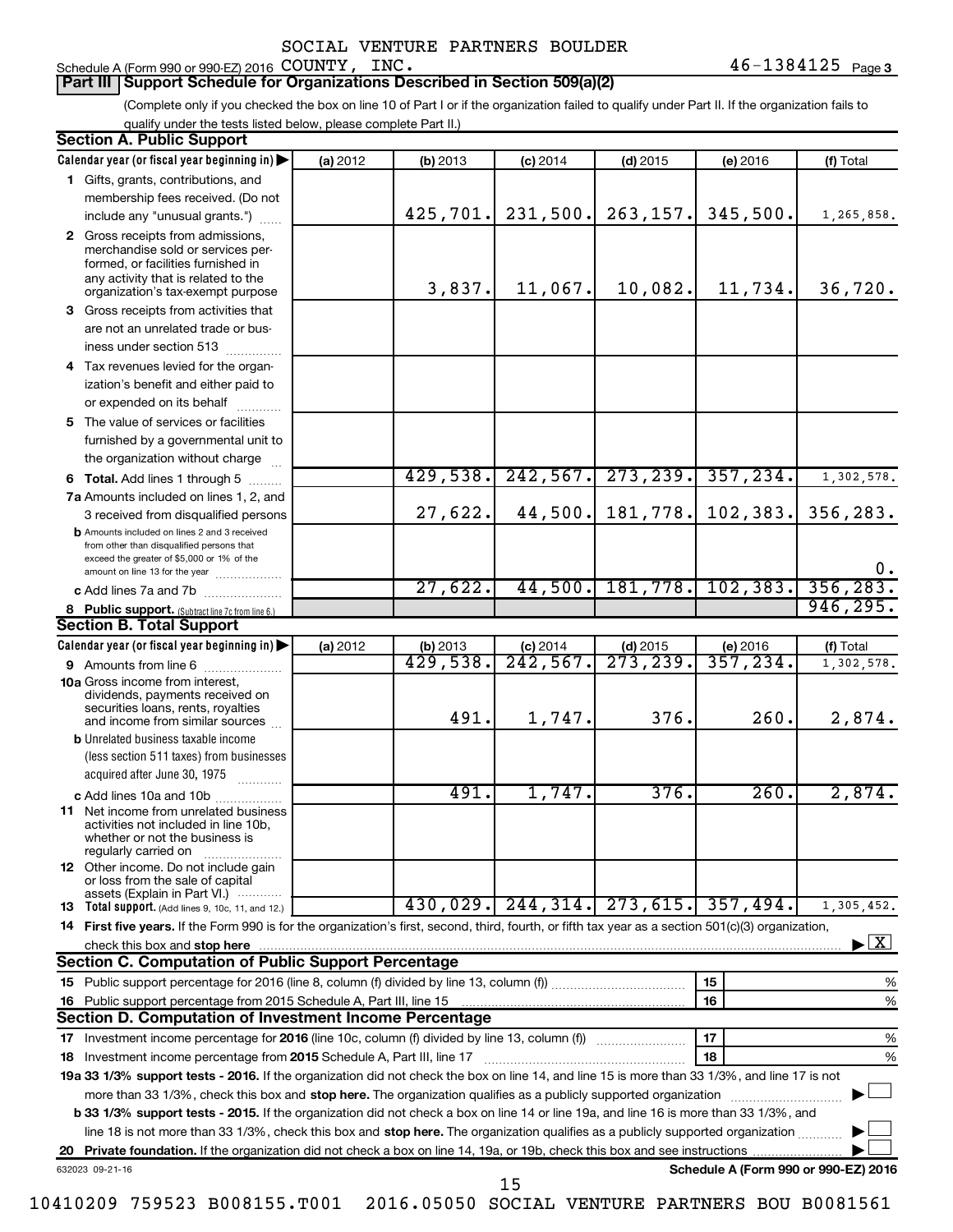#### Schedule A (Form 990 or 990-EZ) 2016 Page COUNTY, INC. 46-1384125 **Part IV Supporting Organizations**

(Complete only if you checked a box in line 12 on Part I. If you checked 12a of Part I, complete Sections A and B. If you checked 12b of Part I, complete Sections A and C. If you checked 12c of Part I, complete Sections A, D, and E. If you checked 12d of Part I, complete Sections A and D, and complete Part V.)

#### **Section A. All Supporting Organizations**

- **1** Are all of the organization's supported organizations listed by name in the organization's governing documents? If "No," describe in Part VI how the supported organizations are designated. If designated by *class or purpose, describe the designation. If historic and continuing relationship, explain.*
- **2** Did the organization have any supported organization that does not have an IRS determination of status under section 509(a)(1) or (2)? If "Yes," explain in Part VI how the organization determined that the supported *organization was described in section 509(a)(1) or (2).*
- **3a** Did the organization have a supported organization described in section 501(c)(4), (5), or (6)? If "Yes," answer *(b) and (c) below.*
- **b** Did the organization confirm that each supported organization qualified under section 501(c)(4), (5), or (6) and satisfied the public support tests under section 509(a)(2)? If "Yes," describe in Part VI when and how the *organization made the determination.*
- **c** Did the organization ensure that all support to such organizations was used exclusively for section 170(c)(2)(B) purposes? If "Yes," explain in Part VI what controls the organization put in place to ensure such use.
- **4 a** *If* Was any supported organization not organized in the United States ("foreign supported organization")? *"Yes," and if you checked 12a or 12b in Part I, answer (b) and (c) below.*
- **b** Did the organization have ultimate control and discretion in deciding whether to make grants to the foreign supported organization? If "Yes," describe in Part VI how the organization had such control and discretion *despite being controlled or supervised by or in connection with its supported organizations.*
- **c** Did the organization support any foreign supported organization that does not have an IRS determination under sections 501(c)(3) and 509(a)(1) or (2)? If "Yes," explain in Part VI what controls the organization used *to ensure that all support to the foreign supported organization was used exclusively for section 170(c)(2)(B) purposes.*
- **5a** Did the organization add, substitute, or remove any supported organizations during the tax year? If "Yes," answer (b) and (c) below (if applicable). Also, provide detail in Part VI, including (i) the names and EIN *numbers of the supported organizations added, substituted, or removed; (ii) the reasons for each such action; (iii) the authority under the organization's organizing document authorizing such action; and (iv) how the action was accomplished (such as by amendment to the organizing document).*
- **b** Type I or Type II only. Was any added or substituted supported organization part of a class already designated in the organization's organizing document?
- **c Substitutions only.**  Was the substitution the result of an event beyond the organization's control?
- **6** Did the organization provide support (whether in the form of grants or the provision of services or facilities) to support or benefit one or more of the filing organization's supported organizations? If "Yes," provide detail in anyone other than (i) its supported organizations, (ii) individuals that are part of the charitable class benefited by one or more of its supported organizations, or (iii) other supporting organizations that also *Part VI.*
- **7** Did the organization provide a grant, loan, compensation, or other similar payment to a substantial contributor regard to a substantial contributor? If "Yes," complete Part I of Schedule L (Form 990 or 990-EZ). (defined in section 4958(c)(3)(C)), a family member of a substantial contributor, or a 35% controlled entity with
- **8** Did the organization make a loan to a disqualified person (as defined in section 4958) not described in line 7? *If "Yes," complete Part I of Schedule L (Form 990 or 990-EZ).*
- **9 a** Was the organization controlled directly or indirectly at any time during the tax year by one or more in section 509(a)(1) or (2))? If "Yes," provide detail in Part VI. disqualified persons as defined in section 4946 (other than foundation managers and organizations described
- **b** Did one or more disqualified persons (as defined in line 9a) hold a controlling interest in any entity in which the supporting organization had an interest? If "Yes," provide detail in Part VI.
- **c** Did a disqualified person (as defined in line 9a) have an ownership interest in, or derive any personal benefit from, assets in which the supporting organization also had an interest? If "Yes," provide detail in Part VI.
- **10 a** Was the organization subject to the excess business holdings rules of section 4943 because of section supporting organizations)? If "Yes," answer 10b below. 4943(f) (regarding certain Type II supporting organizations, and all Type III non-functionally integrated
	- **b** Did the organization have any excess business holdings in the tax year? (Use Schedule C, Form 4720, to *determine whether the organization had excess business holdings.)*

632024 09-21-16

**Schedule A (Form 990 or 990-EZ) 2016**

46-1384125 Page 4

**1**

**2**

**3a**

**3b**

**3c**

**4a**

**4b**

**4c**

**5a**

**5b 5c**

**6**

**7**

**8**

**9a**

**9b**

**9c**

**10a**

**10b**

**Yes No**

16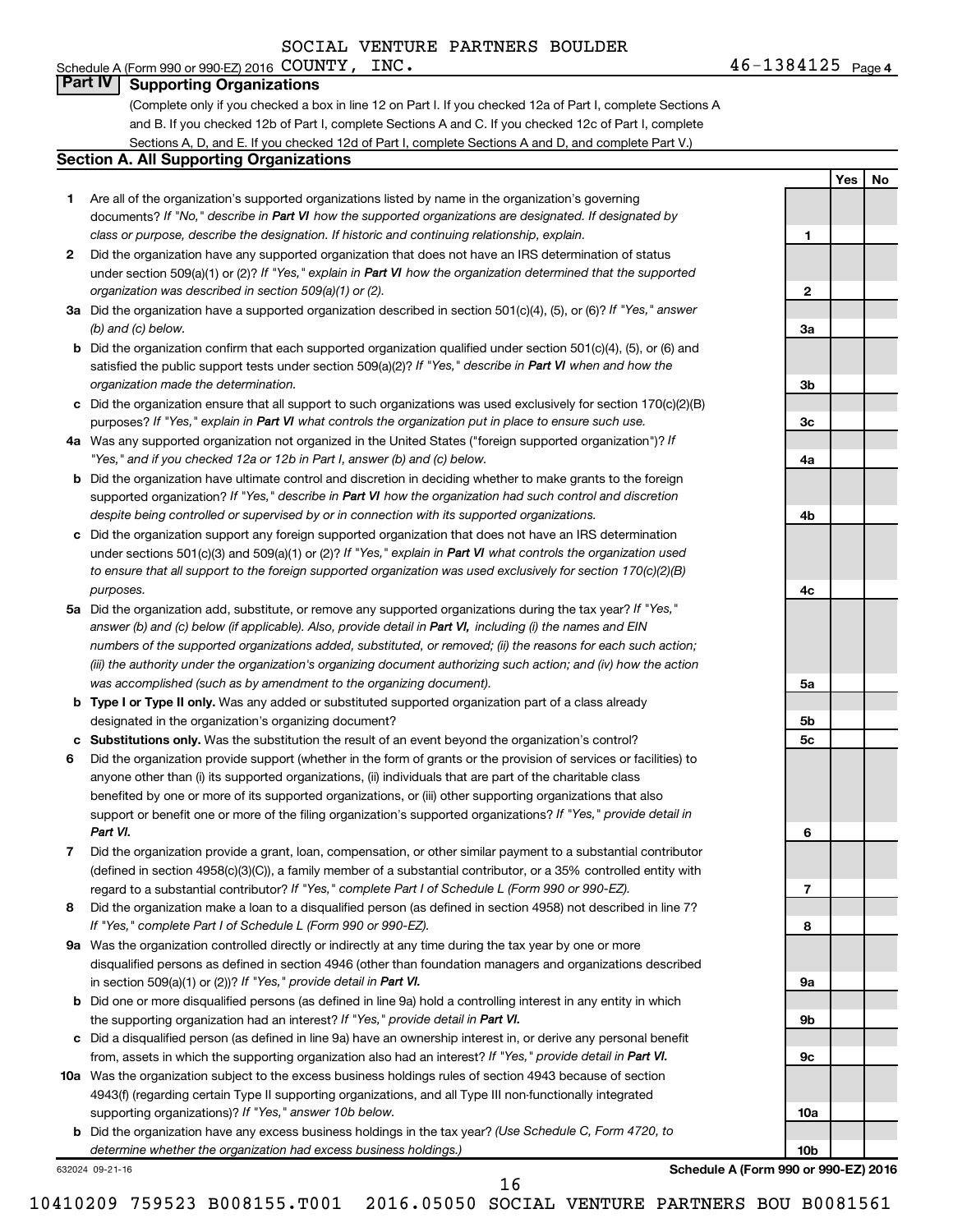Schedule A (Form 990 or 990-EZ) 2016 Page COUNTY, INC. 46-1384125

46-1384125 Page 5

|    | Part IV<br><b>Supporting Organizations (continued)</b>                                                                          |                 |            |    |
|----|---------------------------------------------------------------------------------------------------------------------------------|-----------------|------------|----|
|    |                                                                                                                                 |                 | Yes        | No |
| 11 | Has the organization accepted a gift or contribution from any of the following persons?                                         |                 |            |    |
|    | a A person who directly or indirectly controls, either alone or together with persons described in (b) and (c)                  |                 |            |    |
|    | below, the governing body of a supported organization?                                                                          | 11a             |            |    |
|    | <b>b</b> A family member of a person described in (a) above?                                                                    | 11 <sub>b</sub> |            |    |
|    | c A 35% controlled entity of a person described in (a) or (b) above? If "Yes" to a, b, or c, provide detail in Part VI.         | 11c             |            |    |
|    | <b>Section B. Type I Supporting Organizations</b>                                                                               |                 |            |    |
|    |                                                                                                                                 |                 | <b>Yes</b> | No |
| 1. | Did the directors, trustees, or membership of one or more supported organizations have the power to                             |                 |            |    |
|    | regularly appoint or elect at least a majority of the organization's directors or trustees at all times during the              |                 |            |    |
|    |                                                                                                                                 |                 |            |    |
|    | tax year? If "No," describe in Part VI how the supported organization(s) effectively operated, supervised, or                   |                 |            |    |
|    | controlled the organization's activities. If the organization had more than one supported organization,                         |                 |            |    |
|    | describe how the powers to appoint and/or remove directors or trustees were allocated among the supported                       |                 |            |    |
|    | organizations and what conditions or restrictions, if any, applied to such powers during the tax year.                          | 1               |            |    |
| 2  | Did the organization operate for the benefit of any supported organization other than the supported                             |                 |            |    |
|    | organization(s) that operated, supervised, or controlled the supporting organization? If "Yes," explain in                      |                 |            |    |
|    | Part VI how providing such benefit carried out the purposes of the supported organization(s) that operated,                     |                 |            |    |
|    | supervised, or controlled the supporting organization.                                                                          | 2               |            |    |
|    | <b>Section C. Type II Supporting Organizations</b>                                                                              |                 |            |    |
|    |                                                                                                                                 |                 | Yes        | No |
| 1. | Were a majority of the organization's directors or trustees during the tax year also a majority of the directors                |                 |            |    |
|    | or trustees of each of the organization's supported organization(s)? If "No," describe in Part VI how control                   |                 |            |    |
|    | or management of the supporting organization was vested in the same persons that controlled or managed                          |                 |            |    |
|    | the supported organization(s).                                                                                                  | 1               |            |    |
|    | <b>Section D. All Type III Supporting Organizations</b>                                                                         |                 |            |    |
|    |                                                                                                                                 |                 | Yes        | No |
| 1  | Did the organization provide to each of its supported organizations, by the last day of the fifth month of the                  |                 |            |    |
|    | organization's tax year, (i) a written notice describing the type and amount of support provided during the prior tax           |                 |            |    |
|    | year, (ii) a copy of the Form 990 that was most recently filed as of the date of notification, and (iii) copies of the          |                 |            |    |
|    | organization's governing documents in effect on the date of notification, to the extent not previously provided?                | 1               |            |    |
| 2  | Were any of the organization's officers, directors, or trustees either (i) appointed or elected by the supported                |                 |            |    |
|    | organization(s) or (ii) serving on the governing body of a supported organization? If "No," explain in Part VI how              |                 |            |    |
|    | the organization maintained a close and continuous working relationship with the supported organization(s).                     | 2               |            |    |
| 3  | By reason of the relationship described in (2), did the organization's supported organizations have a                           |                 |            |    |
|    | significant voice in the organization's investment policies and in directing the use of the organization's                      |                 |            |    |
|    | income or assets at all times during the tax year? If "Yes," describe in Part VI the role the organization's                    |                 |            |    |
|    | supported organizations played in this regard.                                                                                  | з               |            |    |
|    | Section E. Type III Functionally Integrated Supporting Organizations                                                            |                 |            |    |
| 1  | Check the box next to the method that the organization used to satisfy the Integral Part Test during the yeafsee instructions). |                 |            |    |
| a  | The organization satisfied the Activities Test. Complete line 2 below.                                                          |                 |            |    |
| b  | The organization is the parent of each of its supported organizations. Complete line 3 below.                                   |                 |            |    |
| с  | The organization supported a governmental entity. Describe in Part VI how you supported a government entity (see instructions). |                 |            |    |
| 2  | Activities Test. Answer (a) and (b) below.                                                                                      |                 | Yes        | No |
| а  | Did substantially all of the organization's activities during the tax year directly further the exempt purposes of              |                 |            |    |
|    | the supported organization(s) to which the organization was responsive? If "Yes," then in Part VI identify                      |                 |            |    |
|    | those supported organizations and explain<br>how these activities directly furthered their exempt purposes,                     |                 |            |    |
|    | how the organization was responsive to those supported organizations, and how the organization determined                       |                 |            |    |
|    | that these activities constituted substantially all of its activities.                                                          | 2a              |            |    |
|    | <b>b</b> Did the activities described in (a) constitute activities that, but for the organization's involvement, one or more    |                 |            |    |
|    | of the organization's supported organization(s) would have been engaged in? If "Yes," explain in Part VI the                    |                 |            |    |
|    | reasons for the organization's position that its supported organization(s) would have engaged in these                          |                 |            |    |
|    | activities but for the organization's involvement.                                                                              | 2b              |            |    |
| з  | Parent of Supported Organizations. Answer (a) and (b) below.                                                                    |                 |            |    |
|    | Did the organization have the power to regularly appoint or elect a majority of the officers, directors, or                     |                 |            |    |
| а  |                                                                                                                                 |                 |            |    |
|    | trustees of each of the supported organizations? Provide details in Part VI.                                                    | За              |            |    |
|    | <b>b</b> Did the organization exercise a substantial degree of direction over the policies, programs, and activities of each    | 3b              |            |    |
|    | of its supported organizations? If "Yes," describe in Part VI the role played by the organization in this regard.               |                 |            |    |
|    | Schedule A (Form 990 or 990-EZ) 2016<br>632025 09-21-16<br>17                                                                   |                 |            |    |
|    |                                                                                                                                 |                 |            |    |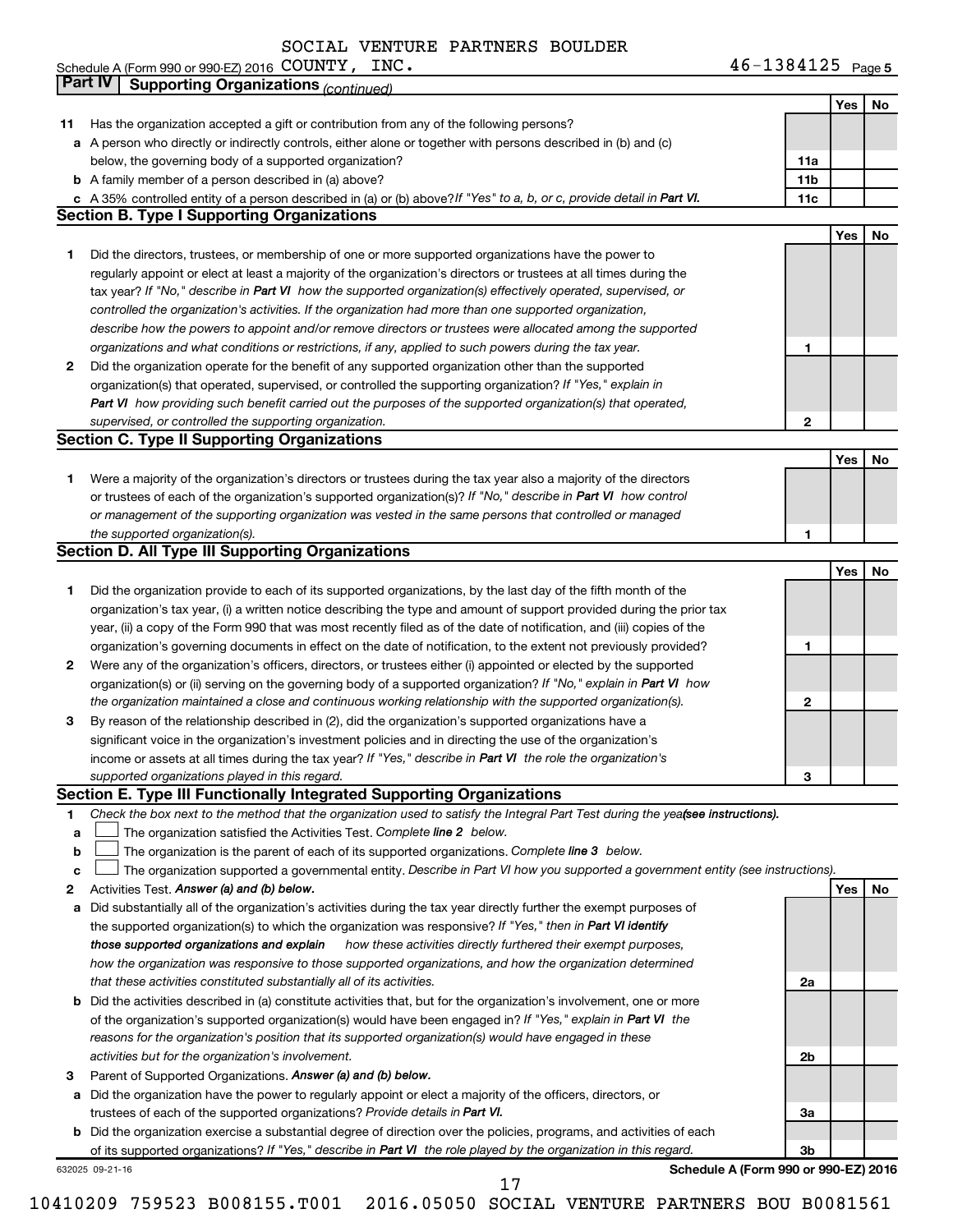### 1 **Letter See instructions.** All Check here if the organization satisfied the Integral Part Test as a qualifying trust on Nov. 20, 1970 (explain in Part VI.) See instructions. All **Section A - Adjusted Net Income** Schedule A (Form 990 or 990-EZ) 2016 COUNTY, INC. other Type III non-functionally integrated supporting organizations must complete Sections A through E. (B) Current Year (A) Prior Year **Part V Type III Non-Functionally Integrated 509(a)(3) Supporting Organizations**

| 1            | Net short-term capital gain                                                  | 1              |                |                                |
|--------------|------------------------------------------------------------------------------|----------------|----------------|--------------------------------|
| 2            | Recoveries of prior-year distributions                                       | $\mathbf{2}$   |                |                                |
| З            | Other gross income (see instructions)                                        | 3              |                |                                |
| 4            | Add lines 1 through 3                                                        | 4              |                |                                |
| 5            | Depreciation and depletion                                                   | 5              |                |                                |
| 6            | Portion of operating expenses paid or incurred for production or             |                |                |                                |
|              | collection of gross income or for management, conservation, or               |                |                |                                |
|              | maintenance of property held for production of income (see instructions)     | 6              |                |                                |
| 7            | Other expenses (see instructions)                                            | $\overline{7}$ |                |                                |
| 8            | Adjusted Net Income (subtract lines 5, 6, and 7 from line 4)                 | 8              |                |                                |
|              | Section B - Minimum Asset Amount                                             |                | (A) Prior Year | (B) Current Year<br>(optional) |
| 1            | Aggregate fair market value of all non-exempt-use assets (see                |                |                |                                |
|              | instructions for short tax year or assets held for part of year):            |                |                |                                |
|              | a Average monthly value of securities                                        | 1a             |                |                                |
|              | <b>b</b> Average monthly cash balances                                       | 1b             |                |                                |
|              | c Fair market value of other non-exempt-use assets                           | 1c             |                |                                |
|              | d Total (add lines 1a, 1b, and 1c)                                           | 1 <sub>d</sub> |                |                                |
|              | e Discount claimed for blockage or other                                     |                |                |                                |
|              | factors (explain in detail in Part VI):                                      |                |                |                                |
| $\mathbf{2}$ | Acquisition indebtedness applicable to non-exempt-use assets                 | $\mathbf{2}$   |                |                                |
| 3            | Subtract line 2 from line 1d                                                 | 3              |                |                                |
| 4            | Cash deemed held for exempt use. Enter 1-1/2% of line 3 (for greater amount, |                |                |                                |
|              | see instructions)                                                            | 4              |                |                                |
| 5            | Net value of non-exempt-use assets (subtract line 4 from line 3)             | 5              |                |                                |
| 6            | Multiply line 5 by .035                                                      | 6              |                |                                |
| 7            | Recoveries of prior-year distributions                                       | $\overline{7}$ |                |                                |
| 8            | Minimum Asset Amount (add line 7 to line 6)                                  | 8              |                |                                |
|              | <b>Section C - Distributable Amount</b>                                      |                |                | <b>Current Year</b>            |
| 1            | Adjusted net income for prior year (from Section A, line 8, Column A)        | 1              |                |                                |
| $\mathbf{2}$ | Enter 85% of line 1                                                          | $\mathbf{2}$   |                |                                |
| З            | Minimum asset amount for prior year (from Section B, line 8, Column A)       | 3              |                |                                |
| 4            | Enter greater of line 2 or line 3                                            | 4              |                |                                |
| 5            | Income tax imposed in prior year                                             | 5              |                |                                |
| 6            | Distributable Amount. Subtract line 5 from line 4, unless subject to         |                |                |                                |
|              | emergency temporary reduction (see instructions)                             | 6              |                |                                |
|              |                                                                              |                |                |                                |

**7** Check here if the current year is the organization's first as a non-functionally integrated Type III supporting organization (see † instructions).

**Schedule A (Form 990 or 990-EZ) 2016**

632026 09-21-16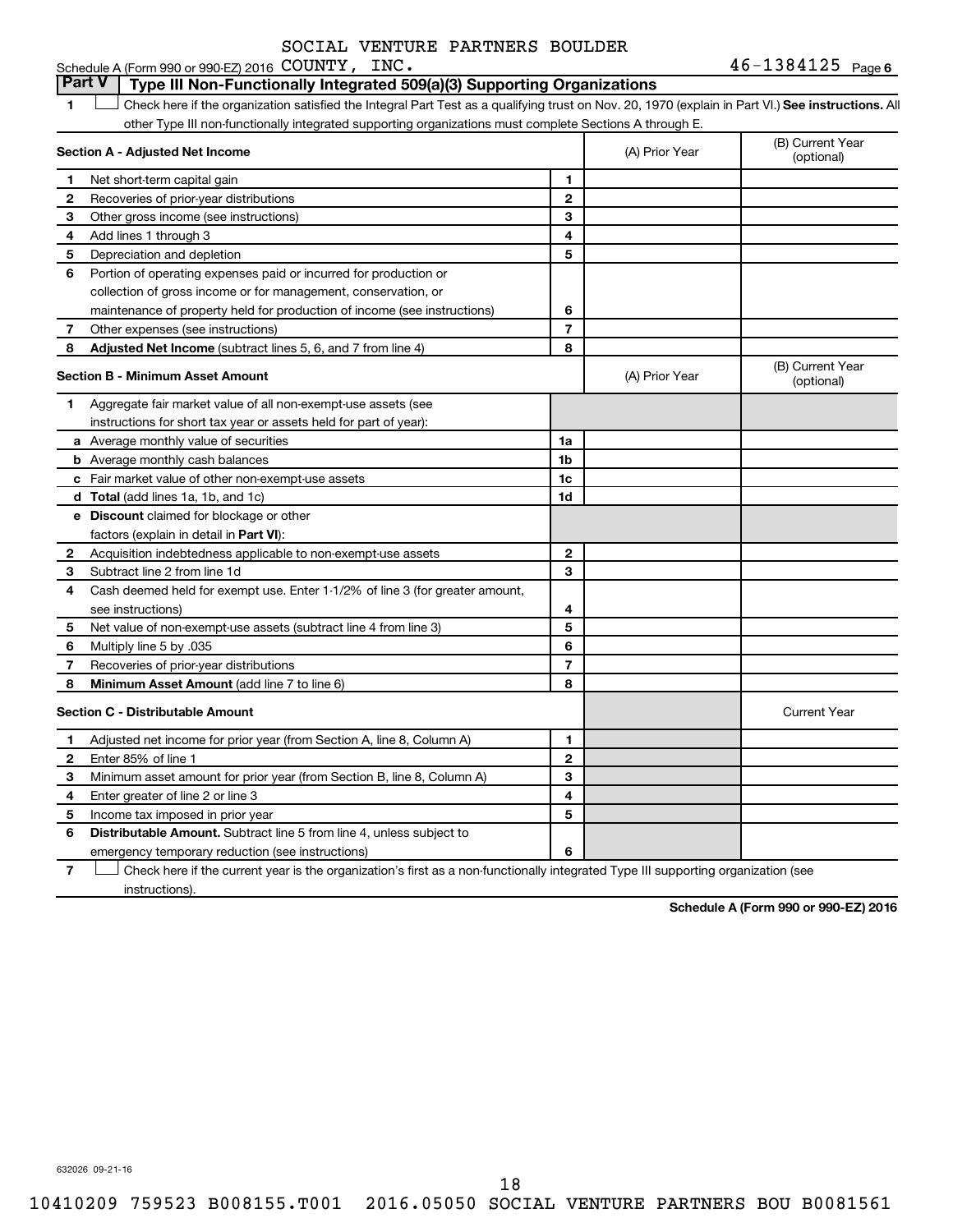|               | Schedule A (Form 990 or 990-EZ) 2016 COUNTY, INC.                                          |                             |                                       | $46 - 1384125$ Page 7                   |
|---------------|--------------------------------------------------------------------------------------------|-----------------------------|---------------------------------------|-----------------------------------------|
| <b>Part V</b> | Type III Non-Functionally Integrated 509(a)(3) Supporting Organizations (continued)        |                             |                                       |                                         |
|               | <b>Section D - Distributions</b>                                                           | <b>Current Year</b>         |                                       |                                         |
| 1             | Amounts paid to supported organizations to accomplish exempt purposes                      |                             |                                       |                                         |
| 2             | Amounts paid to perform activity that directly furthers exempt purposes of supported       |                             |                                       |                                         |
|               | organizations, in excess of income from activity                                           |                             |                                       |                                         |
| 3             | Administrative expenses paid to accomplish exempt purposes of supported organizations      |                             |                                       |                                         |
| 4             | Amounts paid to acquire exempt-use assets                                                  |                             |                                       |                                         |
| 5             | Qualified set-aside amounts (prior IRS approval required)                                  |                             |                                       |                                         |
| 6             | Other distributions (describe in Part VI). See instructions                                |                             |                                       |                                         |
| 7             | Total annual distributions. Add lines 1 through 6                                          |                             |                                       |                                         |
| 8             | Distributions to attentive supported organizations to which the organization is responsive |                             |                                       |                                         |
|               | (provide details in Part VI). See instructions                                             |                             |                                       |                                         |
| 9             | Distributable amount for 2016 from Section C, line 6                                       |                             |                                       |                                         |
| 10            | Line 8 amount divided by Line 9 amount                                                     |                             |                                       |                                         |
|               |                                                                                            | (i)                         | (ii)                                  | (iii)                                   |
|               | Section E - Distribution Allocations (see instructions)                                    | <b>Excess Distributions</b> | <b>Underdistributions</b><br>Pre-2016 | <b>Distributable</b><br>Amount for 2016 |
|               |                                                                                            |                             |                                       |                                         |
| 1             | Distributable amount for 2016 from Section C, line 6                                       |                             |                                       |                                         |
| 2             | Underdistributions, if any, for years prior to 2016 (reason-                               |                             |                                       |                                         |
|               | able cause required- explain in Part VI). See instructions                                 |                             |                                       |                                         |
| 3             | Excess distributions carryover, if any, to 2016:                                           |                             |                                       |                                         |
| а             |                                                                                            |                             |                                       |                                         |
| b             |                                                                                            |                             |                                       |                                         |
|               | c From 2013                                                                                |                             |                                       |                                         |
|               | <b>d</b> From 2014                                                                         |                             |                                       |                                         |
|               | e From 2015                                                                                |                             |                                       |                                         |
|               | f Total of lines 3a through e                                                              |                             |                                       |                                         |
|               | g Applied to underdistributions of prior years                                             |                             |                                       |                                         |
|               | <b>h</b> Applied to 2016 distributable amount                                              |                             |                                       |                                         |
| Ť.            | Carryover from 2011 not applied (see instructions)                                         |                             |                                       |                                         |
|               | Remainder. Subtract lines 3g, 3h, and 3i from 3f.                                          |                             |                                       |                                         |
| 4             | Distributions for 2016 from Section D,                                                     |                             |                                       |                                         |
|               | line $7:$                                                                                  |                             |                                       |                                         |
|               | a Applied to underdistributions of prior years                                             |                             |                                       |                                         |
|               | <b>b</b> Applied to 2016 distributable amount                                              |                             |                                       |                                         |
|               | c Remainder. Subtract lines 4a and 4b from 4                                               |                             |                                       |                                         |
|               | 5 Remaining underdistributions for years prior to 2016, if                                 |                             |                                       |                                         |
|               | any. Subtract lines 3g and 4a from line 2. For result greater                              |                             |                                       |                                         |
|               | than zero, explain in Part VI. See instructions                                            |                             |                                       |                                         |
| 6             | Remaining underdistributions for 2016. Subtract lines 3h                                   |                             |                                       |                                         |
|               | and 4b from line 1. For result greater than zero, explain in                               |                             |                                       |                                         |
|               | Part VI. See instructions                                                                  |                             |                                       |                                         |
| 7             | Excess distributions carryover to 2017. Add lines 3j                                       |                             |                                       |                                         |
|               | and 4c                                                                                     |                             |                                       |                                         |
| 8             | Breakdown of line 7:                                                                       |                             |                                       |                                         |
| а             |                                                                                            |                             |                                       |                                         |
|               | <b>b</b> Excess from 2013                                                                  |                             |                                       |                                         |
|               | c Excess from 2014                                                                         |                             |                                       |                                         |
|               | d Excess from 2015                                                                         |                             |                                       |                                         |
|               | e Excess from 2016                                                                         |                             |                                       |                                         |

**Schedule A (Form 990 or 990-EZ) 2016**

632027 09-21-16

19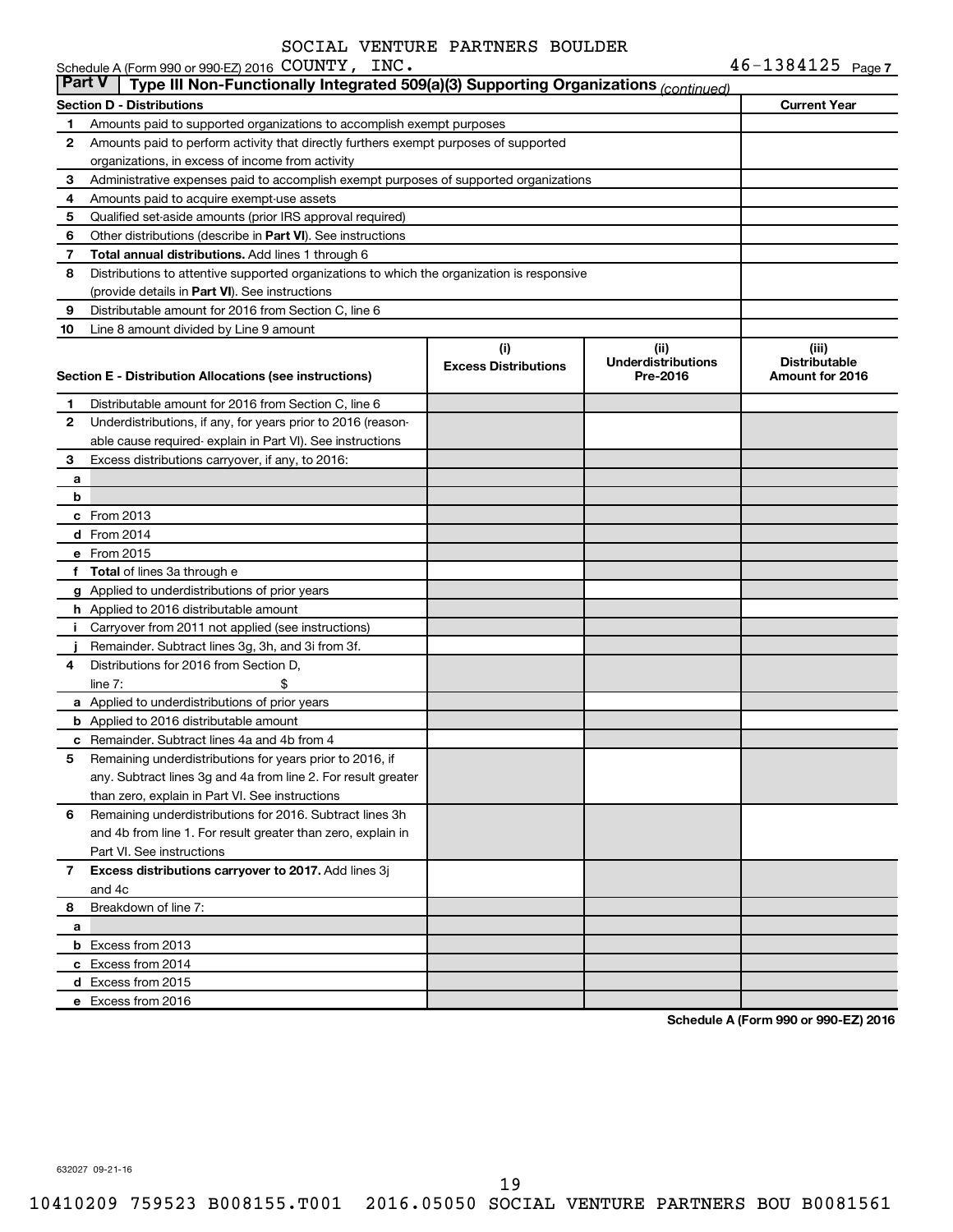|                 | Schedule A (Form 990 or 990-EZ) 2016 COUNTY, INC. |  |    | $46 - 1384125$ Page 8                                                                                                                                                                                                                                                                                                                                                                                                                                                                                                                                                |  |
|-----------------|---------------------------------------------------|--|----|----------------------------------------------------------------------------------------------------------------------------------------------------------------------------------------------------------------------------------------------------------------------------------------------------------------------------------------------------------------------------------------------------------------------------------------------------------------------------------------------------------------------------------------------------------------------|--|
| <b>Part VI</b>  | (See instructions.)                               |  |    | Supplemental Information. Provide the explanations required by Part II, line 10; Part II, line 17a or 17b; Part III, line 12;<br>Part IV, Section A, lines 1, 2, 3b, 3c, 4b, 4c, 5a, 6, 9a, 9b, 9c, 11a, 11b, and 11c; Part IV, Section B, lines 1 and 2; Part IV, Section C,<br>line 1; Part IV, Section D, lines 2 and 3; Part IV, Section E, lines 1c, 2a, 2b, 3a, and 3b; Part V, line 1; Part V, Section B, line 1e; Part V,<br>Section D, lines 5, 6, and 8; and Part V, Section E, lines 2, 5, and 6. Also complete this part for any additional information. |  |
|                 |                                                   |  |    |                                                                                                                                                                                                                                                                                                                                                                                                                                                                                                                                                                      |  |
|                 |                                                   |  |    |                                                                                                                                                                                                                                                                                                                                                                                                                                                                                                                                                                      |  |
|                 |                                                   |  |    |                                                                                                                                                                                                                                                                                                                                                                                                                                                                                                                                                                      |  |
|                 |                                                   |  |    |                                                                                                                                                                                                                                                                                                                                                                                                                                                                                                                                                                      |  |
|                 |                                                   |  |    |                                                                                                                                                                                                                                                                                                                                                                                                                                                                                                                                                                      |  |
|                 |                                                   |  |    |                                                                                                                                                                                                                                                                                                                                                                                                                                                                                                                                                                      |  |
|                 |                                                   |  |    |                                                                                                                                                                                                                                                                                                                                                                                                                                                                                                                                                                      |  |
|                 |                                                   |  |    |                                                                                                                                                                                                                                                                                                                                                                                                                                                                                                                                                                      |  |
|                 |                                                   |  |    |                                                                                                                                                                                                                                                                                                                                                                                                                                                                                                                                                                      |  |
|                 |                                                   |  |    |                                                                                                                                                                                                                                                                                                                                                                                                                                                                                                                                                                      |  |
|                 |                                                   |  |    |                                                                                                                                                                                                                                                                                                                                                                                                                                                                                                                                                                      |  |
|                 |                                                   |  |    |                                                                                                                                                                                                                                                                                                                                                                                                                                                                                                                                                                      |  |
|                 |                                                   |  |    |                                                                                                                                                                                                                                                                                                                                                                                                                                                                                                                                                                      |  |
|                 |                                                   |  |    |                                                                                                                                                                                                                                                                                                                                                                                                                                                                                                                                                                      |  |
|                 |                                                   |  |    |                                                                                                                                                                                                                                                                                                                                                                                                                                                                                                                                                                      |  |
|                 |                                                   |  |    |                                                                                                                                                                                                                                                                                                                                                                                                                                                                                                                                                                      |  |
|                 |                                                   |  |    |                                                                                                                                                                                                                                                                                                                                                                                                                                                                                                                                                                      |  |
|                 |                                                   |  |    |                                                                                                                                                                                                                                                                                                                                                                                                                                                                                                                                                                      |  |
|                 |                                                   |  |    |                                                                                                                                                                                                                                                                                                                                                                                                                                                                                                                                                                      |  |
|                 |                                                   |  |    |                                                                                                                                                                                                                                                                                                                                                                                                                                                                                                                                                                      |  |
|                 |                                                   |  |    |                                                                                                                                                                                                                                                                                                                                                                                                                                                                                                                                                                      |  |
|                 |                                                   |  |    |                                                                                                                                                                                                                                                                                                                                                                                                                                                                                                                                                                      |  |
|                 |                                                   |  |    |                                                                                                                                                                                                                                                                                                                                                                                                                                                                                                                                                                      |  |
|                 |                                                   |  |    |                                                                                                                                                                                                                                                                                                                                                                                                                                                                                                                                                                      |  |
|                 |                                                   |  |    |                                                                                                                                                                                                                                                                                                                                                                                                                                                                                                                                                                      |  |
|                 |                                                   |  |    |                                                                                                                                                                                                                                                                                                                                                                                                                                                                                                                                                                      |  |
| 632028 09-21-16 |                                                   |  |    | Schedule A (Form 990 or 990-EZ) 2016                                                                                                                                                                                                                                                                                                                                                                                                                                                                                                                                 |  |
|                 | 10410209 759523 B008155.T001                      |  | 20 | 2016.05050 SOCIAL VENTURE PARTNERS BOU B0081561                                                                                                                                                                                                                                                                                                                                                                                                                                                                                                                      |  |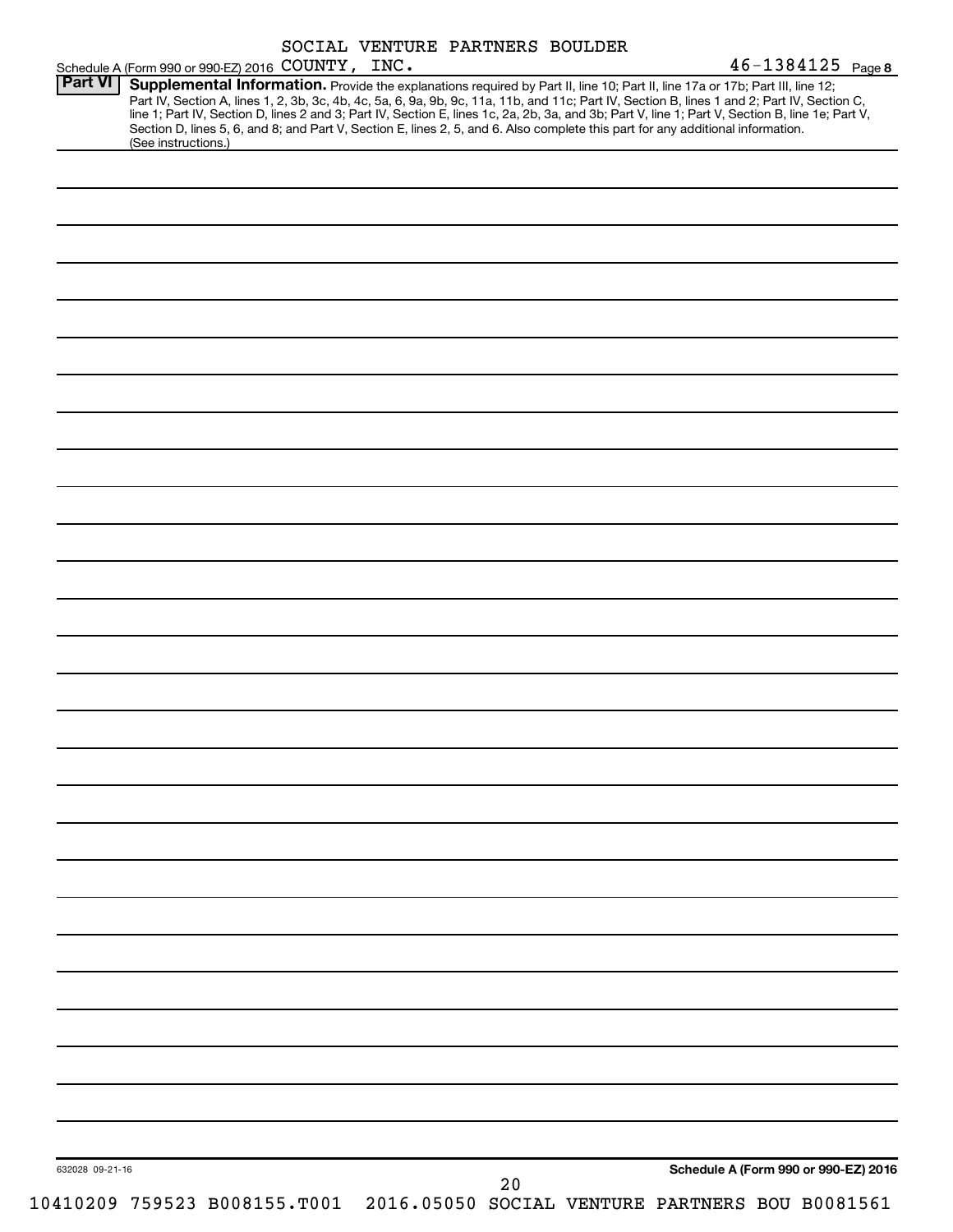OMB No. 1545-0047 Department of the Treasury Internal Revenue Service **(Form 990, 990-EZ, or 990-PF) | Attach to Form 990, Form 990-EZ, or Form 990-PF. | Information about Schedule B (Form 990, 990-EZ, or 990-PF) and** its instructions is at www.irs.gov/form990. **Name of the organization Employer identification number Organization type** (check one): **Filers of: Section:** 4947(a)(1) nonexempt charitable trust not treated as a private foundation Form 990 or 990-EZ  $\overline{\mathbf{X}}$  501(c)(  $\overline{\mathbf{3}}$  ) (enter number) organization 527 political organization Form 990-PF  $\Box$  501(c)(3) exempt private foundation 4947(a)(1) nonexempt charitable trust treated as a private foundation 501(c)(3) taxable private foundation **Schedule B Schedule of Contributors 2016**  $\Box$  $\Box$  $\Box$  $\Box$  $\Box$ SOCIAL VENTURE PARTNERS BOULDER COUNTY, INC. 46-1384125

Check if your organization is covered by the General Rule or a Special Rule. **Note:**  Only a section 501(c)(7), (8), or (10) organization can check boxes for both the General Rule and a Special Rule. See instructions.

#### **General Rule**

**K** For an organization filing Form 990, 990-EZ, or 990-PF that received, during the year, contributions totaling \$5,000 or more (in money or property) from any one contributor. Complete Parts I and II. See instructions for determining a contributor's total contributions.

#### **Special Rules**

 $\Box$ 

any one contributor, during the year, total contributions of the greater of **(1)** \$5,000 or **(2)** 2% of the amount on (i) Form 990, Part VIII, line 1h, For an organization described in section 501(c)(3) filing Form 990 or 990-EZ that met the 33 1/3% support test of the regulations under sections 509(a)(1) and 170(b)(1)(A)(vi), that checked Schedule A (Form 990 or 990-EZ), Part II, line 13, 16a, or 16b, and that received from or (ii) Form 990-EZ, line 1. Complete Parts I and II.  $\Box$ 

year, total contributions of more than \$1,000 *exclusively* for religious, charitable, scientific, literary, or educational purposes, or for For an organization described in section 501(c)(7), (8), or (10) filing Form 990 or 990-EZ that received from any one contributor, during the the prevention of cruelty to children or animals. Complete Parts I, II, and III.  $\Box$ 

purpose. Don't complete any of the parts unless the General Rule applies to this organization because it received nonexclusively year, contributions exclusively for religious, charitable, etc., purposes, but no such contributions totaled more than \$1,000. If this box is checked, enter here the total contributions that were received during the year for an exclusively religious, charitable, etc., For an organization described in section 501(c)(7), (8), or (10) filing Form 990 or 990-EZ that received from any one contributor, during the religious, charitable, etc., contributions totaling \$5,000 or more during the year  $\ldots$  $\ldots$  $\ldots$  $\ldots$  $\ldots$  $\ldots$ 

**Caution:**  An organization that isn't covered by the General Rule and/or the Special Rules doesn't file Schedule B (Form 990, 990-EZ, or 990-PF),  **must** but it answer "No" on Part IV, line 2, of its Form 990; or check the box on line H of its Form 990-EZ or on its Form 990-PF, Part I, line 2, to certify that it doesn't meet the filing requirements of Schedule B (Form 990, 990-EZ, or 990-PF).

LHA For Paperwork Reduction Act Notice, see the Instructions for Form 990, 990-EZ, or 990-PF. Schedule B (Form 990, 990-EZ, or 990-PF) (2016)

\*\* PUBLIC DISCLOSURE COPY \*\*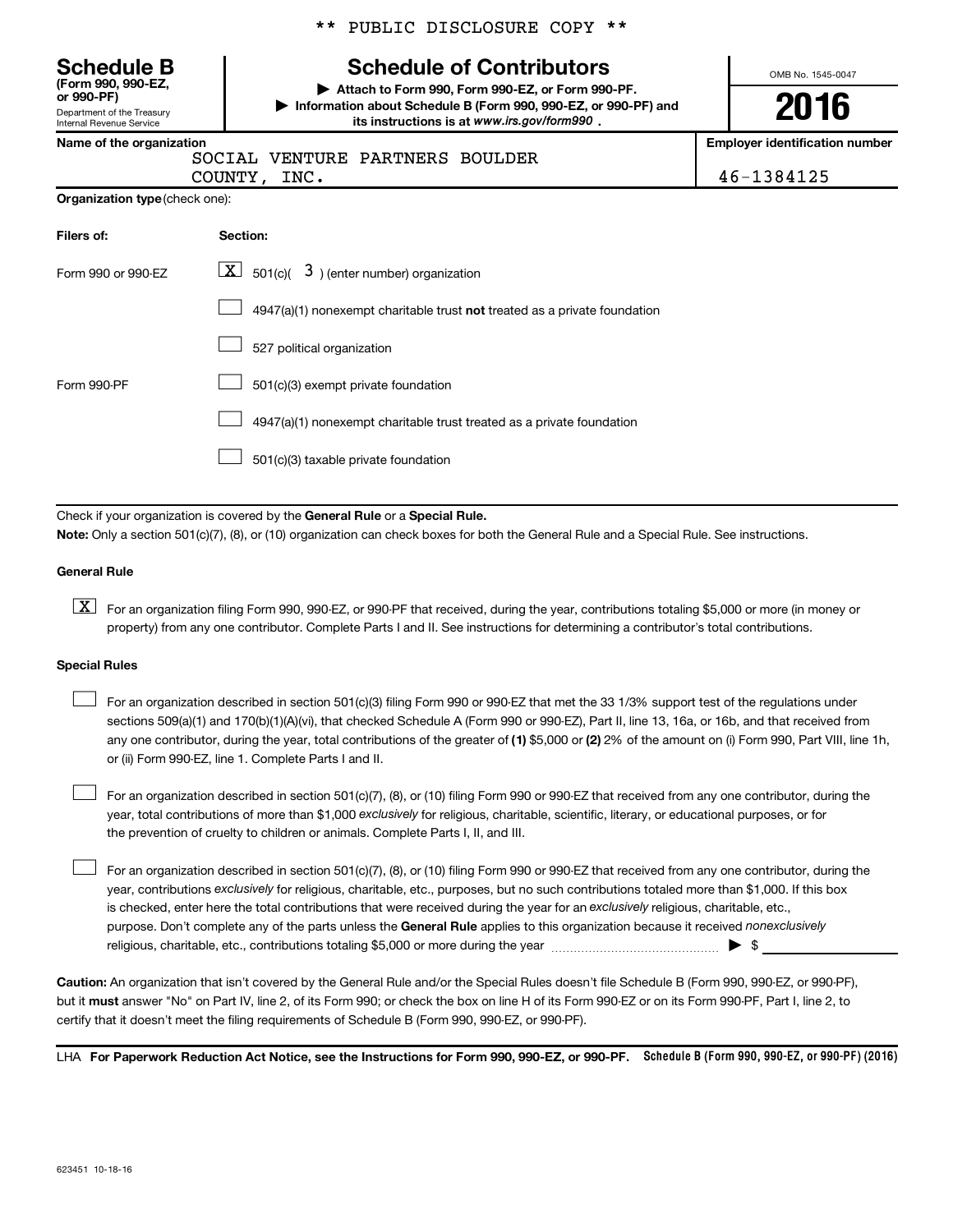|  | Schedule B (Form 990, 990-EZ, or 990-PF) (2016) |  |  | Page |
|--|-------------------------------------------------|--|--|------|
|--|-------------------------------------------------|--|--|------|

**Name of organization Employer identification number** SOCIAL VENTURE PARTNERS BOULDER

|                 | COUNTY, INC.                                                                                          |                                   | 46-1384125                                                                                                       |
|-----------------|-------------------------------------------------------------------------------------------------------|-----------------------------------|------------------------------------------------------------------------------------------------------------------|
| Part I          | <b>Contributors</b> (See instructions). Use duplicate copies of Part I if additional space is needed. |                                   |                                                                                                                  |
| (a)<br>No.      | (b)<br>Name, address, and ZIP + 4                                                                     | (c)<br><b>Total contributions</b> | (d)<br>Type of contribution                                                                                      |
| 2               |                                                                                                       | 60,000.<br>\$                     | <u>x</u><br>Person<br>Payroll<br><b>Noncash</b><br>(Complete Part II for<br>noncash contributions.)              |
| (a)<br>No.      | (b)<br>Name, address, and ZIP + 4                                                                     | (c)<br><b>Total contributions</b> | (d)<br>Type of contribution                                                                                      |
| 1               |                                                                                                       | 50,000.<br>\$                     | $\overline{\text{X}}$<br>Person<br>Payroll<br><b>Noncash</b><br>(Complete Part II for<br>noncash contributions.) |
| (a)<br>No.      | (b)<br>Name, address, and ZIP + 4                                                                     | (c)<br><b>Total contributions</b> | (d)<br>Type of contribution                                                                                      |
| 27              |                                                                                                       | 25,000.<br>\$                     | <u>x</u><br>Person<br>Payroll<br><b>Noncash</b><br>(Complete Part II for<br>noncash contributions.)              |
| (a)<br>No.      | (b)<br>Name, address, and ZIP + 4                                                                     | (c)<br><b>Total contributions</b> | (d)<br>Type of contribution                                                                                      |
| 16              |                                                                                                       | 17,000.<br>\$                     | $\overline{\text{X}}$<br>Person<br>Payroll<br>Noncash<br>(Complete Part II for<br>noncash contributions.)        |
| (a)<br>No.      | (b)<br>Name, address, and ZIP + 4                                                                     | (c)<br><b>Total contributions</b> | (d)<br>Type of contribution                                                                                      |
| 4               |                                                                                                       | 14,460.<br>\$                     | $\overline{\text{X}}$<br>Person<br>Payroll<br>Noncash<br>(Complete Part II for<br>noncash contributions.)        |
| (a)<br>No.      | (b)<br>Name, address, and ZIP + 4                                                                     | (c)<br><b>Total contributions</b> | (d)<br>Type of contribution                                                                                      |
| 12              |                                                                                                       | 12,500.<br>\$                     | $\mathbf{X}$<br>Person<br>Payroll<br>Noncash<br>(Complete Part II for<br>noncash contributions.)                 |
| 623452 10-18-16 |                                                                                                       |                                   | Schedule B (Form 990, 990-EZ, or 990-PF) (201                                                                    |

22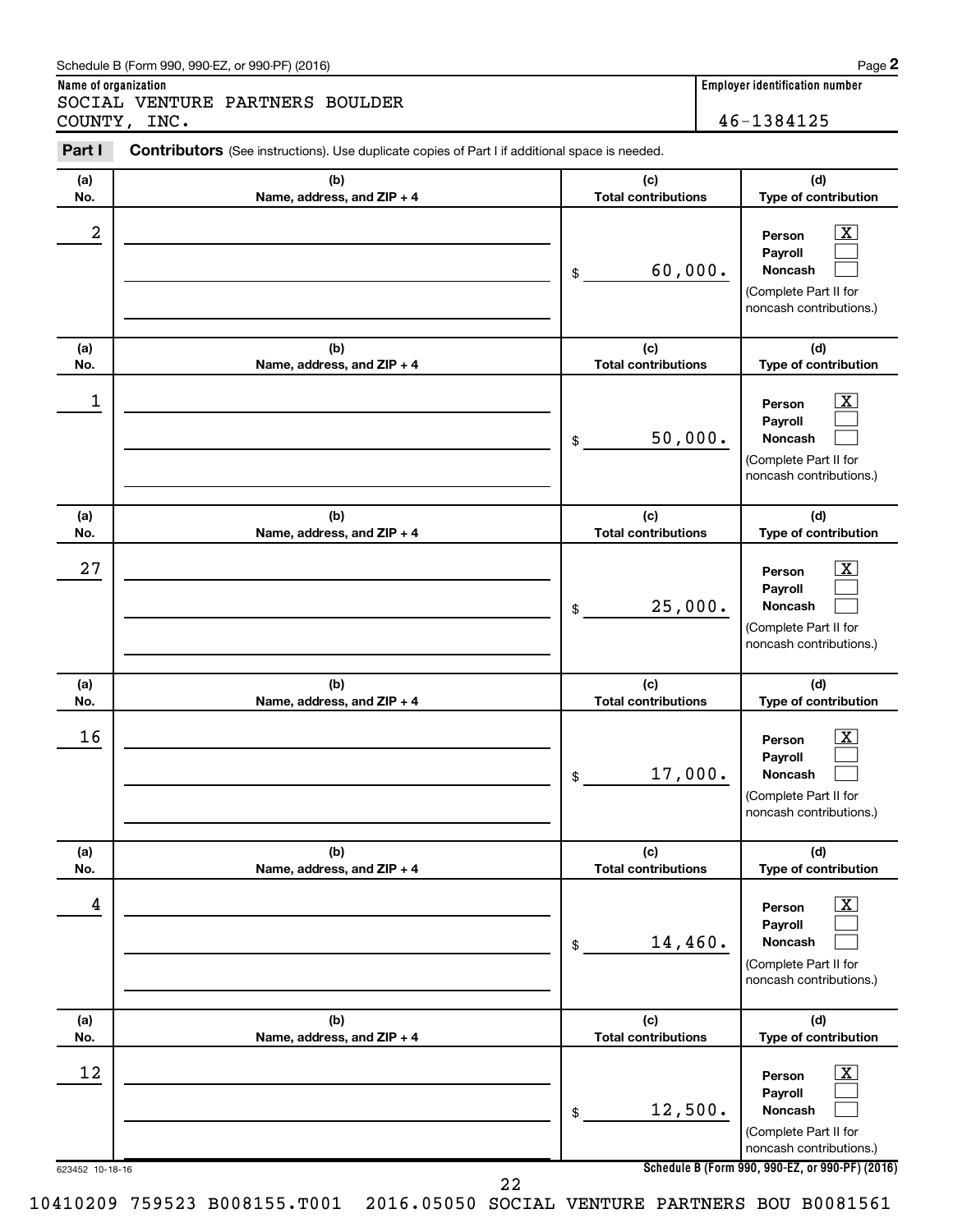|  | Schedule B (Form 990, 990-EZ, or 990-PF) (2016) |  |  | Page |
|--|-------------------------------------------------|--|--|------|
|--|-------------------------------------------------|--|--|------|

**Name of organization Employer identification number** SOCIAL VENTURE PARTNERS BOULDER COUNTY, INC. 46-1384125

| Part I                | <b>Contributors</b> (See instructions). Use duplicate copies of Part I if additional space is needed. |                                   |                                                                                                                                                                |
|-----------------------|-------------------------------------------------------------------------------------------------------|-----------------------------------|----------------------------------------------------------------------------------------------------------------------------------------------------------------|
| (a)<br>No.            | (b)<br>Name, address, and ZIP + 4                                                                     | (c)<br><b>Total contributions</b> | (d)<br>Type of contribution                                                                                                                                    |
| 8                     |                                                                                                       | 12,000.<br>\$                     | $\overline{\mathbf{X}}$<br>Person<br>Payroll<br><b>Noncash</b><br>(Complete Part II for<br>noncash contributions.)                                             |
| (a)<br>No.            | (b)<br>Name, address, and ZIP + 4                                                                     | (c)<br><b>Total contributions</b> | (d)<br>Type of contribution                                                                                                                                    |
| 9                     |                                                                                                       | 10,000.<br>\$                     | $\overline{\mathbf{X}}$<br>Person<br>Payroll<br><b>Noncash</b><br>(Complete Part II for<br>noncash contributions.)                                             |
| (a)<br>No.            | (b)<br>Name, address, and ZIP + 4                                                                     | (c)<br><b>Total contributions</b> | (d)<br>Type of contribution                                                                                                                                    |
| 25                    |                                                                                                       | 8,000.<br>\$                      | $\overline{\mathbf{X}}$<br>Person<br>Payroll<br><b>Noncash</b><br>(Complete Part II for<br>noncash contributions.)                                             |
| (a)<br>No.            | (b)<br>Name, address, and ZIP + 4                                                                     | (c)<br><b>Total contributions</b> | (d)<br>Type of contribution                                                                                                                                    |
| 13                    |                                                                                                       | 6,000.<br>\$                      | $\overline{\mathbf{X}}$<br>Person<br>Payroll<br><b>Noncash</b><br>(Complete Part II for<br>noncash contributions.)                                             |
| (a)<br>No.            | (b)<br>Name, address, and ZIP + 4                                                                     | (c)<br><b>Total contributions</b> | (d)<br>Type of contribution                                                                                                                                    |
| $10$                  |                                                                                                       | 5,159.<br>\$                      | Person<br>Payroll<br>Noncash<br>$\overline{\textbf{x}}$<br>(Complete Part II for<br>noncash contributions.)                                                    |
| (a)<br>No.            | (b)<br>Name, address, and ZIP + 4                                                                     | (c)<br><b>Total contributions</b> | (d)<br>Type of contribution                                                                                                                                    |
| 28<br>623452 10-18-16 |                                                                                                       | 5,128.<br>\$                      | Person<br>Payroll<br>Noncash<br>$\overline{\textbf{x}}$<br>(Complete Part II for<br>noncash contributions.)<br>Schedule B (Form 990, 990-EZ, or 990-PF) (2016) |
|                       | 23                                                                                                    |                                   |                                                                                                                                                                |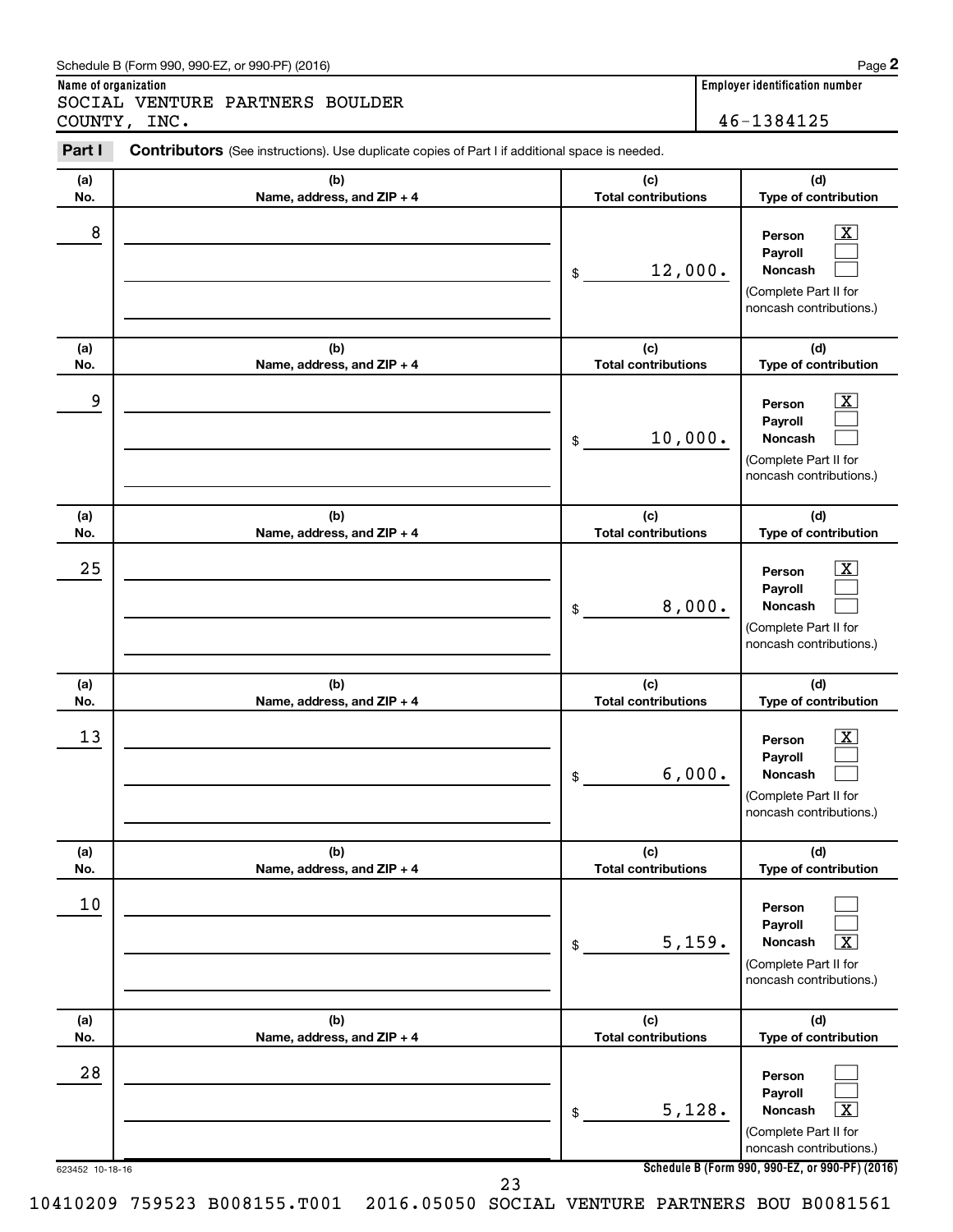|  | Schedule B (Form 990, 990-EZ, or 990-PF) (2016) |  |  | Page |
|--|-------------------------------------------------|--|--|------|
|--|-------------------------------------------------|--|--|------|

**Name of organization Employer identification number** SOCIAL VENTURE PARTNERS BOULDER COUNTY, INC. 46-1384125

| (d)<br>(a)<br>(c)<br>(b)<br><b>Total contributions</b><br>Type of contribution<br>No.<br>Name, address, and ZIP + 4<br>7<br>x<br>Person<br>Payroll<br>5,000.<br>Noncash<br>\$<br>(Complete Part II for<br>noncash contributions.)<br>(a)<br>(b)<br>(c)<br>(d)<br><b>Total contributions</b><br>Type of contribution<br>No.<br>Name, address, and ZIP + 4<br>3<br>х<br>Person<br>Payroll<br>5,000.<br>Noncash<br>\$<br>(Complete Part II for<br>noncash contributions.)<br>(c)<br>(d)<br>(a)<br>(b)<br><b>Total contributions</b><br>Type of contribution<br>No.<br>Name, address, and ZIP + 4<br>17<br>х<br>Person<br>Payroll<br>5,000.<br>Noncash<br>\$<br>(Complete Part II for<br>noncash contributions.)<br>(b)<br>(c)<br>(d)<br>(a)<br><b>Total contributions</b><br>No.<br>Name, address, and ZIP + 4<br>Type of contribution<br>11<br>х<br>Person<br>Payroll<br>5,000.<br>Noncash<br>\$<br>(Complete Part II for<br>noncash contributions.)<br>(b)<br>(c)<br>(d)<br>(a)<br>Name, address, and ZIP + 4<br><b>Total contributions</b><br>Type of contribution<br>No.<br>6<br>$\overline{\text{X}}$<br>Person<br>Payroll<br>5,000.<br>Noncash<br>\$<br>(Complete Part II for<br>noncash contributions.)<br>(b)<br>(c)<br>(d)<br>(a)<br><b>Total contributions</b><br>Type of contribution<br>Name, address, and ZIP + 4<br>No.<br>18<br>$\overline{\text{X}}$<br>Person<br>Payroll<br>5,000.<br>Noncash<br>\$<br>(Complete Part II for<br>noncash contributions.)<br>Schedule B (Form 990, 990-EZ, or 990-PF) (2016)<br>623452 10-18-16 | Part I | Contributors (See instructions). Use duplicate copies of Part I if additional space is needed. |  |
|---------------------------------------------------------------------------------------------------------------------------------------------------------------------------------------------------------------------------------------------------------------------------------------------------------------------------------------------------------------------------------------------------------------------------------------------------------------------------------------------------------------------------------------------------------------------------------------------------------------------------------------------------------------------------------------------------------------------------------------------------------------------------------------------------------------------------------------------------------------------------------------------------------------------------------------------------------------------------------------------------------------------------------------------------------------------------------------------------------------------------------------------------------------------------------------------------------------------------------------------------------------------------------------------------------------------------------------------------------------------------------------------------------------------------------------------------------------------------------------------------------------------------------------------|--------|------------------------------------------------------------------------------------------------|--|
|                                                                                                                                                                                                                                                                                                                                                                                                                                                                                                                                                                                                                                                                                                                                                                                                                                                                                                                                                                                                                                                                                                                                                                                                                                                                                                                                                                                                                                                                                                                                             |        |                                                                                                |  |
|                                                                                                                                                                                                                                                                                                                                                                                                                                                                                                                                                                                                                                                                                                                                                                                                                                                                                                                                                                                                                                                                                                                                                                                                                                                                                                                                                                                                                                                                                                                                             |        |                                                                                                |  |
|                                                                                                                                                                                                                                                                                                                                                                                                                                                                                                                                                                                                                                                                                                                                                                                                                                                                                                                                                                                                                                                                                                                                                                                                                                                                                                                                                                                                                                                                                                                                             |        |                                                                                                |  |
|                                                                                                                                                                                                                                                                                                                                                                                                                                                                                                                                                                                                                                                                                                                                                                                                                                                                                                                                                                                                                                                                                                                                                                                                                                                                                                                                                                                                                                                                                                                                             |        |                                                                                                |  |
|                                                                                                                                                                                                                                                                                                                                                                                                                                                                                                                                                                                                                                                                                                                                                                                                                                                                                                                                                                                                                                                                                                                                                                                                                                                                                                                                                                                                                                                                                                                                             |        |                                                                                                |  |
|                                                                                                                                                                                                                                                                                                                                                                                                                                                                                                                                                                                                                                                                                                                                                                                                                                                                                                                                                                                                                                                                                                                                                                                                                                                                                                                                                                                                                                                                                                                                             |        |                                                                                                |  |
|                                                                                                                                                                                                                                                                                                                                                                                                                                                                                                                                                                                                                                                                                                                                                                                                                                                                                                                                                                                                                                                                                                                                                                                                                                                                                                                                                                                                                                                                                                                                             |        |                                                                                                |  |
|                                                                                                                                                                                                                                                                                                                                                                                                                                                                                                                                                                                                                                                                                                                                                                                                                                                                                                                                                                                                                                                                                                                                                                                                                                                                                                                                                                                                                                                                                                                                             |        |                                                                                                |  |
|                                                                                                                                                                                                                                                                                                                                                                                                                                                                                                                                                                                                                                                                                                                                                                                                                                                                                                                                                                                                                                                                                                                                                                                                                                                                                                                                                                                                                                                                                                                                             |        |                                                                                                |  |
|                                                                                                                                                                                                                                                                                                                                                                                                                                                                                                                                                                                                                                                                                                                                                                                                                                                                                                                                                                                                                                                                                                                                                                                                                                                                                                                                                                                                                                                                                                                                             |        |                                                                                                |  |
|                                                                                                                                                                                                                                                                                                                                                                                                                                                                                                                                                                                                                                                                                                                                                                                                                                                                                                                                                                                                                                                                                                                                                                                                                                                                                                                                                                                                                                                                                                                                             |        |                                                                                                |  |
|                                                                                                                                                                                                                                                                                                                                                                                                                                                                                                                                                                                                                                                                                                                                                                                                                                                                                                                                                                                                                                                                                                                                                                                                                                                                                                                                                                                                                                                                                                                                             |        | 24                                                                                             |  |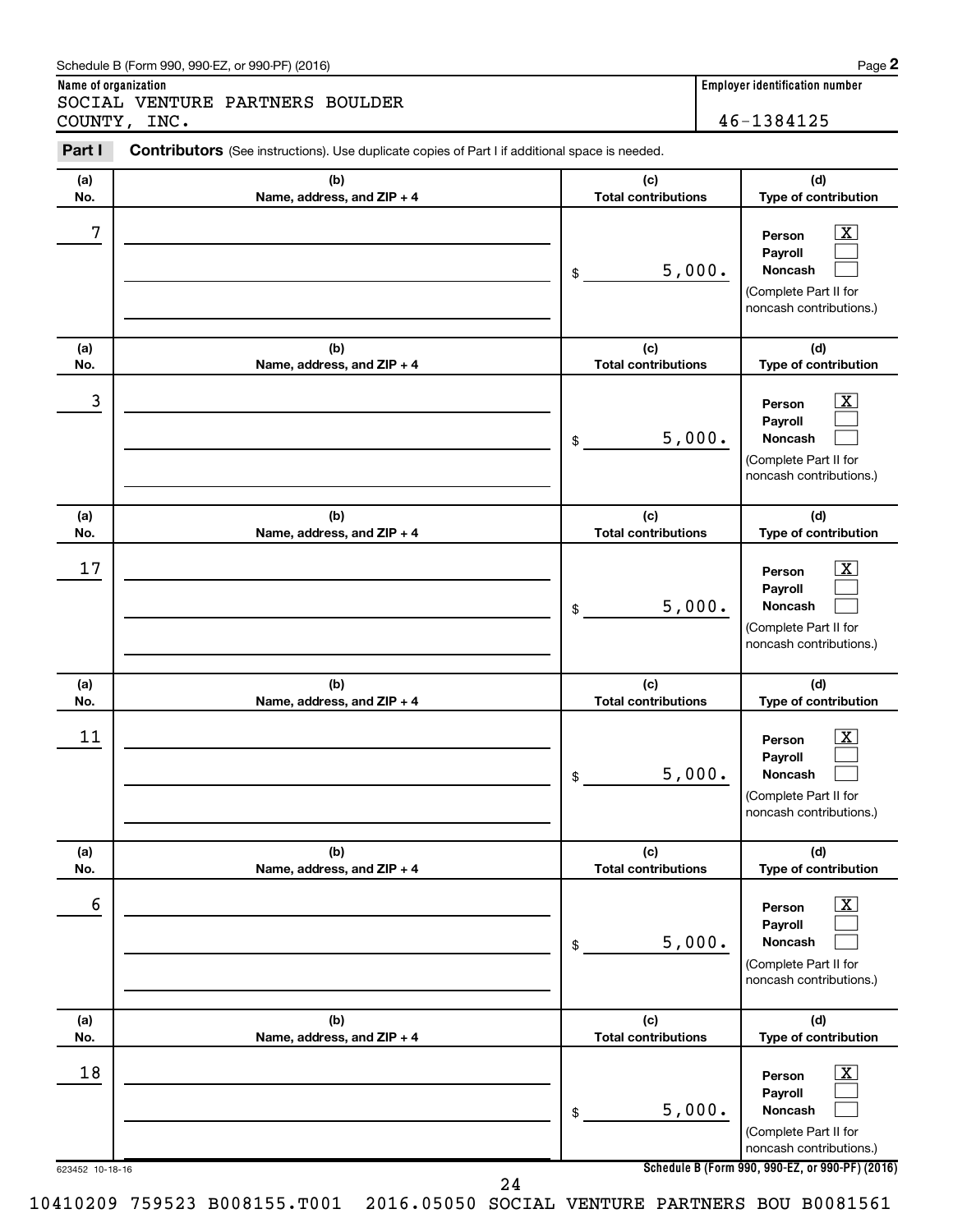|  | Schedule B (Form 990, 990-EZ, or 990-PF) (2016) |  |  | Page |
|--|-------------------------------------------------|--|--|------|
|--|-------------------------------------------------|--|--|------|

**Name of organization Employer identification number** SOCIAL VENTURE PARTNERS BOULDER COUNTY, INC. 46-1384125

623452 10-18-16 **Schedule B (Form 990, 990-EZ, or 990-PF) (2016) (a) No. (b) Name, address, and ZIP + 4 (c) Total contributions (d) Type of contribution Person Payroll Noncash (a) No. (b) Name, address, and ZIP + 4 (c) Total contributions (d) Type of contribution Person Payroll Noncash (a) No. (b) Name, address, and ZIP + 4 (c) Total contributions (d) Type of contribution Person Payroll Noncash (a) No. (b) Name, address, and ZIP + 4 (c) Total contributions (d) Type of contribution Person Payroll Noncash (a) No. (b) Name, address, and ZIP + 4 (c) Total contributions (d) Type of contribution Person Payroll Noncash (a) No. (b) Name, address, and ZIP + 4 (c) Total contributions (d) Type of contribution Person Payroll Noncash Part I** Contributors (See instructions). Use duplicate copies of Part I if additional space is needed. \$ (Complete Part II for noncash contributions.) \$ (Complete Part II for noncash contributions.) \$ (Complete Part II for noncash contributions.) \$ (Complete Part II for noncash contributions.) \$ (Complete Part II for noncash contributions.) \$ (Complete Part II for noncash contributions.)  $\lfloor x \rfloor$  $\Box$  $\Box$  $\overline{\mathbf{X}}$  $\Box$  $\Box$  $\boxed{\textbf{X}}$  $\Box$  $\Box$  $\boxed{\text{X}}$  $\Box$  $\Box$  $\boxed{\text{X}}$  $\Box$  $\Box$  $\boxed{\text{X}}$  $\Box$  $\Box$  $19$  Person  $\overline{\text{X}}$ 5,000.  $20$  Person  $\overline{\text{X}}$ 5,000.  $21$  Person  $\overline{\text{X}}$ 5,000.  $22$  Person  $\overline{\text{X}}$ 5,000.  $\begin{array}{|c|c|c|c|c|}\hline \text{14} & \text{Person} & \text{X} \\\hline \end{array}$ 5,000.  $23$  Person  $\overline{\text{X}}$ 5,000. 25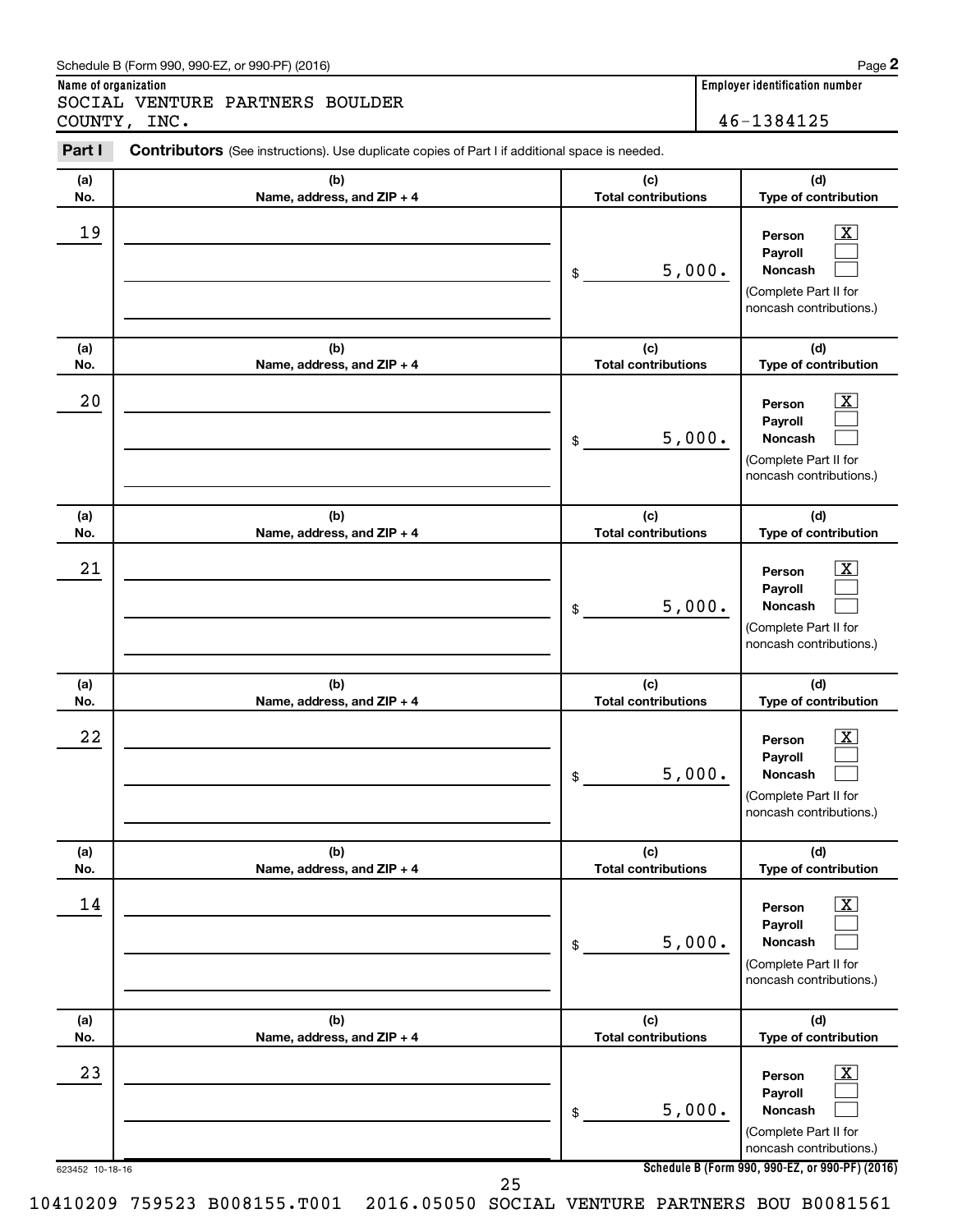|  | Schedule B (Form 990, 990-EZ, or 990-PF) (2016) |  |  | Page |
|--|-------------------------------------------------|--|--|------|
|--|-------------------------------------------------|--|--|------|

**Name of organization Employer identification number** SOCIAL VENTURE PARTNERS BOULDER

| COUNTY,         | INC.                                                                                                  |                                   | 46-1384125                                                                                                                               |
|-----------------|-------------------------------------------------------------------------------------------------------|-----------------------------------|------------------------------------------------------------------------------------------------------------------------------------------|
| Part I          | <b>Contributors</b> (See instructions). Use duplicate copies of Part I if additional space is needed. |                                   |                                                                                                                                          |
| (a)<br>No.      | (b)<br>Name, address, and ZIP + 4                                                                     | (c)<br><b>Total contributions</b> | (d)<br>Type of contribution                                                                                                              |
| 15              |                                                                                                       | 5,000.<br>\$                      | $\mathbf{X}$<br>Person<br>Payroll<br>Noncash<br>(Complete Part II for<br>noncash contributions.)                                         |
| (a)<br>No.      | (b)<br>Name, address, and ZIP + 4                                                                     | (c)<br><b>Total contributions</b> | (d)<br>Type of contribution                                                                                                              |
| 24              |                                                                                                       | 5,000.<br>\$                      | X<br>Person<br>Payroll<br>Noncash<br>(Complete Part II for<br>noncash contributions.)                                                    |
| (a)<br>No.      | (b)<br>Name, address, and ZIP + 4                                                                     | (c)<br><b>Total contributions</b> | (d)<br>Type of contribution                                                                                                              |
| 26              |                                                                                                       | 5,000.<br>\$                      | x<br>Person<br>Payroll<br>Noncash<br>(Complete Part II for<br>noncash contributions.)                                                    |
| (a)<br>No.      | (b)<br>Name, address, and ZIP + 4                                                                     | (c)<br><b>Total contributions</b> | (d)<br>Type of contribution                                                                                                              |
| 5               |                                                                                                       | 5,000.<br>\$                      | x<br>Person<br>Payroll<br>Noncash<br>(Complete Part II for<br>noncash contributions.)                                                    |
| (a)<br>No.      | (b)<br>Name, address, and ZIP + 4                                                                     | (c)<br><b>Total contributions</b> | (d)<br>Type of contribution                                                                                                              |
|                 |                                                                                                       | \$                                | Person<br>Payroll<br><b>Noncash</b><br>(Complete Part II for<br>noncash contributions.)                                                  |
| (a)<br>No.      | (b)<br>Name, address, and ZIP + 4                                                                     | (c)<br><b>Total contributions</b> | (d)<br>Type of contribution                                                                                                              |
| 623452 10-18-16 |                                                                                                       | \$                                | Person<br>Payroll<br><b>Noncash</b><br>(Complete Part II for<br>noncash contributions.)<br>Schedule B (Form 990, 990-EZ, or 990-PF) (201 |

 $\overline{(2016)}$ 

26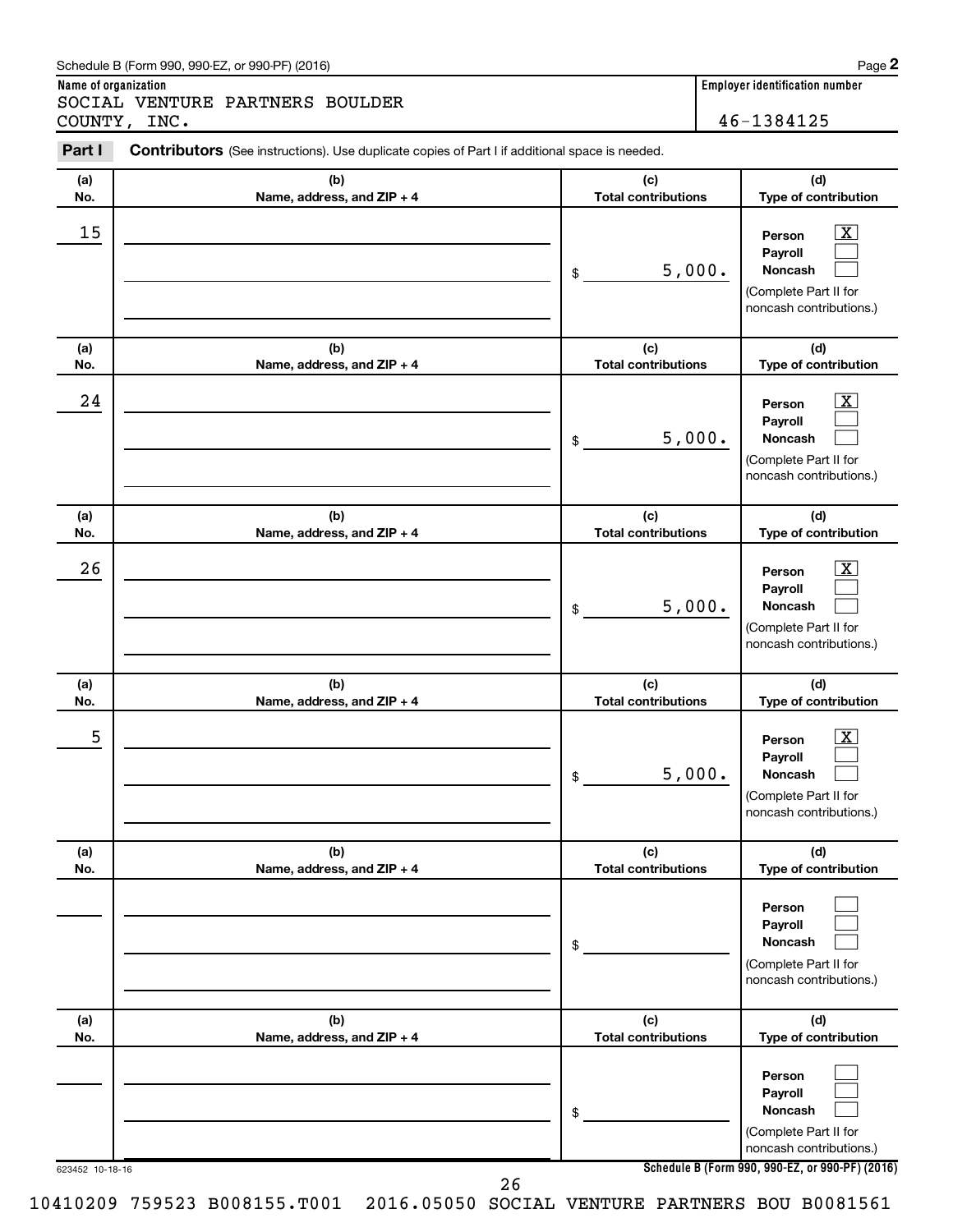| Name of organization         | Schedule B (Form 990, 990-EZ, or 990-PF) (2016)                                                     |                                                |                                         | Page $3$<br><b>Employer identification number</b> |  |
|------------------------------|-----------------------------------------------------------------------------------------------------|------------------------------------------------|-----------------------------------------|---------------------------------------------------|--|
|                              | SOCIAL VENTURE PARTNERS BOULDER<br>COUNTY, INC.                                                     |                                                |                                         | 46-1384125                                        |  |
| Part II                      | Noncash Property (See instructions). Use duplicate copies of Part II if additional space is needed. |                                                |                                         |                                                   |  |
| (a)<br>No.<br>from<br>Part I | (b)<br>Description of noncash property given                                                        | (c)<br>FMV (or estimate)<br>(See instructions) |                                         | (d)<br>Date received                              |  |
| 10                           | 95 SHARES OF QCOM STOCK                                                                             |                                                |                                         |                                                   |  |
|                              |                                                                                                     | \$                                             | 5,159.                                  | 09/28/17                                          |  |
| (a)<br>No.<br>from<br>Part I | (b)<br>Description of noncash property given                                                        | (c)<br>FMV (or estimate)<br>(See instructions) |                                         | (d)<br>Date received                              |  |
| 28                           | <b>31 SHARES OF MMM</b>                                                                             |                                                |                                         |                                                   |  |
|                              |                                                                                                     | \$                                             | 5,128.                                  | 11/03/16                                          |  |
| (a)<br>No.<br>from<br>Part I | (b)<br>Description of noncash property given                                                        | (c)                                            | FMV (or estimate)<br>(See instructions) |                                                   |  |
|                              |                                                                                                     | \$                                             |                                         |                                                   |  |
| (a)<br>No.<br>from<br>Part I | (b)<br>Description of noncash property given                                                        | (c)<br>FMV (or estimate)<br>(See instructions) |                                         | (d)<br>Date received                              |  |
|                              |                                                                                                     | \$                                             |                                         |                                                   |  |
| (a)<br>No.<br>from<br>Part I | (b)<br>Description of noncash property given                                                        | (c)<br>FMV (or estimate)<br>(See instructions) |                                         | (d)<br>Date received                              |  |
|                              |                                                                                                     | \$                                             |                                         |                                                   |  |
| (a)<br>No.<br>from<br>Part I | (b)<br>Description of noncash property given                                                        | (c)<br>FMV (or estimate)<br>(See instructions) |                                         | (d)<br>Date received                              |  |
|                              |                                                                                                     |                                                |                                         |                                                   |  |
| 623453 10-18-16              | 27                                                                                                  | \$                                             |                                         | Schedule B (Form 990, 990-EZ, or 990-PF) (2016)   |  |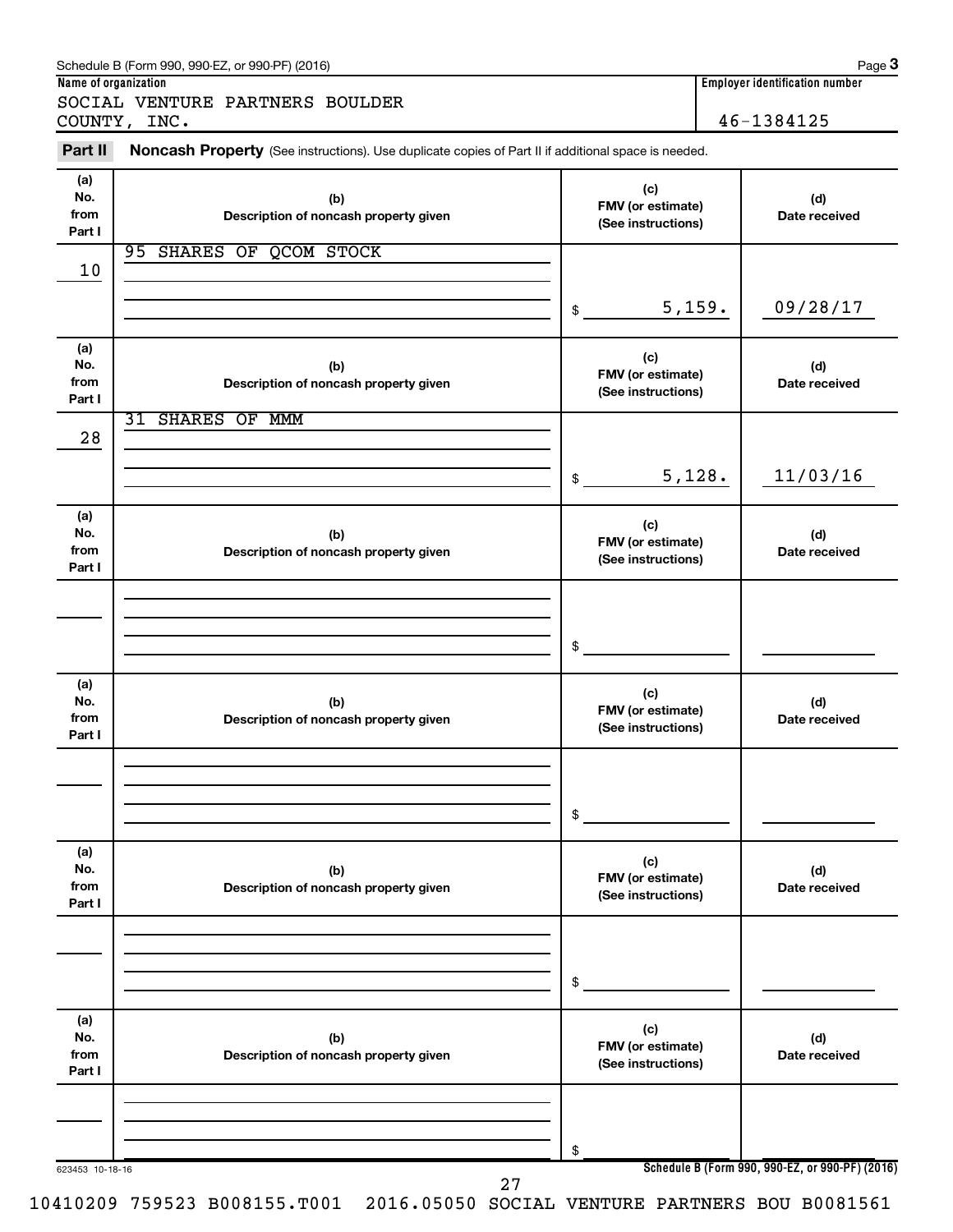|                                        | Schedule B (Form 990, 990-EZ, or 990-PF) (2016)                                                                                                                                                                             |                      |                                          | Page 4                                          |  |  |  |  |  |
|----------------------------------------|-----------------------------------------------------------------------------------------------------------------------------------------------------------------------------------------------------------------------------|----------------------|------------------------------------------|-------------------------------------------------|--|--|--|--|--|
| Name of organization                   |                                                                                                                                                                                                                             |                      |                                          | <b>Employer identification number</b>           |  |  |  |  |  |
|                                        | SOCIAL VENTURE PARTNERS BOULDER                                                                                                                                                                                             |                      |                                          | 46-1384125                                      |  |  |  |  |  |
| Part III                               | COUNTY, INC.<br>Exclusively religious, charitable, etc., contributions to organizations described in section 501(c)(7), (8), or (10) that total more than \$1,000 for                                                       |                      |                                          |                                                 |  |  |  |  |  |
|                                        | the year from any one contributor. Complete columns (a) through (e) and the following line entry. For organizations                                                                                                         |                      |                                          | $\blacktriangleright$ \$                        |  |  |  |  |  |
|                                        | completing Part III, enter the total of exclusively religious, charitable, etc., contributions of \$1,000 or less for the year. (Enter this info. once.)<br>Use duplicate copies of Part III if additional space is needed. |                      |                                          |                                                 |  |  |  |  |  |
| (a) No.<br>from                        |                                                                                                                                                                                                                             |                      |                                          |                                                 |  |  |  |  |  |
| Part I                                 | (b) Purpose of gift                                                                                                                                                                                                         | (c) Use of gift      |                                          | (d) Description of how gift is held             |  |  |  |  |  |
|                                        |                                                                                                                                                                                                                             |                      |                                          |                                                 |  |  |  |  |  |
|                                        |                                                                                                                                                                                                                             |                      |                                          |                                                 |  |  |  |  |  |
|                                        |                                                                                                                                                                                                                             |                      |                                          |                                                 |  |  |  |  |  |
|                                        |                                                                                                                                                                                                                             | (e) Transfer of gift |                                          |                                                 |  |  |  |  |  |
|                                        |                                                                                                                                                                                                                             |                      |                                          |                                                 |  |  |  |  |  |
|                                        | Transferee's name, address, and ZIP + 4                                                                                                                                                                                     |                      | Relationship of transferor to transferee |                                                 |  |  |  |  |  |
|                                        |                                                                                                                                                                                                                             |                      |                                          |                                                 |  |  |  |  |  |
|                                        |                                                                                                                                                                                                                             |                      |                                          |                                                 |  |  |  |  |  |
|                                        |                                                                                                                                                                                                                             |                      |                                          |                                                 |  |  |  |  |  |
|                                        |                                                                                                                                                                                                                             |                      |                                          |                                                 |  |  |  |  |  |
| from                                   | (b) Purpose of gift                                                                                                                                                                                                         | (c) Use of gift      |                                          | (d) Description of how gift is held             |  |  |  |  |  |
|                                        |                                                                                                                                                                                                                             |                      |                                          |                                                 |  |  |  |  |  |
|                                        |                                                                                                                                                                                                                             |                      |                                          |                                                 |  |  |  |  |  |
|                                        |                                                                                                                                                                                                                             |                      |                                          |                                                 |  |  |  |  |  |
|                                        |                                                                                                                                                                                                                             |                      |                                          |                                                 |  |  |  |  |  |
|                                        | (e) Transfer of gift                                                                                                                                                                                                        |                      |                                          |                                                 |  |  |  |  |  |
|                                        | Transferee's name, address, and ZIP + 4                                                                                                                                                                                     |                      |                                          | Relationship of transferor to transferee        |  |  |  |  |  |
|                                        |                                                                                                                                                                                                                             |                      |                                          |                                                 |  |  |  |  |  |
|                                        |                                                                                                                                                                                                                             |                      |                                          |                                                 |  |  |  |  |  |
|                                        |                                                                                                                                                                                                                             |                      |                                          |                                                 |  |  |  |  |  |
|                                        |                                                                                                                                                                                                                             |                      |                                          |                                                 |  |  |  |  |  |
| from                                   | (b) Purpose of gift                                                                                                                                                                                                         | (c) Use of gift      |                                          | (d) Description of how gift is held             |  |  |  |  |  |
|                                        |                                                                                                                                                                                                                             |                      |                                          |                                                 |  |  |  |  |  |
|                                        |                                                                                                                                                                                                                             |                      |                                          |                                                 |  |  |  |  |  |
|                                        |                                                                                                                                                                                                                             |                      |                                          |                                                 |  |  |  |  |  |
|                                        |                                                                                                                                                                                                                             |                      |                                          |                                                 |  |  |  |  |  |
|                                        |                                                                                                                                                                                                                             | (e) Transfer of gift |                                          |                                                 |  |  |  |  |  |
| (a) No.<br>Part I<br>(a) No.<br>Part I | Transferee's name, address, and ZIP + 4                                                                                                                                                                                     |                      |                                          | Relationship of transferor to transferee        |  |  |  |  |  |
|                                        |                                                                                                                                                                                                                             |                      |                                          |                                                 |  |  |  |  |  |
|                                        |                                                                                                                                                                                                                             |                      |                                          |                                                 |  |  |  |  |  |
|                                        |                                                                                                                                                                                                                             |                      |                                          |                                                 |  |  |  |  |  |
|                                        |                                                                                                                                                                                                                             |                      |                                          |                                                 |  |  |  |  |  |
| (a) No.<br>from                        | (b) Purpose of gift                                                                                                                                                                                                         | (c) Use of gift      |                                          | (d) Description of how gift is held             |  |  |  |  |  |
| Part I                                 |                                                                                                                                                                                                                             |                      |                                          |                                                 |  |  |  |  |  |
|                                        |                                                                                                                                                                                                                             |                      |                                          |                                                 |  |  |  |  |  |
|                                        |                                                                                                                                                                                                                             |                      |                                          |                                                 |  |  |  |  |  |
|                                        |                                                                                                                                                                                                                             |                      |                                          |                                                 |  |  |  |  |  |
|                                        |                                                                                                                                                                                                                             | (e) Transfer of gift |                                          |                                                 |  |  |  |  |  |
|                                        |                                                                                                                                                                                                                             |                      |                                          |                                                 |  |  |  |  |  |
|                                        | Transferee's name, address, and ZIP + 4                                                                                                                                                                                     |                      |                                          | Relationship of transferor to transferee        |  |  |  |  |  |
|                                        |                                                                                                                                                                                                                             |                      |                                          |                                                 |  |  |  |  |  |
|                                        |                                                                                                                                                                                                                             |                      |                                          |                                                 |  |  |  |  |  |
|                                        |                                                                                                                                                                                                                             |                      |                                          |                                                 |  |  |  |  |  |
| 623454 10-18-16                        |                                                                                                                                                                                                                             |                      |                                          | Schedule B (Form 990, 990-EZ, or 990-PF) (2016) |  |  |  |  |  |
|                                        |                                                                                                                                                                                                                             | 28                   |                                          |                                                 |  |  |  |  |  |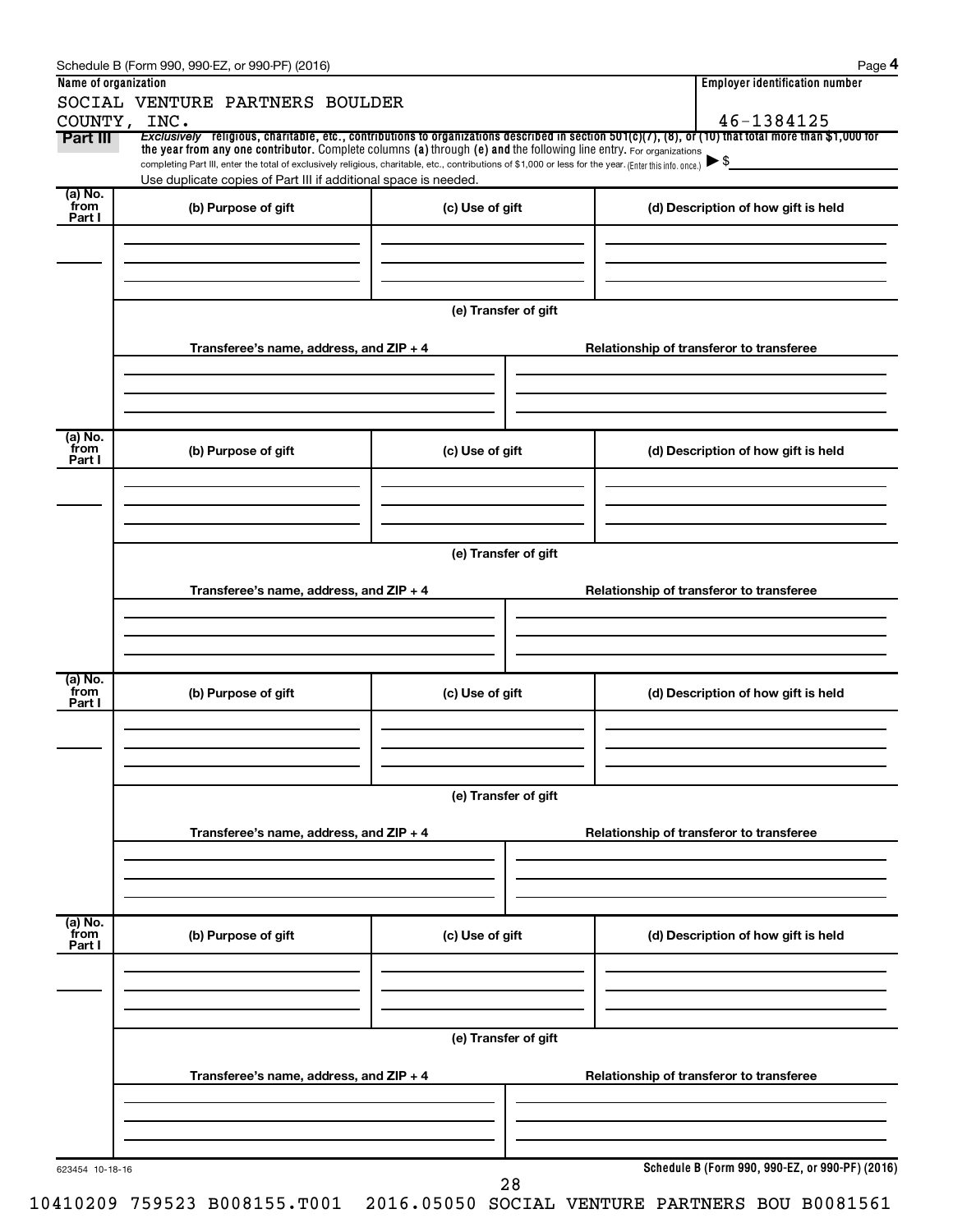|         | OMB No. 1545-0047<br><b>Supplemental Financial Statements</b><br><b>SCHEDULE D</b><br>Complete if the organization answered "Yes" on Form 990,<br>(Form 990)<br>Part IV, line 6, 7, 8, 9, 10, 11a, 11b, 11c, 11d, 11e, 11f, 12a, or 12b.<br><b>Open to Public</b><br>Attach to Form 990.<br>Department of the Treasury<br><b>Inspection</b><br>Information about Schedule D (Form 990) and its instructions is at www.irs.gov/form990. |                                                                                                        |                                                                                                                                                           |                              |                                                     |  |  |  |
|---------|----------------------------------------------------------------------------------------------------------------------------------------------------------------------------------------------------------------------------------------------------------------------------------------------------------------------------------------------------------------------------------------------------------------------------------------|--------------------------------------------------------------------------------------------------------|-----------------------------------------------------------------------------------------------------------------------------------------------------------|------------------------------|-----------------------------------------------------|--|--|--|
|         | Internal Revenue Service                                                                                                                                                                                                                                                                                                                                                                                                               |                                                                                                        |                                                                                                                                                           |                              |                                                     |  |  |  |
|         | Name of the organization                                                                                                                                                                                                                                                                                                                                                                                                               | SOCIAL VENTURE PARTNERS BOULDER                                                                        |                                                                                                                                                           |                              | <b>Employer identification number</b><br>46-1384125 |  |  |  |
|         |                                                                                                                                                                                                                                                                                                                                                                                                                                        | COUNTY, INC.                                                                                           | Organizations Maintaining Donor Advised Funds or Other Similar Funds or Accounts. Complete if the                                                         |                              |                                                     |  |  |  |
| Part I  |                                                                                                                                                                                                                                                                                                                                                                                                                                        |                                                                                                        |                                                                                                                                                           |                              |                                                     |  |  |  |
|         |                                                                                                                                                                                                                                                                                                                                                                                                                                        | organization answered "Yes" on Form 990, Part IV, line 6.                                              |                                                                                                                                                           |                              |                                                     |  |  |  |
|         |                                                                                                                                                                                                                                                                                                                                                                                                                                        |                                                                                                        | (a) Donor advised funds                                                                                                                                   |                              | (b) Funds and other accounts                        |  |  |  |
| 1       |                                                                                                                                                                                                                                                                                                                                                                                                                                        |                                                                                                        |                                                                                                                                                           |                              |                                                     |  |  |  |
| 2       |                                                                                                                                                                                                                                                                                                                                                                                                                                        | Aggregate value of contributions to (during year)                                                      |                                                                                                                                                           |                              |                                                     |  |  |  |
| з       |                                                                                                                                                                                                                                                                                                                                                                                                                                        |                                                                                                        |                                                                                                                                                           |                              |                                                     |  |  |  |
| 4       |                                                                                                                                                                                                                                                                                                                                                                                                                                        |                                                                                                        |                                                                                                                                                           |                              |                                                     |  |  |  |
| 5       |                                                                                                                                                                                                                                                                                                                                                                                                                                        |                                                                                                        | Did the organization inform all donors and donor advisors in writing that the assets held in donor advised funds                                          |                              |                                                     |  |  |  |
|         |                                                                                                                                                                                                                                                                                                                                                                                                                                        |                                                                                                        |                                                                                                                                                           |                              | Yes<br><b>No</b>                                    |  |  |  |
| 6       |                                                                                                                                                                                                                                                                                                                                                                                                                                        |                                                                                                        | Did the organization inform all grantees, donors, and donor advisors in writing that grant funds can be used only                                         |                              |                                                     |  |  |  |
|         |                                                                                                                                                                                                                                                                                                                                                                                                                                        |                                                                                                        | for charitable purposes and not for the benefit of the donor or donor advisor, or for any other purpose conferring                                        |                              |                                                     |  |  |  |
|         | impermissible private benefit?                                                                                                                                                                                                                                                                                                                                                                                                         |                                                                                                        |                                                                                                                                                           |                              | Yes<br>No                                           |  |  |  |
| Part II |                                                                                                                                                                                                                                                                                                                                                                                                                                        |                                                                                                        | Conservation Easements. Complete if the organization answered "Yes" on Form 990, Part IV, line 7.                                                         |                              |                                                     |  |  |  |
| 1       |                                                                                                                                                                                                                                                                                                                                                                                                                                        | Purpose(s) of conservation easements held by the organization (check all that apply).                  |                                                                                                                                                           |                              |                                                     |  |  |  |
|         |                                                                                                                                                                                                                                                                                                                                                                                                                                        | Preservation of land for public use (e.g., recreation or education)                                    | Preservation of a historically important land area                                                                                                        |                              |                                                     |  |  |  |
|         |                                                                                                                                                                                                                                                                                                                                                                                                                                        | Protection of natural habitat                                                                          | Preservation of a certified historic structure                                                                                                            |                              |                                                     |  |  |  |
|         |                                                                                                                                                                                                                                                                                                                                                                                                                                        | Preservation of open space                                                                             |                                                                                                                                                           |                              |                                                     |  |  |  |
| 2       |                                                                                                                                                                                                                                                                                                                                                                                                                                        |                                                                                                        | Complete lines 2a through 2d if the organization held a qualified conservation contribution in the form of a conservation easement on the last            |                              |                                                     |  |  |  |
|         | day of the tax year.                                                                                                                                                                                                                                                                                                                                                                                                                   |                                                                                                        |                                                                                                                                                           |                              | Held at the End of the Tax Year                     |  |  |  |
|         |                                                                                                                                                                                                                                                                                                                                                                                                                                        |                                                                                                        |                                                                                                                                                           | 2a                           |                                                     |  |  |  |
| b       |                                                                                                                                                                                                                                                                                                                                                                                                                                        |                                                                                                        |                                                                                                                                                           | 2b                           |                                                     |  |  |  |
| с       |                                                                                                                                                                                                                                                                                                                                                                                                                                        |                                                                                                        |                                                                                                                                                           | 2c                           |                                                     |  |  |  |
| d       |                                                                                                                                                                                                                                                                                                                                                                                                                                        |                                                                                                        | Number of conservation easements included in (c) acquired after 8/17/06, and not on a historic structure                                                  |                              |                                                     |  |  |  |
|         |                                                                                                                                                                                                                                                                                                                                                                                                                                        |                                                                                                        |                                                                                                                                                           | 2d                           |                                                     |  |  |  |
| 3       |                                                                                                                                                                                                                                                                                                                                                                                                                                        |                                                                                                        | Number of conservation easements modified, transferred, released, extinguished, or terminated by the organization during the tax                          |                              |                                                     |  |  |  |
|         | $year \blacktriangleright$                                                                                                                                                                                                                                                                                                                                                                                                             |                                                                                                        |                                                                                                                                                           |                              |                                                     |  |  |  |
| 4       |                                                                                                                                                                                                                                                                                                                                                                                                                                        | Number of states where property subject to conservation easement is located $\blacktriangleright$      |                                                                                                                                                           |                              |                                                     |  |  |  |
| 5       |                                                                                                                                                                                                                                                                                                                                                                                                                                        | Does the organization have a written policy regarding the periodic monitoring, inspection, handling of |                                                                                                                                                           |                              |                                                     |  |  |  |
|         |                                                                                                                                                                                                                                                                                                                                                                                                                                        |                                                                                                        |                                                                                                                                                           |                              | Yes<br><b>No</b>                                    |  |  |  |
|         |                                                                                                                                                                                                                                                                                                                                                                                                                                        |                                                                                                        | Staff and volunteer hours devoted to monitoring, inspecting, handling of violations, and enforcing conservation easements during the year                 |                              |                                                     |  |  |  |
| 6       |                                                                                                                                                                                                                                                                                                                                                                                                                                        |                                                                                                        |                                                                                                                                                           |                              |                                                     |  |  |  |
|         |                                                                                                                                                                                                                                                                                                                                                                                                                                        |                                                                                                        |                                                                                                                                                           |                              |                                                     |  |  |  |
| 7       |                                                                                                                                                                                                                                                                                                                                                                                                                                        |                                                                                                        | Amount of expenses incurred in monitoring, inspecting, handling of violations, and enforcing conservation easements during the year                       |                              |                                                     |  |  |  |
|         | $\blacktriangleright$ \$                                                                                                                                                                                                                                                                                                                                                                                                               |                                                                                                        |                                                                                                                                                           |                              |                                                     |  |  |  |
| 8       |                                                                                                                                                                                                                                                                                                                                                                                                                                        |                                                                                                        | Does each conservation easement reported on line 2(d) above satisfy the requirements of section 170(h)(4)(B)(i)                                           |                              |                                                     |  |  |  |
|         |                                                                                                                                                                                                                                                                                                                                                                                                                                        |                                                                                                        |                                                                                                                                                           |                              | No<br>Yes                                           |  |  |  |
| 9       |                                                                                                                                                                                                                                                                                                                                                                                                                                        |                                                                                                        | In Part XIII, describe how the organization reports conservation easements in its revenue and expense statement, and balance sheet, and                   |                              |                                                     |  |  |  |
|         |                                                                                                                                                                                                                                                                                                                                                                                                                                        |                                                                                                        | include, if applicable, the text of the footnote to the organization's financial statements that describes the organization's accounting for              |                              |                                                     |  |  |  |
|         | conservation easements.                                                                                                                                                                                                                                                                                                                                                                                                                |                                                                                                        |                                                                                                                                                           |                              |                                                     |  |  |  |
|         |                                                                                                                                                                                                                                                                                                                                                                                                                                        |                                                                                                        | Part III   Organizations Maintaining Collections of Art, Historical Treasures, or Other Similar Assets.                                                   |                              |                                                     |  |  |  |
|         |                                                                                                                                                                                                                                                                                                                                                                                                                                        | Complete if the organization answered "Yes" on Form 990, Part IV, line 8.                              |                                                                                                                                                           |                              |                                                     |  |  |  |
|         |                                                                                                                                                                                                                                                                                                                                                                                                                                        |                                                                                                        | 1a If the organization elected, as permitted under SFAS 116 (ASC 958), not to report in its revenue statement and balance sheet works of art,             |                              |                                                     |  |  |  |
|         |                                                                                                                                                                                                                                                                                                                                                                                                                                        |                                                                                                        | historical treasures, or other similar assets held for public exhibition, education, or research in furtherance of public service, provide, in Part XIII, |                              |                                                     |  |  |  |
|         |                                                                                                                                                                                                                                                                                                                                                                                                                                        | the text of the footnote to its financial statements that describes these items.                       |                                                                                                                                                           |                              |                                                     |  |  |  |
| b       |                                                                                                                                                                                                                                                                                                                                                                                                                                        |                                                                                                        | If the organization elected, as permitted under SFAS 116 (ASC 958), to report in its revenue statement and balance sheet works of art, historical         |                              |                                                     |  |  |  |
|         |                                                                                                                                                                                                                                                                                                                                                                                                                                        |                                                                                                        | treasures, or other similar assets held for public exhibition, education, or research in furtherance of public service, provide the following amounts     |                              |                                                     |  |  |  |
|         | relating to these items:                                                                                                                                                                                                                                                                                                                                                                                                               |                                                                                                        |                                                                                                                                                           |                              |                                                     |  |  |  |
|         |                                                                                                                                                                                                                                                                                                                                                                                                                                        |                                                                                                        |                                                                                                                                                           |                              | $\frac{1}{2}$                                       |  |  |  |
|         |                                                                                                                                                                                                                                                                                                                                                                                                                                        | (ii) Assets included in Form 990, Part X                                                               |                                                                                                                                                           | \$                           | <u> 1980 - Jan Barbara Barat, politik politik (</u> |  |  |  |
| 2       |                                                                                                                                                                                                                                                                                                                                                                                                                                        |                                                                                                        | If the organization received or held works of art, historical treasures, or other similar assets for financial gain, provide                              |                              |                                                     |  |  |  |
|         |                                                                                                                                                                                                                                                                                                                                                                                                                                        | the following amounts required to be reported under SFAS 116 (ASC 958) relating to these items:        |                                                                                                                                                           |                              |                                                     |  |  |  |
|         |                                                                                                                                                                                                                                                                                                                                                                                                                                        |                                                                                                        |                                                                                                                                                           | - \$                         |                                                     |  |  |  |
|         |                                                                                                                                                                                                                                                                                                                                                                                                                                        |                                                                                                        |                                                                                                                                                           | -\$<br>$\blacktriangleright$ |                                                     |  |  |  |
|         |                                                                                                                                                                                                                                                                                                                                                                                                                                        | LHA For Paperwork Reduction Act Notice, see the Instructions for Form 990.                             |                                                                                                                                                           |                              | Schedule D (Form 990) 2016                          |  |  |  |
|         | 632051 08-29-16                                                                                                                                                                                                                                                                                                                                                                                                                        |                                                                                                        |                                                                                                                                                           |                              |                                                     |  |  |  |
|         |                                                                                                                                                                                                                                                                                                                                                                                                                                        |                                                                                                        | 29                                                                                                                                                        |                              |                                                     |  |  |  |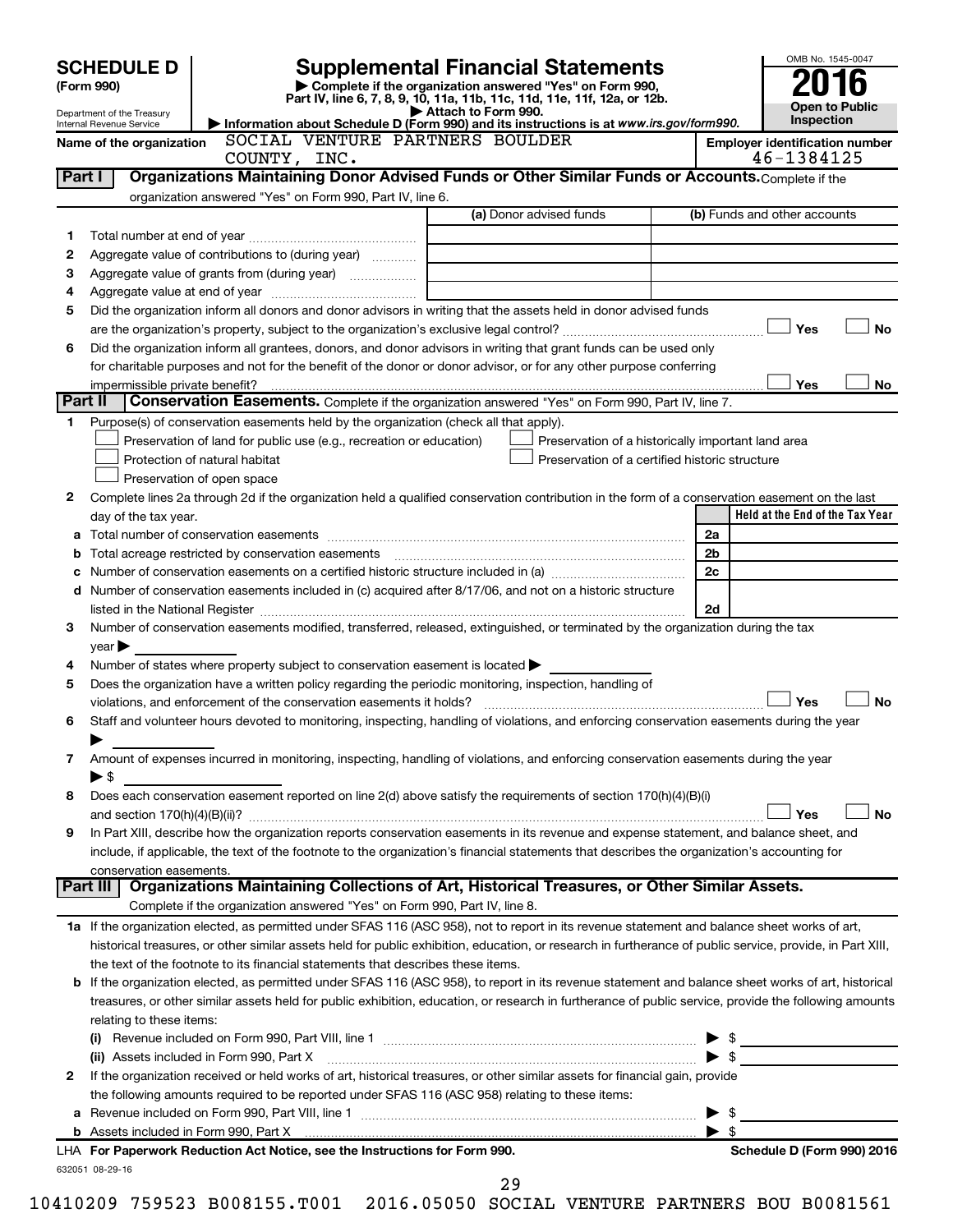|        |                                                                                                                                                                                                                                | SOCIAL VENTURE PARTNERS BOULDER         |   |                |                                                                                                                                                                                                                               |                                                                             |                       |           |
|--------|--------------------------------------------------------------------------------------------------------------------------------------------------------------------------------------------------------------------------------|-----------------------------------------|---|----------------|-------------------------------------------------------------------------------------------------------------------------------------------------------------------------------------------------------------------------------|-----------------------------------------------------------------------------|-----------------------|-----------|
|        | COUNTY, INC.<br>Schedule D (Form 990) 2016                                                                                                                                                                                     |                                         |   |                |                                                                                                                                                                                                                               |                                                                             | $46 - 1384125$ Page 2 |           |
|        | Organizations Maintaining Collections of Art, Historical Treasures, or Other Similar Assets (continued)<br>Part III                                                                                                            |                                         |   |                |                                                                                                                                                                                                                               |                                                                             |                       |           |
| З      | Using the organization's acquisition, accession, and other records, check any of the following that are a significant use of its collection items                                                                              |                                         |   |                |                                                                                                                                                                                                                               |                                                                             |                       |           |
|        | (check all that apply):                                                                                                                                                                                                        |                                         |   |                |                                                                                                                                                                                                                               |                                                                             |                       |           |
| a      | Public exhibition                                                                                                                                                                                                              |                                         |   |                | Loan or exchange programs                                                                                                                                                                                                     |                                                                             |                       |           |
| b      | Scholarly research                                                                                                                                                                                                             |                                         |   |                | Other and the contract of the contract of the contract of the contract of the contract of the contract of the contract of the contract of the contract of the contract of the contract of the contract of the contract of the |                                                                             |                       |           |
| c      | Preservation for future generations                                                                                                                                                                                            |                                         |   |                |                                                                                                                                                                                                                               |                                                                             |                       |           |
| 4      | Provide a description of the organization's collections and explain how they further the organization's exempt purpose in Part XIII.                                                                                           |                                         |   |                |                                                                                                                                                                                                                               |                                                                             |                       |           |
| 5      | During the year, did the organization solicit or receive donations of art, historical treasures, or other similar assets                                                                                                       |                                         |   |                |                                                                                                                                                                                                                               |                                                                             |                       |           |
|        |                                                                                                                                                                                                                                |                                         |   |                |                                                                                                                                                                                                                               |                                                                             | Yes                   | No        |
|        | <b>Part IV</b><br>Escrow and Custodial Arrangements. Complete if the organization answered "Yes" on Form 990, Part IV, line 9, or                                                                                              |                                         |   |                |                                                                                                                                                                                                                               |                                                                             |                       |           |
|        | reported an amount on Form 990, Part X, line 21.                                                                                                                                                                               |                                         |   |                |                                                                                                                                                                                                                               |                                                                             |                       |           |
|        | 1a Is the organization an agent, trustee, custodian or other intermediary for contributions or other assets not included                                                                                                       |                                         |   |                |                                                                                                                                                                                                                               |                                                                             |                       |           |
|        |                                                                                                                                                                                                                                |                                         |   |                |                                                                                                                                                                                                                               |                                                                             | Yes                   | No        |
|        | b If "Yes," explain the arrangement in Part XIII and complete the following table:                                                                                                                                             |                                         |   |                |                                                                                                                                                                                                                               |                                                                             |                       |           |
|        |                                                                                                                                                                                                                                |                                         |   |                |                                                                                                                                                                                                                               |                                                                             | Amount                |           |
|        |                                                                                                                                                                                                                                |                                         |   |                |                                                                                                                                                                                                                               | 1c                                                                          |                       |           |
|        |                                                                                                                                                                                                                                |                                         |   |                |                                                                                                                                                                                                                               | 1d                                                                          |                       |           |
|        | e Distributions during the year manufactured and contain an account of the year manufactured and the year manufactured and the year manufactured and the year manufactured and the year manufactured and the year manufactured |                                         |   |                |                                                                                                                                                                                                                               | 1е                                                                          |                       |           |
|        |                                                                                                                                                                                                                                |                                         |   |                |                                                                                                                                                                                                                               | 1f                                                                          |                       |           |
|        | 2a Did the organization include an amount on Form 990, Part X, line 21, for escrow or custodial account liability?                                                                                                             |                                         |   |                |                                                                                                                                                                                                                               |                                                                             | Yes                   | No        |
| Part V | Endowment Funds. Complete if the organization answered "Yes" on Form 990, Part IV, line 10.                                                                                                                                    |                                         |   |                |                                                                                                                                                                                                                               |                                                                             |                       |           |
|        |                                                                                                                                                                                                                                |                                         |   |                |                                                                                                                                                                                                                               | (c) Two years back $\vert$ (d) Three years back $\vert$ (e) Four years back |                       |           |
|        |                                                                                                                                                                                                                                | (a) Current year                        |   | (b) Prior year |                                                                                                                                                                                                                               |                                                                             |                       |           |
|        | <b>1a</b> Beginning of year balance                                                                                                                                                                                            |                                         |   |                |                                                                                                                                                                                                                               |                                                                             |                       |           |
|        |                                                                                                                                                                                                                                |                                         |   |                |                                                                                                                                                                                                                               |                                                                             |                       |           |
|        | Net investment earnings, gains, and losses                                                                                                                                                                                     |                                         |   |                |                                                                                                                                                                                                                               |                                                                             |                       |           |
|        |                                                                                                                                                                                                                                |                                         |   |                |                                                                                                                                                                                                                               |                                                                             |                       |           |
|        | e Other expenditures for facilities                                                                                                                                                                                            |                                         |   |                |                                                                                                                                                                                                                               |                                                                             |                       |           |
|        | and programs                                                                                                                                                                                                                   |                                         |   |                |                                                                                                                                                                                                                               |                                                                             |                       |           |
|        |                                                                                                                                                                                                                                |                                         |   |                |                                                                                                                                                                                                                               |                                                                             |                       |           |
| g      | Provide the estimated percentage of the current year end balance (line 1g, column (a)) held as:                                                                                                                                |                                         |   |                |                                                                                                                                                                                                                               |                                                                             |                       |           |
| а      | Board designated or quasi-endowment                                                                                                                                                                                            |                                         | % |                |                                                                                                                                                                                                                               |                                                                             |                       |           |
|        | Permanent endowment                                                                                                                                                                                                            | %                                       |   |                |                                                                                                                                                                                                                               |                                                                             |                       |           |
|        | <b>c</b> Temporarily restricted endowment $\blacktriangleright$                                                                                                                                                                |                                         | % |                |                                                                                                                                                                                                                               |                                                                             |                       |           |
|        | The percentages on lines 2a, 2b, and 2c should equal 100%.                                                                                                                                                                     |                                         |   |                |                                                                                                                                                                                                                               |                                                                             |                       |           |
|        | 3a Are there endowment funds not in the possession of the organization that are held and administered for the organization                                                                                                     |                                         |   |                |                                                                                                                                                                                                                               |                                                                             |                       |           |
|        | by:                                                                                                                                                                                                                            |                                         |   |                |                                                                                                                                                                                                                               |                                                                             |                       | Yes<br>No |
|        | (i)                                                                                                                                                                                                                            |                                         |   |                |                                                                                                                                                                                                                               |                                                                             | 3a(i)                 |           |
|        |                                                                                                                                                                                                                                |                                         |   |                |                                                                                                                                                                                                                               |                                                                             | 3a(ii)                |           |
|        |                                                                                                                                                                                                                                |                                         |   |                |                                                                                                                                                                                                                               |                                                                             | 3b                    |           |
|        | Describe in Part XIII the intended uses of the organization's endowment funds.                                                                                                                                                 |                                         |   |                |                                                                                                                                                                                                                               |                                                                             |                       |           |
|        | <b>Land, Buildings, and Equipment.</b><br><b>Part VI</b>                                                                                                                                                                       |                                         |   |                |                                                                                                                                                                                                                               |                                                                             |                       |           |
|        | Complete if the organization answered "Yes" on Form 990, Part IV, line 11a. See Form 990, Part X, line 10.                                                                                                                     |                                         |   |                |                                                                                                                                                                                                                               |                                                                             |                       |           |
|        | Description of property                                                                                                                                                                                                        | (a) Cost or other<br>basis (investment) |   |                | (b) Cost or other<br>basis (other)                                                                                                                                                                                            | (c) Accumulated<br>depreciation                                             | (d) Book value        |           |
|        |                                                                                                                                                                                                                                |                                         |   |                |                                                                                                                                                                                                                               |                                                                             |                       |           |
|        |                                                                                                                                                                                                                                |                                         |   |                |                                                                                                                                                                                                                               |                                                                             |                       |           |
|        |                                                                                                                                                                                                                                |                                         |   |                |                                                                                                                                                                                                                               |                                                                             |                       |           |
|        |                                                                                                                                                                                                                                |                                         |   |                | 2,223.                                                                                                                                                                                                                        | 1,906.                                                                      |                       | 317.      |
|        |                                                                                                                                                                                                                                |                                         |   |                |                                                                                                                                                                                                                               |                                                                             |                       |           |
|        | Total. Add lines 1a through 1e. (Column (d) must equal Form 990, Part X, column (B), line 10c.)                                                                                                                                |                                         |   |                |                                                                                                                                                                                                                               |                                                                             |                       | 317.      |
|        |                                                                                                                                                                                                                                |                                         |   |                |                                                                                                                                                                                                                               |                                                                             |                       |           |

**Schedule D (Form 990) 2016**

632052 08-29-16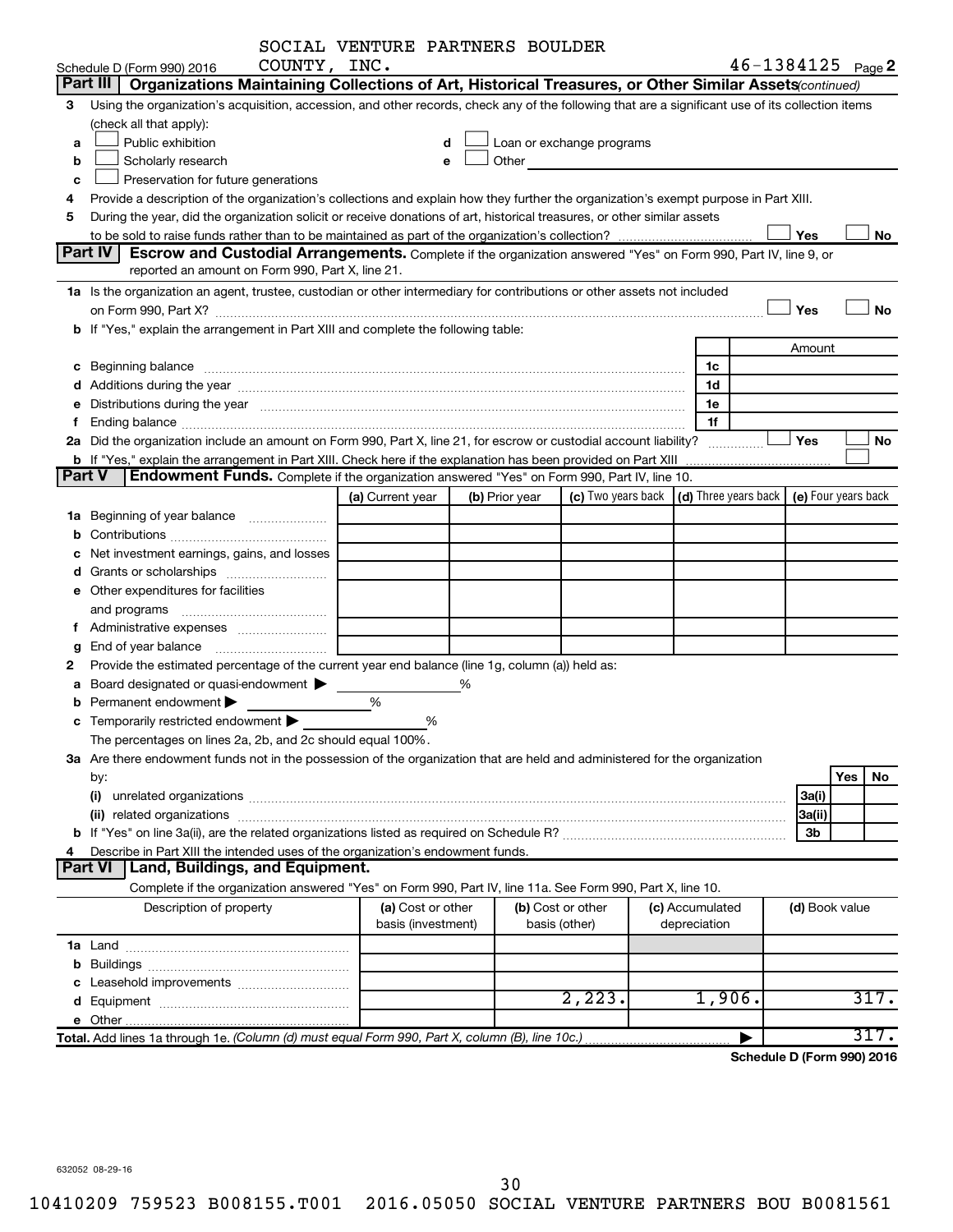|  | SOCIAL VENTURE PARTNERS BOULDER |  |
|--|---------------------------------|--|
|  |                                 |  |

|                | Schedule D (Form 990) 2016    | COUNTY, INC.                                                                                                                                                                                                                                                                                                  |                 |                |                                                           | $46 - 1384125$ Page 3      |
|----------------|-------------------------------|---------------------------------------------------------------------------------------------------------------------------------------------------------------------------------------------------------------------------------------------------------------------------------------------------------------|-----------------|----------------|-----------------------------------------------------------|----------------------------|
|                |                               | Part VII Investments - Other Securities.                                                                                                                                                                                                                                                                      |                 |                |                                                           |                            |
|                |                               | Complete if the organization answered "Yes" on Form 990, Part IV, line 11b. See Form 990, Part X, line 12.                                                                                                                                                                                                    |                 |                |                                                           |                            |
|                |                               | (a) Description of security or category (including name of security)                                                                                                                                                                                                                                          | (b) Book value  |                | (c) Method of valuation: Cost or end-of-year market value |                            |
|                |                               |                                                                                                                                                                                                                                                                                                               |                 |                |                                                           |                            |
| $(3)$ Other    |                               |                                                                                                                                                                                                                                                                                                               |                 |                |                                                           |                            |
| (A)            |                               |                                                                                                                                                                                                                                                                                                               |                 |                |                                                           |                            |
| (B)            |                               |                                                                                                                                                                                                                                                                                                               |                 |                |                                                           |                            |
| (C)            |                               |                                                                                                                                                                                                                                                                                                               |                 |                |                                                           |                            |
| (D)            |                               |                                                                                                                                                                                                                                                                                                               |                 |                |                                                           |                            |
| (E)            |                               |                                                                                                                                                                                                                                                                                                               |                 |                |                                                           |                            |
| (F)            |                               |                                                                                                                                                                                                                                                                                                               |                 |                |                                                           |                            |
| (G)            |                               |                                                                                                                                                                                                                                                                                                               |                 |                |                                                           |                            |
| (H)            |                               |                                                                                                                                                                                                                                                                                                               |                 |                |                                                           |                            |
|                |                               | Total. (Col. (b) must equal Form 990, Part X, col. (B) line 12.)                                                                                                                                                                                                                                              |                 |                |                                                           |                            |
|                |                               | Part VIII Investments - Program Related.                                                                                                                                                                                                                                                                      |                 |                |                                                           |                            |
|                | (a) Description of investment | Complete if the organization answered "Yes" on Form 990, Part IV, line 11c. See Form 990, Part X, line 13.                                                                                                                                                                                                    | (b) Book value  |                | (c) Method of valuation: Cost or end-of-year market value |                            |
|                |                               |                                                                                                                                                                                                                                                                                                               |                 |                |                                                           |                            |
| (1)            |                               |                                                                                                                                                                                                                                                                                                               |                 |                |                                                           |                            |
| (2)<br>(3)     |                               |                                                                                                                                                                                                                                                                                                               |                 |                |                                                           |                            |
| (4)            |                               |                                                                                                                                                                                                                                                                                                               |                 |                |                                                           |                            |
| (5)            |                               |                                                                                                                                                                                                                                                                                                               |                 |                |                                                           |                            |
| (6)            |                               |                                                                                                                                                                                                                                                                                                               |                 |                |                                                           |                            |
| (7)            |                               |                                                                                                                                                                                                                                                                                                               |                 |                |                                                           |                            |
| (8)            |                               |                                                                                                                                                                                                                                                                                                               |                 |                |                                                           |                            |
| (9)            |                               |                                                                                                                                                                                                                                                                                                               |                 |                |                                                           |                            |
|                |                               | Total. (Col. (b) must equal Form 990, Part X, col. (B) line 13.)                                                                                                                                                                                                                                              |                 |                |                                                           |                            |
| <b>Part IX</b> | <b>Other Assets.</b>          |                                                                                                                                                                                                                                                                                                               |                 |                |                                                           |                            |
|                |                               | Complete if the organization answered "Yes" on Form 990, Part IV, line 11d. See Form 990, Part X, line 15.                                                                                                                                                                                                    | (a) Description |                |                                                           | (b) Book value             |
| (1)            |                               | BENEFICIAL INTEREST IN NET ASSETS HELD BY THE COMM. FDN.                                                                                                                                                                                                                                                      |                 |                |                                                           | 12,374.                    |
| (2)            | RENT SECURITY DEPOSITS        |                                                                                                                                                                                                                                                                                                               |                 |                |                                                           | 1,400.                     |
| (3)            |                               |                                                                                                                                                                                                                                                                                                               |                 |                |                                                           |                            |
| (4)            |                               |                                                                                                                                                                                                                                                                                                               |                 |                |                                                           |                            |
| (5)            |                               |                                                                                                                                                                                                                                                                                                               |                 |                |                                                           |                            |
| (6)            |                               |                                                                                                                                                                                                                                                                                                               |                 |                |                                                           |                            |
| (7)            |                               |                                                                                                                                                                                                                                                                                                               |                 |                |                                                           |                            |
| (8)            |                               |                                                                                                                                                                                                                                                                                                               |                 |                |                                                           |                            |
| (9)            |                               |                                                                                                                                                                                                                                                                                                               |                 |                |                                                           |                            |
|                |                               | Total. (Column (b) must equal Form 990, Part X, col. (B) line 15.)                                                                                                                                                                                                                                            |                 |                |                                                           | 13,774.                    |
| Part X         | <b>Other Liabilities.</b>     | Complete if the organization answered "Yes" on Form 990, Part IV, line 11e or 11f. See Form 990, Part X, line 25.                                                                                                                                                                                             |                 |                |                                                           |                            |
|                |                               | (a) Description of liability                                                                                                                                                                                                                                                                                  |                 | (b) Book value |                                                           |                            |
| 1.<br>(1)      | Federal income taxes          |                                                                                                                                                                                                                                                                                                               |                 |                |                                                           |                            |
| (2)            |                               |                                                                                                                                                                                                                                                                                                               |                 |                |                                                           |                            |
| (3)            |                               |                                                                                                                                                                                                                                                                                                               |                 |                |                                                           |                            |
| (4)            |                               |                                                                                                                                                                                                                                                                                                               |                 |                |                                                           |                            |
| (5)            |                               |                                                                                                                                                                                                                                                                                                               |                 |                |                                                           |                            |
| (6)            |                               |                                                                                                                                                                                                                                                                                                               |                 |                |                                                           |                            |
| (7)            |                               |                                                                                                                                                                                                                                                                                                               |                 |                |                                                           |                            |
| (8)            |                               |                                                                                                                                                                                                                                                                                                               |                 |                |                                                           |                            |
| (9)            |                               |                                                                                                                                                                                                                                                                                                               |                 |                |                                                           |                            |
|                |                               | Total. (Column (b) must equal Form 990, Part X, col. (B) line 25.)                                                                                                                                                                                                                                            |                 |                |                                                           |                            |
| 2.             |                               | Liability for uncertain tax positions. In Part XIII, provide the text of the footnote to the organization's financial statements that reports the<br>organization's liability for uncertain tax positions under FIN 48 (ASC 740). Check here if the text of the footnote has been provided in Part XIII $ X $ |                 |                |                                                           |                            |
|                |                               |                                                                                                                                                                                                                                                                                                               |                 |                |                                                           | Schedule D (Form 990) 2016 |
|                |                               |                                                                                                                                                                                                                                                                                                               |                 |                |                                                           |                            |

31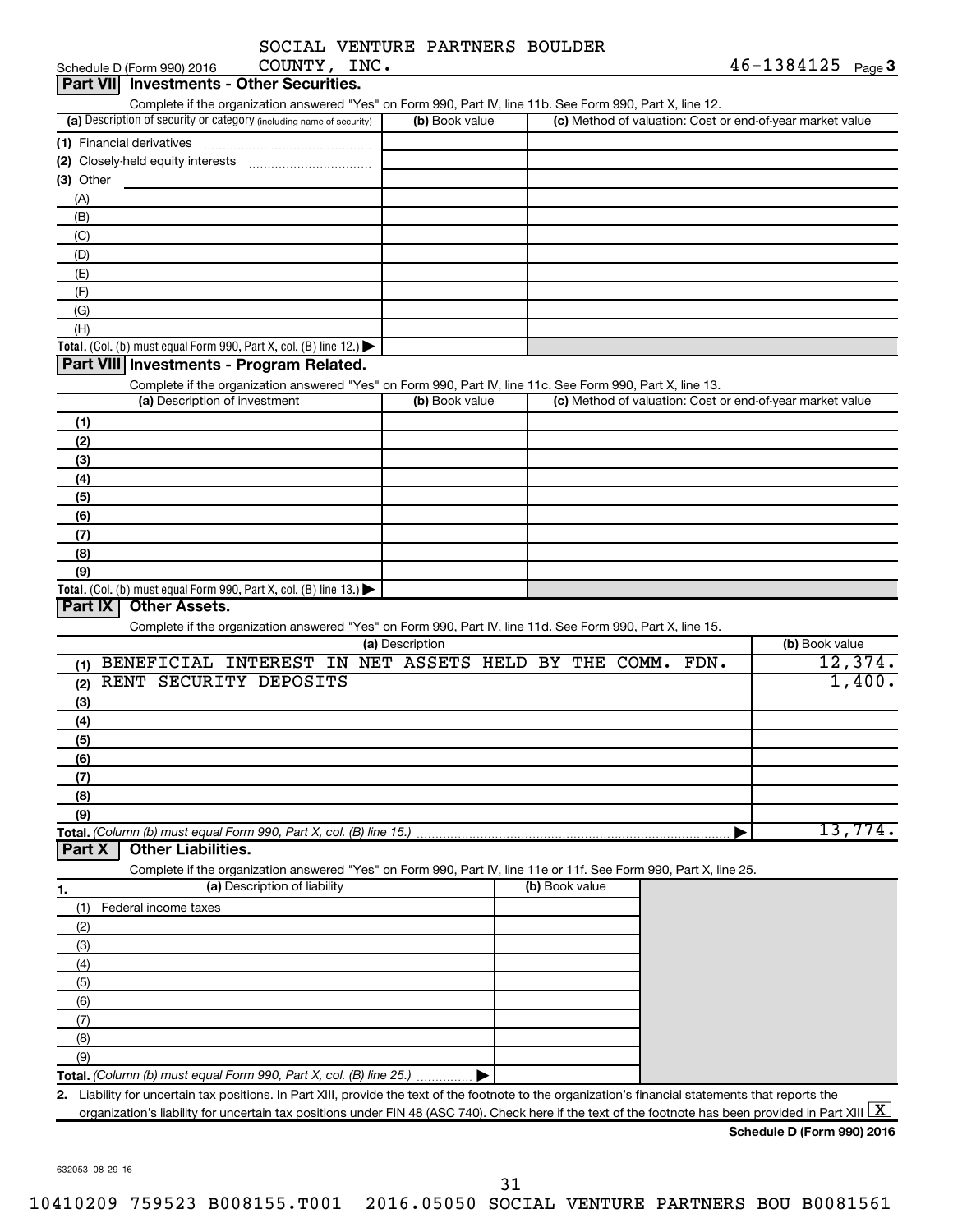|              | SOCIAL VENTURE PARTNERS BOULDER                                                                                                                                                                                                      |                |        |                |                   |           |
|--------------|--------------------------------------------------------------------------------------------------------------------------------------------------------------------------------------------------------------------------------------|----------------|--------|----------------|-------------------|-----------|
|              | COUNTY, INC.<br>Schedule D (Form 990) 2016                                                                                                                                                                                           |                |        |                | 46-1384125 Page 4 |           |
|              | Reconciliation of Revenue per Audited Financial Statements With Revenue per Return.<br>Part XI                                                                                                                                       |                |        |                |                   |           |
|              | Complete if the organization answered "Yes" on Form 990, Part IV, line 12a.                                                                                                                                                          |                |        |                |                   |           |
| 1            | Total revenue, gains, and other support per audited financial statements [111][11] matter controller matter controller matter controller matter matter matter matter matter matter matter matter matter matter matter matter m       |                |        | $\blacksquare$ |                   | 366, 462. |
| $\mathbf{2}$ | Amounts included on line 1 but not on Form 990, Part VIII, line 12:                                                                                                                                                                  |                |        |                |                   |           |
| a            |                                                                                                                                                                                                                                      | 2a             | 968.   |                |                   |           |
|              |                                                                                                                                                                                                                                      | 2 <sub>b</sub> | 8,000. |                |                   |           |
| с            |                                                                                                                                                                                                                                      | 2 <sub>c</sub> |        |                |                   |           |
| d            |                                                                                                                                                                                                                                      | 2d             |        |                |                   |           |
| е            | Add lines 2a through 2d                                                                                                                                                                                                              |                |        | 2е             |                   | 8,968.    |
| 3            | Subtract line 2e from line 1                                                                                                                                                                                                         |                |        | 3              |                   | 357,494.  |
| 4            | Amounts included on Form 990, Part VIII, line 12, but not on line 1:                                                                                                                                                                 |                |        |                |                   |           |
| a            | Investment expenses not included on Form 990, Part VIII, line 7b [11, 11, 11, 11, 11]                                                                                                                                                | 4a             |        |                |                   |           |
| b            |                                                                                                                                                                                                                                      | 4h             |        |                |                   |           |
|              | Add lines 4a and 4b                                                                                                                                                                                                                  |                |        | 4c             |                   | 0.        |
| 5            |                                                                                                                                                                                                                                      |                |        | 5              |                   | 357,494.  |
|              | Part XII   Reconciliation of Expenses per Audited Financial Statements With Expenses per Return.                                                                                                                                     |                |        |                |                   |           |
|              | Complete if the organization answered "Yes" on Form 990, Part IV, line 12a.                                                                                                                                                          |                |        |                |                   |           |
| 1            |                                                                                                                                                                                                                                      |                |        | $\mathbf{1}$   |                   | 346, 148. |
| 2            | Amounts included on line 1 but not on Form 990, Part IX, line 25:                                                                                                                                                                    |                |        |                |                   |           |
| a            |                                                                                                                                                                                                                                      | 2a             | 8,000. |                |                   |           |
|              |                                                                                                                                                                                                                                      | 2 <sub>b</sub> |        |                |                   |           |
|              |                                                                                                                                                                                                                                      | 2c             |        |                |                   |           |
| d            | Other (Describe in Part XIII.) (COLORGIAL CONSERVATION CONTROL)                                                                                                                                                                      | 2d             |        |                |                   | 8,000.    |
| e            | Add lines 2a through 2d <b>continuum continuum contract and all the contract of the contract of the contract of the contract of the contract of the contract of the contract of the contract of the contract of the contract of </b> |                |        | <b>2e</b>      |                   | 338,148.  |
| 3            |                                                                                                                                                                                                                                      |                |        | 3              |                   |           |
| 4            | Amounts included on Form 990, Part IX, line 25, but not on line 1:                                                                                                                                                                   |                |        |                |                   |           |
| a            | Investment expenses not included on Form 990, Part VIII, line 7b [[[[[[[[[[[[[[[[[[[[[[[]]]]]]]]                                                                                                                                     | 4a             |        |                |                   |           |
|              |                                                                                                                                                                                                                                      | 4 <sub>b</sub> |        |                |                   | υ.        |
|              | Add lines 4a and 4b                                                                                                                                                                                                                  |                |        | 4c             |                   | 338,148.  |
| 5            |                                                                                                                                                                                                                                      |                |        | 5              |                   |           |
|              | Part XIII Supplemental Information.                                                                                                                                                                                                  |                |        |                |                   |           |

Provide the descriptions required for Part II, lines 3, 5, and 9; Part III, lines 1a and 4; Part IV, lines 1b and 2b; Part V, line 4; Part X, line 2; Part XI, lines 2d and 4b; and Part XII, lines 2d and 4b. Also complete this part to provide any additional information.

PART X, LINE 2:

| THE ORGANIZATION QUALIFIES AS A TAX-EXEMPT ORGANIZATION UNDER SECTION     |
|---------------------------------------------------------------------------|
| $501(C)(3)$ OF THE INTERNAL REVENUE CODE. HOWEVER, INCOME FROM ACTIVITIES |
| NOT DIRECTLY RELATED TO THE ORGANIZATION'S TAX-EXEMPT PURPOSE IS SUBJECT  |
| TO TAXATION AS UNRELATED BUSINESS INCOME. THE ORGANIZATION HAD NO         |
| UNRELATED BUSINESS INCOME DURING THE YEAR ENDED SEPTEMBER 30, 2017.       |
|                                                                           |
| THE ORGANIZATION BELIEVES THAT IT HAS CONDUCTED ITS OPERATIONS IN         |
| ACCORDANCE WITH, AND HAS PROPERLY MAINTAINED, ITS TAX-EXEMPT STATUS, AND  |
| THAT IT HAS TAKEN NO MATERIAL UNCERTAIN TAX POSITIONS THAT QUALIFY FOR    |
| RECOGNITION OR DISCLOSURE IN THE FINANCIALS STATEMENTS. YEARS BEFORE 2014 |
| ARE NO LONGER SUBJECT TO TAX AUTHORITY EXAMINATIONS.                      |
| Schedule D (Form 990) 2016<br>632054 08-29-16<br>32                       |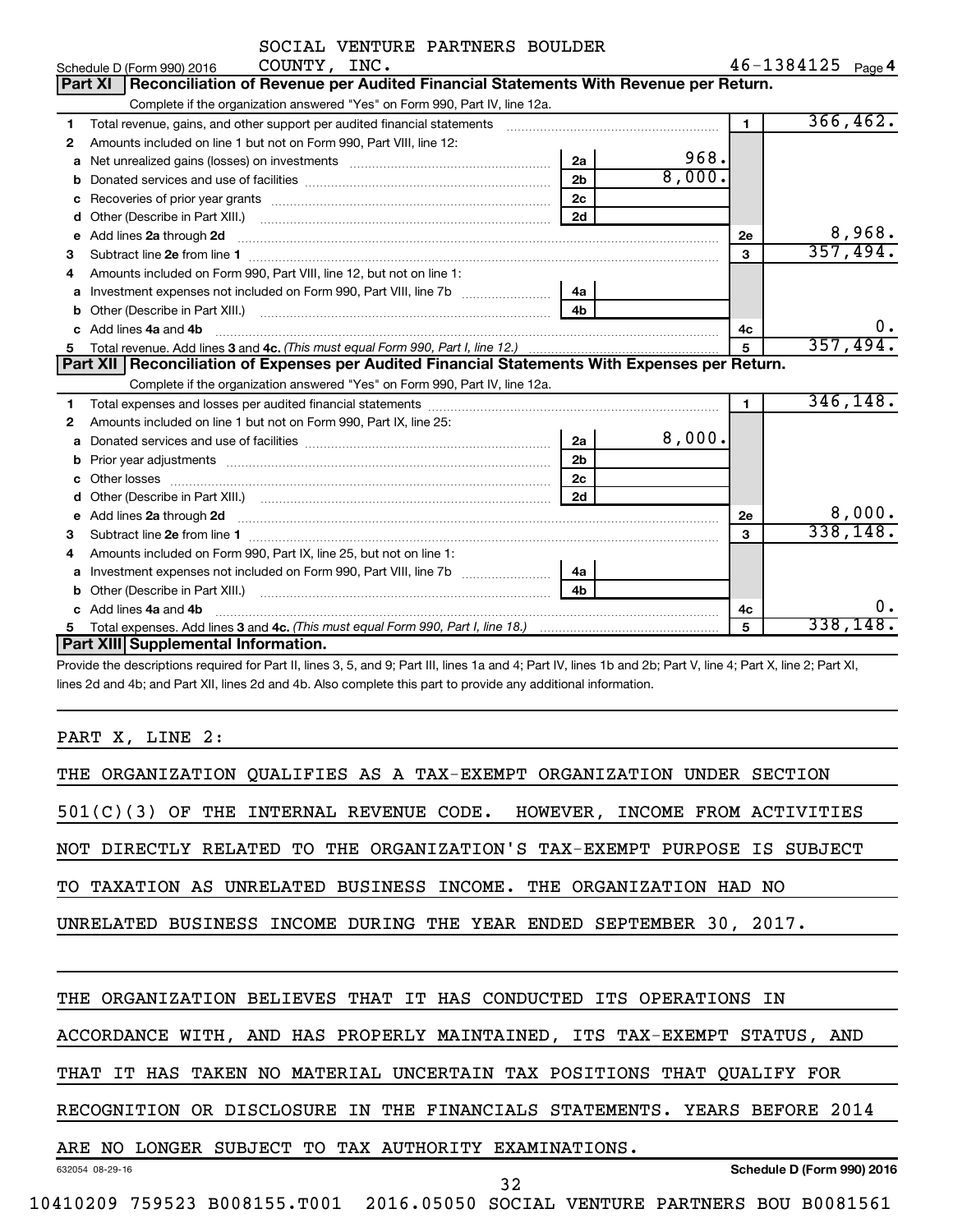| Schedule D (Form 990) 2016                                                   | COUNTY, INC. | SOCIAL VENTURE PARTNERS BOULDER |    |  | $46 - 1384125$ Page 5      |  |
|------------------------------------------------------------------------------|--------------|---------------------------------|----|--|----------------------------|--|
| <b>Part XIII Supplemental Information (continued)</b>                        |              |                                 |    |  |                            |  |
|                                                                              |              |                                 |    |  |                            |  |
|                                                                              |              |                                 |    |  |                            |  |
|                                                                              |              |                                 |    |  |                            |  |
|                                                                              |              |                                 |    |  |                            |  |
|                                                                              |              |                                 |    |  |                            |  |
|                                                                              |              |                                 |    |  |                            |  |
|                                                                              |              |                                 |    |  |                            |  |
|                                                                              |              |                                 |    |  |                            |  |
|                                                                              |              |                                 |    |  |                            |  |
|                                                                              |              |                                 |    |  |                            |  |
|                                                                              |              |                                 |    |  |                            |  |
|                                                                              |              |                                 |    |  |                            |  |
|                                                                              |              |                                 |    |  |                            |  |
|                                                                              |              |                                 |    |  |                            |  |
|                                                                              |              |                                 |    |  |                            |  |
|                                                                              |              |                                 |    |  |                            |  |
|                                                                              |              |                                 |    |  |                            |  |
|                                                                              |              |                                 |    |  |                            |  |
|                                                                              |              |                                 |    |  |                            |  |
|                                                                              |              |                                 |    |  |                            |  |
|                                                                              |              |                                 |    |  |                            |  |
|                                                                              |              |                                 |    |  |                            |  |
|                                                                              |              |                                 |    |  |                            |  |
|                                                                              |              |                                 |    |  |                            |  |
|                                                                              |              |                                 |    |  |                            |  |
|                                                                              |              |                                 |    |  |                            |  |
|                                                                              |              |                                 |    |  |                            |  |
|                                                                              |              |                                 |    |  |                            |  |
|                                                                              |              |                                 |    |  |                            |  |
|                                                                              |              |                                 |    |  |                            |  |
|                                                                              |              |                                 |    |  |                            |  |
|                                                                              |              |                                 |    |  |                            |  |
|                                                                              |              |                                 |    |  |                            |  |
|                                                                              |              |                                 |    |  |                            |  |
|                                                                              |              |                                 |    |  |                            |  |
|                                                                              |              |                                 |    |  |                            |  |
|                                                                              |              |                                 |    |  |                            |  |
|                                                                              |              |                                 |    |  |                            |  |
|                                                                              |              |                                 |    |  |                            |  |
|                                                                              |              |                                 |    |  |                            |  |
|                                                                              |              |                                 |    |  |                            |  |
|                                                                              |              |                                 |    |  |                            |  |
|                                                                              |              |                                 |    |  | Schedule D (Form 990) 2016 |  |
| 632055 08-29-16                                                              |              |                                 |    |  |                            |  |
| 10410209 759523 B008155.T001 2016.05050 SOCIAL VENTURE PARTNERS BOU B0081561 |              |                                 | 33 |  |                            |  |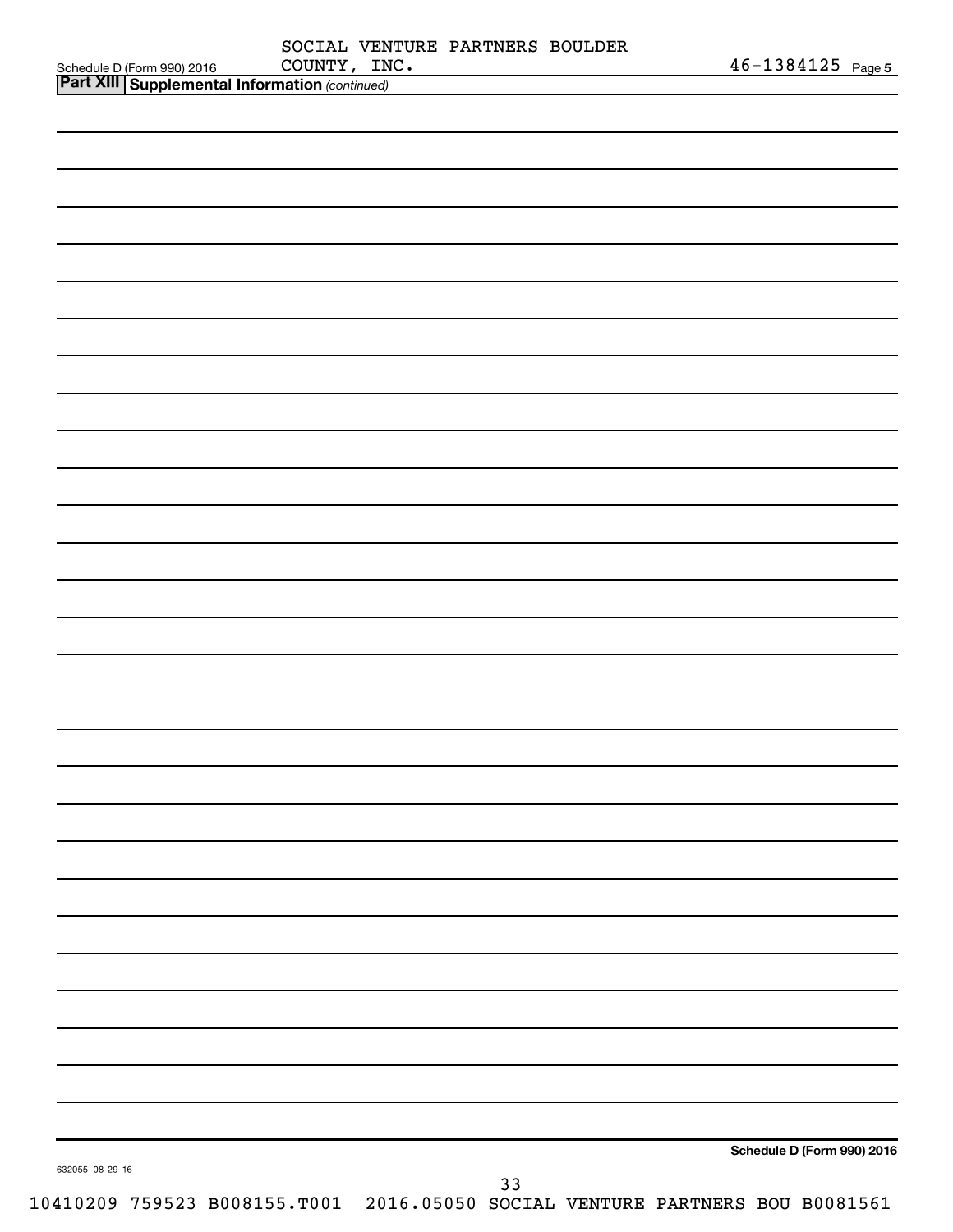| <b>SCHEDULE I</b>          | <b>Grants and Other Assistance to Organizations,</b>                                                                                                                                                                                                                                               |            |                                                                                                                                       |                     |               |  |                                       |                                                     |      |
|----------------------------|----------------------------------------------------------------------------------------------------------------------------------------------------------------------------------------------------------------------------------------------------------------------------------------------------|------------|---------------------------------------------------------------------------------------------------------------------------------------|---------------------|---------------|--|---------------------------------------|-----------------------------------------------------|------|
| (Form 990)                 |                                                                                                                                                                                                                                                                                                    |            | Governments, and Individuals in the United States<br>Complete if the organization answered "Yes" on Form 990, Part IV, line 21 or 22. |                     |               |  |                                       | 2016                                                |      |
| Department of the Treasury |                                                                                                                                                                                                                                                                                                    |            |                                                                                                                                       | Attach to Form 990. |               |  |                                       | <b>Open to Public</b>                               |      |
| Internal Revenue Service   |                                                                                                                                                                                                                                                                                                    |            | Information about Schedule I (Form 990) and its instructions is at www.irs.gov/form990.                                               |                     |               |  |                                       | Inspection                                          |      |
| Name of the organization   | COUNTY, INC.                                                                                                                                                                                                                                                                                       |            | SOCIAL VENTURE PARTNERS BOULDER                                                                                                       |                     |               |  |                                       | <b>Employer identification number</b><br>46-1384125 |      |
| Part I                     | <b>General Information on Grants and Assistance</b>                                                                                                                                                                                                                                                |            |                                                                                                                                       |                     |               |  |                                       |                                                     |      |
| 1.                         | Does the organization maintain records to substantiate the amount of the grants or assistance, the grantees' eligibility for the grants or assistance, and the selection                                                                                                                           |            |                                                                                                                                       |                     |               |  |                                       |                                                     |      |
|                            |                                                                                                                                                                                                                                                                                                    |            |                                                                                                                                       |                     |               |  |                                       | $\boxed{\text{X}}$ Yes                              | l No |
| $\mathbf{2}$               | Describe in Part IV the organization's procedures for monitoring the use of grant funds in the United States.                                                                                                                                                                                      |            |                                                                                                                                       |                     |               |  |                                       |                                                     |      |
| Part II                    | Grants and Other Assistance to Domestic Organizations and Domestic Governments. Complete if the organization answered "Yes" on Form 990, Part IV, line 21, for any                                                                                                                                 |            |                                                                                                                                       |                     |               |  |                                       |                                                     |      |
|                            | recipient that received more than \$5,000. Part II can be duplicated if additional space is needed.                                                                                                                                                                                                |            |                                                                                                                                       |                     |               |  |                                       |                                                     |      |
|                            | (f) Method of<br>1 (a) Name and address of organization<br>$(b)$ EIN<br>(c) IRC section<br>(d) Amount of<br>(e) Amount of<br>(g) Description of<br>valuation (book,<br>noncash assistance<br>or government<br>(if applicable)<br>cash grant<br>non-cash<br>FMV, appraisal,<br>assistance<br>other) |            |                                                                                                                                       |                     |               |  | (h) Purpose of grant<br>or assistance |                                                     |      |
|                            |                                                                                                                                                                                                                                                                                                    |            |                                                                                                                                       |                     |               |  |                                       | GENERAL OPERATING GRANT                             |      |
| KGNU COMMUNITY RADIO       |                                                                                                                                                                                                                                                                                                    |            |                                                                                                                                       |                     |               |  |                                       | TO SUPPORT OUR CONSULTING                           |      |
| 4700 WALNUT STREET         |                                                                                                                                                                                                                                                                                                    |            |                                                                                                                                       |                     |               |  |                                       | WORK TOGETHER IN THE                                |      |
| BOULDER, CO 80301          |                                                                                                                                                                                                                                                                                                    | 84-0690097 | 501(C)(3)                                                                                                                             | 12,500.             | $\mathbf 0$ . |  |                                       | AREAS OF FUNDRAISING                                |      |
|                            |                                                                                                                                                                                                                                                                                                    |            |                                                                                                                                       |                     |               |  |                                       |                                                     |      |
|                            |                                                                                                                                                                                                                                                                                                    |            |                                                                                                                                       |                     |               |  |                                       |                                                     |      |
|                            |                                                                                                                                                                                                                                                                                                    |            |                                                                                                                                       |                     |               |  |                                       |                                                     |      |
|                            |                                                                                                                                                                                                                                                                                                    |            |                                                                                                                                       |                     |               |  |                                       |                                                     |      |
|                            |                                                                                                                                                                                                                                                                                                    |            |                                                                                                                                       |                     |               |  |                                       |                                                     |      |
|                            |                                                                                                                                                                                                                                                                                                    |            |                                                                                                                                       |                     |               |  |                                       |                                                     |      |
|                            |                                                                                                                                                                                                                                                                                                    |            |                                                                                                                                       |                     |               |  |                                       |                                                     |      |
|                            |                                                                                                                                                                                                                                                                                                    |            |                                                                                                                                       |                     |               |  |                                       |                                                     |      |
|                            |                                                                                                                                                                                                                                                                                                    |            |                                                                                                                                       |                     |               |  |                                       |                                                     |      |
|                            |                                                                                                                                                                                                                                                                                                    |            |                                                                                                                                       |                     |               |  |                                       |                                                     |      |
|                            |                                                                                                                                                                                                                                                                                                    |            |                                                                                                                                       |                     |               |  |                                       |                                                     |      |
|                            |                                                                                                                                                                                                                                                                                                    |            |                                                                                                                                       |                     |               |  |                                       |                                                     |      |
|                            |                                                                                                                                                                                                                                                                                                    |            |                                                                                                                                       |                     |               |  |                                       |                                                     |      |
|                            |                                                                                                                                                                                                                                                                                                    |            |                                                                                                                                       |                     |               |  |                                       |                                                     |      |
|                            |                                                                                                                                                                                                                                                                                                    |            |                                                                                                                                       |                     |               |  |                                       |                                                     |      |
|                            |                                                                                                                                                                                                                                                                                                    |            |                                                                                                                                       |                     |               |  |                                       |                                                     |      |
|                            |                                                                                                                                                                                                                                                                                                    |            |                                                                                                                                       |                     |               |  |                                       |                                                     |      |
|                            |                                                                                                                                                                                                                                                                                                    |            |                                                                                                                                       |                     |               |  |                                       |                                                     |      |
| 2                          |                                                                                                                                                                                                                                                                                                    |            |                                                                                                                                       |                     |               |  |                                       |                                                     |      |
| 3                          |                                                                                                                                                                                                                                                                                                    |            |                                                                                                                                       |                     |               |  |                                       |                                                     |      |
| LHA                        | For Paperwork Reduction Act Notice, see the Instructions for Form 990.                                                                                                                                                                                                                             |            | SEE PART IV FOR COLUMN (H) DESCRIPTIONS                                                                                               |                     |               |  |                                       | Schedule I (Form 990) (2016)                        |      |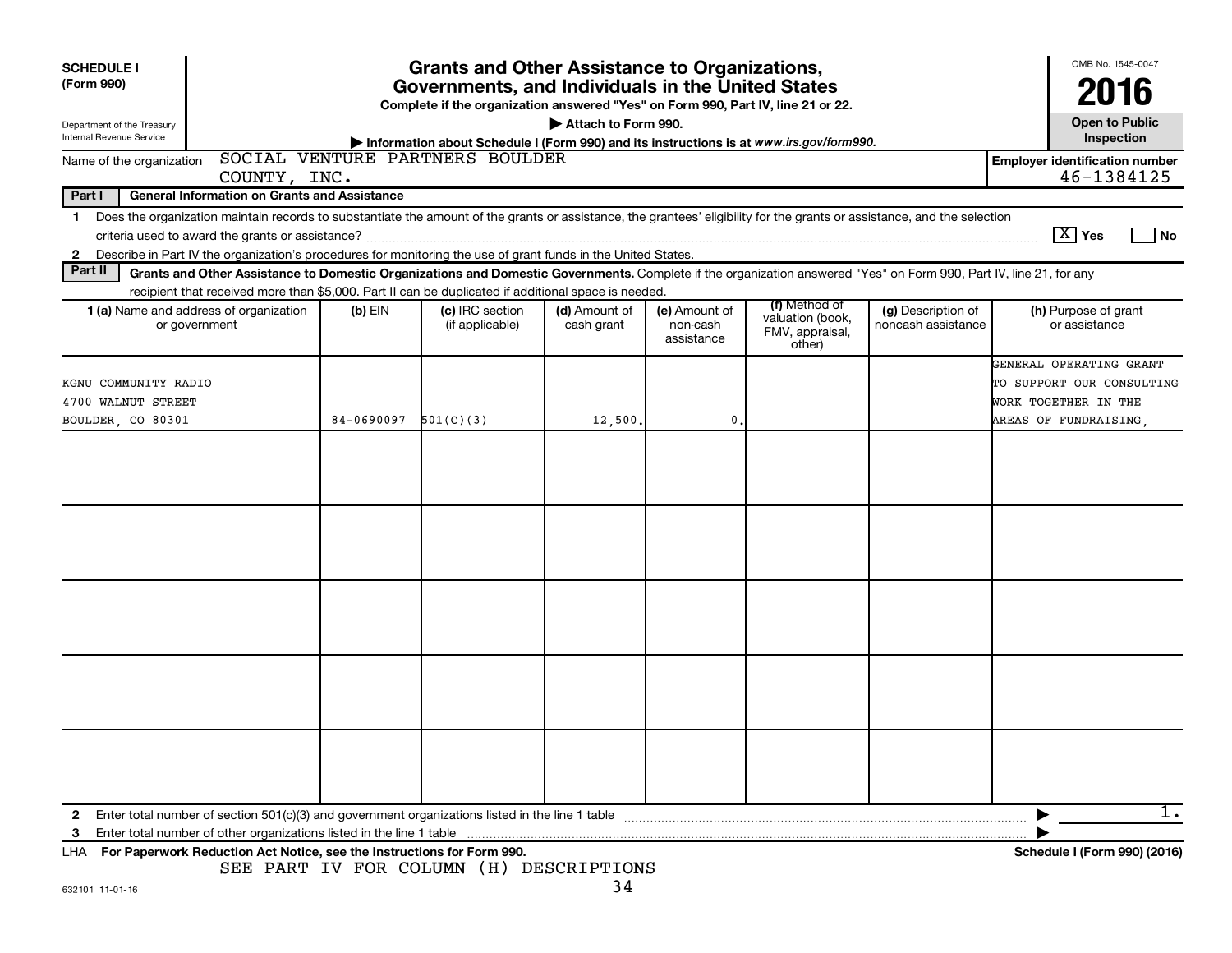Schedule I (Form 990) (2016) COUNTY, INC.  $46-1384125$ 

COUNTY, INC.

**2**

Part III | Grants and Other Assistance to Domestic Individuals. Complete if the organization answered "Yes" on Form 990, Part IV, line 22. Part III can be duplicated if additional space is needed.

| (a) Type of grant or assistance | (b) Number of                                                                                                                             | (c) Amount of | (d) Amount of non- |                                                          | (f) Description of noncash assistance |  |  |  |  |  |  |
|---------------------------------|-------------------------------------------------------------------------------------------------------------------------------------------|---------------|--------------------|----------------------------------------------------------|---------------------------------------|--|--|--|--|--|--|
|                                 | recipients                                                                                                                                | cash grant    | cash assistance    | (e) Method of valuation<br>(book, FMV, appraisal, other) |                                       |  |  |  |  |  |  |
|                                 |                                                                                                                                           |               |                    |                                                          |                                       |  |  |  |  |  |  |
|                                 |                                                                                                                                           |               |                    |                                                          |                                       |  |  |  |  |  |  |
|                                 |                                                                                                                                           |               |                    |                                                          |                                       |  |  |  |  |  |  |
|                                 |                                                                                                                                           |               |                    |                                                          |                                       |  |  |  |  |  |  |
|                                 |                                                                                                                                           |               |                    |                                                          |                                       |  |  |  |  |  |  |
|                                 |                                                                                                                                           |               |                    |                                                          |                                       |  |  |  |  |  |  |
|                                 |                                                                                                                                           |               |                    |                                                          |                                       |  |  |  |  |  |  |
|                                 |                                                                                                                                           |               |                    |                                                          |                                       |  |  |  |  |  |  |
|                                 |                                                                                                                                           |               |                    |                                                          |                                       |  |  |  |  |  |  |
|                                 |                                                                                                                                           |               |                    |                                                          |                                       |  |  |  |  |  |  |
|                                 |                                                                                                                                           |               |                    |                                                          |                                       |  |  |  |  |  |  |
|                                 |                                                                                                                                           |               |                    |                                                          |                                       |  |  |  |  |  |  |
|                                 |                                                                                                                                           |               |                    |                                                          |                                       |  |  |  |  |  |  |
|                                 |                                                                                                                                           |               |                    |                                                          |                                       |  |  |  |  |  |  |
|                                 |                                                                                                                                           |               |                    |                                                          |                                       |  |  |  |  |  |  |
|                                 |                                                                                                                                           |               |                    |                                                          |                                       |  |  |  |  |  |  |
|                                 |                                                                                                                                           |               |                    |                                                          |                                       |  |  |  |  |  |  |
|                                 |                                                                                                                                           |               |                    |                                                          |                                       |  |  |  |  |  |  |
| Part IV                         | Supplemental Information. Provide the information required in Part I, line 2; Part III, column (b); and any other additional information. |               |                    |                                                          |                                       |  |  |  |  |  |  |

PART I, LINE 2:

THE CAPACITY BUILDING CONSULTING SVP DOES WITH NONPROFITS IS INTENSIVE AND

EXTENSIVE. DUE TO THE CLOSE RELATIONSHIP SVP HOLDS WITH EACH NONPROFIT

ORGANIZATION IN WHICH IT INVESTS, SVP REPRESENTATIVES SEE THE NONPROFIT'S

FINANCIALS ALMOST EVERY MONTH AND OFTEN ATTEND BOARD MEETINGS. SVP COMMONLY

WORKS WITH NONPROFITS TO IMPROVE THEIR BUDGETS, SUSTAINABILITY AND

FINANCIAL MANAGEMENT PRACTICES.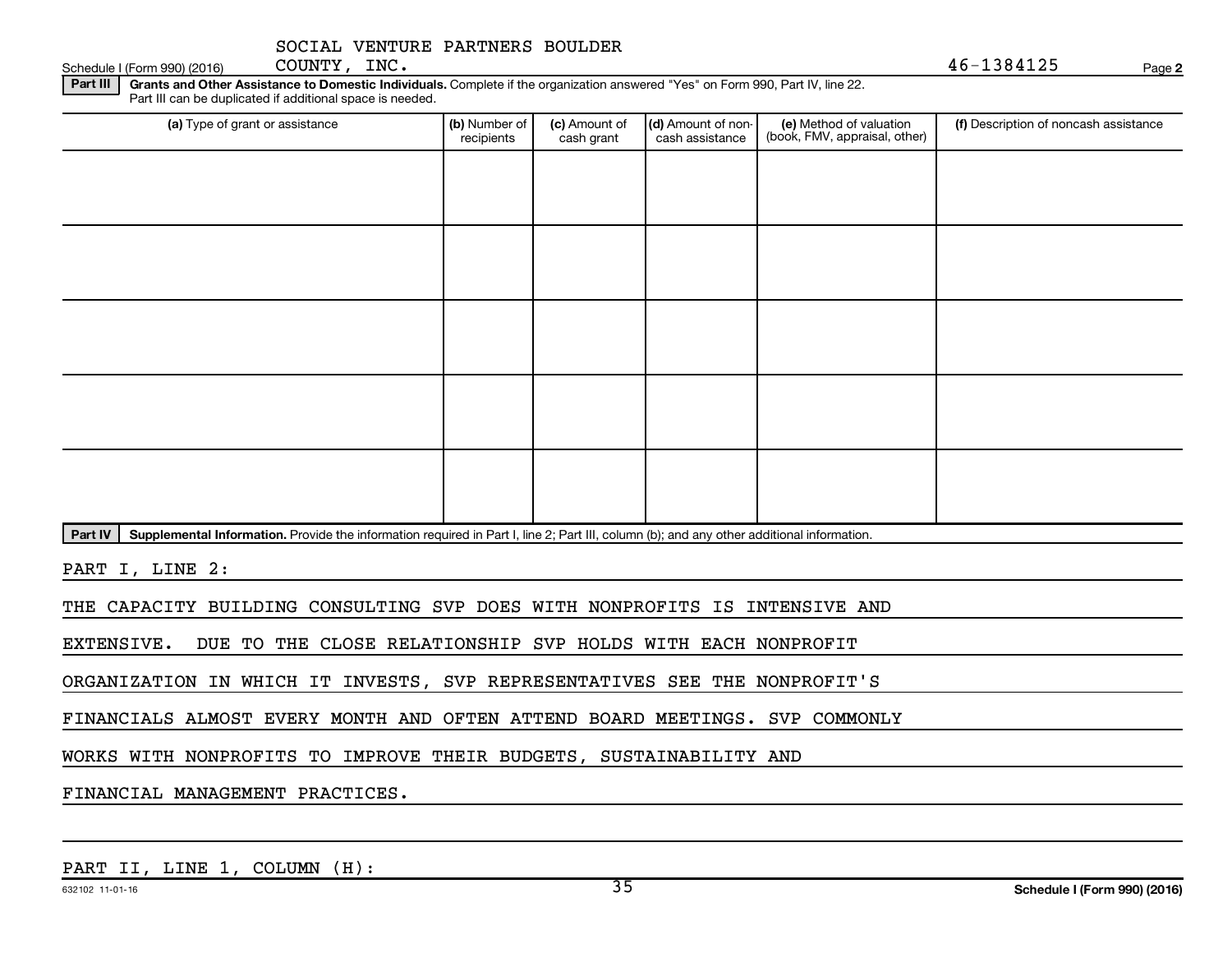|                          |                                                    | SOCIAL VENTURE PARTNERS BOULDER                                              |    |  |                       |  |
|--------------------------|----------------------------------------------------|------------------------------------------------------------------------------|----|--|-----------------------|--|
| Schedule I (Form 990)    | COUNTY, INC.<br>Part IV   Supplemental Information |                                                                              |    |  | $46 - 1384125$ Page 2 |  |
|                          |                                                    |                                                                              |    |  |                       |  |
|                          |                                                    | NAME OF ORGANIZATION OR GOVERNMENT: KGNU COMMUNITY RADIO                     |    |  |                       |  |
| (H)                      |                                                    | PURPOSE OF GRANT OR ASSISTANCE: GENERAL OPERATING GRANT TO SUPPORT           |    |  |                       |  |
|                          |                                                    | OUR CONSULTING WORK TOGETHER IN THE AREAS OF FUNDRAISING, TECHNOLOGY,        |    |  |                       |  |
|                          |                                                    | FINANCIAL MANAGEMENT, BOARD DEVELOPMENT AND HUMAN RESOURCES.                 |    |  |                       |  |
|                          |                                                    |                                                                              |    |  |                       |  |
|                          |                                                    |                                                                              |    |  |                       |  |
|                          |                                                    |                                                                              |    |  |                       |  |
|                          |                                                    |                                                                              |    |  |                       |  |
|                          |                                                    |                                                                              |    |  |                       |  |
|                          |                                                    |                                                                              |    |  |                       |  |
|                          |                                                    |                                                                              |    |  |                       |  |
|                          |                                                    |                                                                              |    |  |                       |  |
|                          |                                                    |                                                                              |    |  |                       |  |
|                          |                                                    |                                                                              |    |  |                       |  |
|                          |                                                    |                                                                              |    |  |                       |  |
|                          |                                                    |                                                                              |    |  |                       |  |
|                          |                                                    |                                                                              |    |  |                       |  |
|                          |                                                    |                                                                              |    |  |                       |  |
|                          |                                                    |                                                                              |    |  |                       |  |
|                          |                                                    |                                                                              |    |  |                       |  |
|                          |                                                    |                                                                              |    |  |                       |  |
|                          |                                                    |                                                                              |    |  |                       |  |
|                          |                                                    |                                                                              |    |  |                       |  |
|                          |                                                    |                                                                              |    |  |                       |  |
|                          |                                                    |                                                                              |    |  |                       |  |
|                          |                                                    |                                                                              |    |  |                       |  |
|                          |                                                    |                                                                              |    |  |                       |  |
|                          |                                                    |                                                                              |    |  |                       |  |
|                          |                                                    |                                                                              |    |  |                       |  |
|                          |                                                    |                                                                              |    |  |                       |  |
|                          |                                                    |                                                                              |    |  |                       |  |
|                          |                                                    |                                                                              |    |  |                       |  |
|                          |                                                    |                                                                              |    |  |                       |  |
|                          |                                                    |                                                                              |    |  |                       |  |
| 632291<br>$04 - 01 - 16$ |                                                    |                                                                              |    |  | Schedule I (Form 990) |  |
|                          |                                                    | 10410209 759523 B008155.T001 2016.05050 SOCIAL VENTURE PARTNERS BOU B0081561 | 36 |  |                       |  |
|                          |                                                    |                                                                              |    |  |                       |  |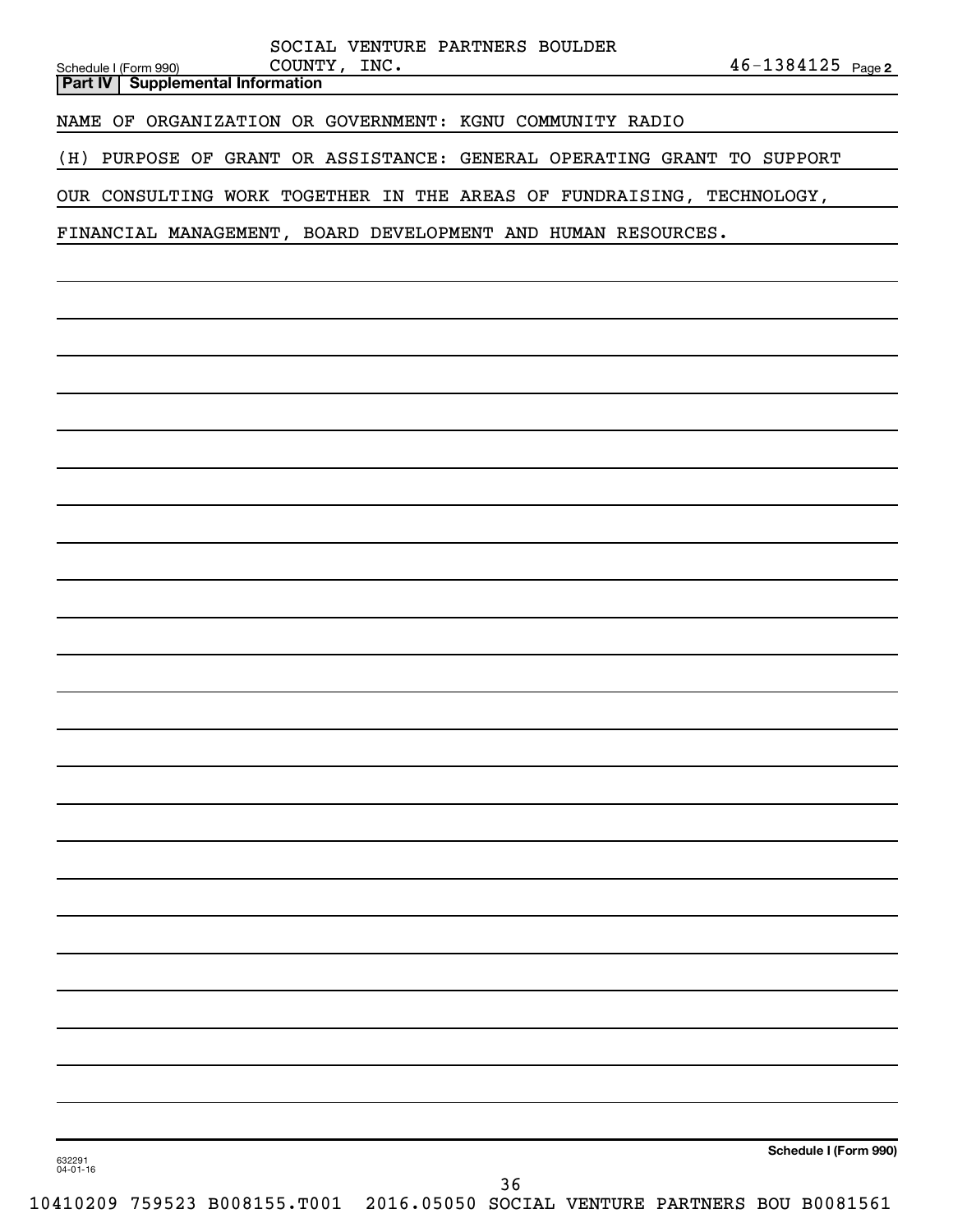**(Form 990 or 990-EZ)**

Department of the Treasury Internal Revenue Service

Name of the organization

**Complete to provide information for responses to specific questions on SCHEDULE O Supplemental Information to Form 990 or 990-EZ 2016**

**Information about Schedule O (Form 990 or 990-EZ) and its instructions is at WWW.irs.gov/form990. Form 990 or 990-EZ or to provide any additional information. | Attach to Form 990 or 990-EZ.**

OMB No. 1545-0047 **Open to Public Inspection Employer identification number**

SOCIAL VENTURE PARTNERS BOULDER COUNTY, INC. 46-1384125

FORM 990, PART III, LINE 4A, PROGRAM SERVICE ACCOMPLISHMENTS:

SVP BOULDER COUNTY BELIEVES THAT STRONG NONPROFITS DELIVER BETTER

RESULTS AND ENGAGED, EDUCATED GIVERS HAVE GREATER IMPACT. SO, WE HELP

NONPROFITS AND GIVERS DEVELOP CORE SKILLS, LEADERSHIP ABILITIES,

MANAGEMENT PRACTICES, STRATEGIES, AND SYSTEMS. WE BUILD RELATIONSHIPS

AND CREATE A NETWORK THAT CAN SOLVE COMMUNITY PROBLEMS TOGETHER.

SVP BUILT CAPACITY IN NONPROFITS THROUGH TRAINING SUPPORT, LEADERSHIP

SUPPORT, AND CONSULTING SUPPORT IN THE FOLLOWING PROGRAMS:

 BOARDS WITH BRAINS - GOVERNANCE BEST PRACTICE WORKSHOPS FOR CURRENT

BOARD AND STAFF MEMBERS, AND THOSE INTERESTED IN JOINING A NONPROFIT

BOARD. IN 2017 SVP SERVED JUST OVER 200 INDIVIDUALS.

FORM 990, PART III, LINE 4B, PROGRAM SERVICE ACCOMPLISHMENTS:

EXECS EVOLVE - INTENSIVE, ONE-ON-ONE EXECUTIVE COACHING RELATIONSHIPS

SUPPORTING NONPROFIT DIRECTORS IN DEVELOPING THEIR MANAGEMENT AND

LEADERSHIP SKILLS AND APPROACH. IN 2017, SVP SERVED 11 NONPROFITS.

FORM 990, PART III, LINE 4C, PROGRAM SERVICE ACCOMPLISHMENTS:

INVESTED EDS - FACILITATED PEER LEARNING COHORT FOR NONPROFIT CEOS AND

EXECUTIVE DIRECTORS. IN 2017, SVP SERVED 10 NONPROFITS.

FORM 990, PART III, LINE 4D, OTHER PROGRAM SERVICES:

CATAPULT - EXTENSIVE MULTI-YEAR INVESTMENTS OF CONSULTING AND

632211 08-25-16 LHA For Paperwork Reduction Act Notice, see the Instructions for Form 990 or 990-EZ. Schedule O (Form 990 or 990-EZ) (2016)

37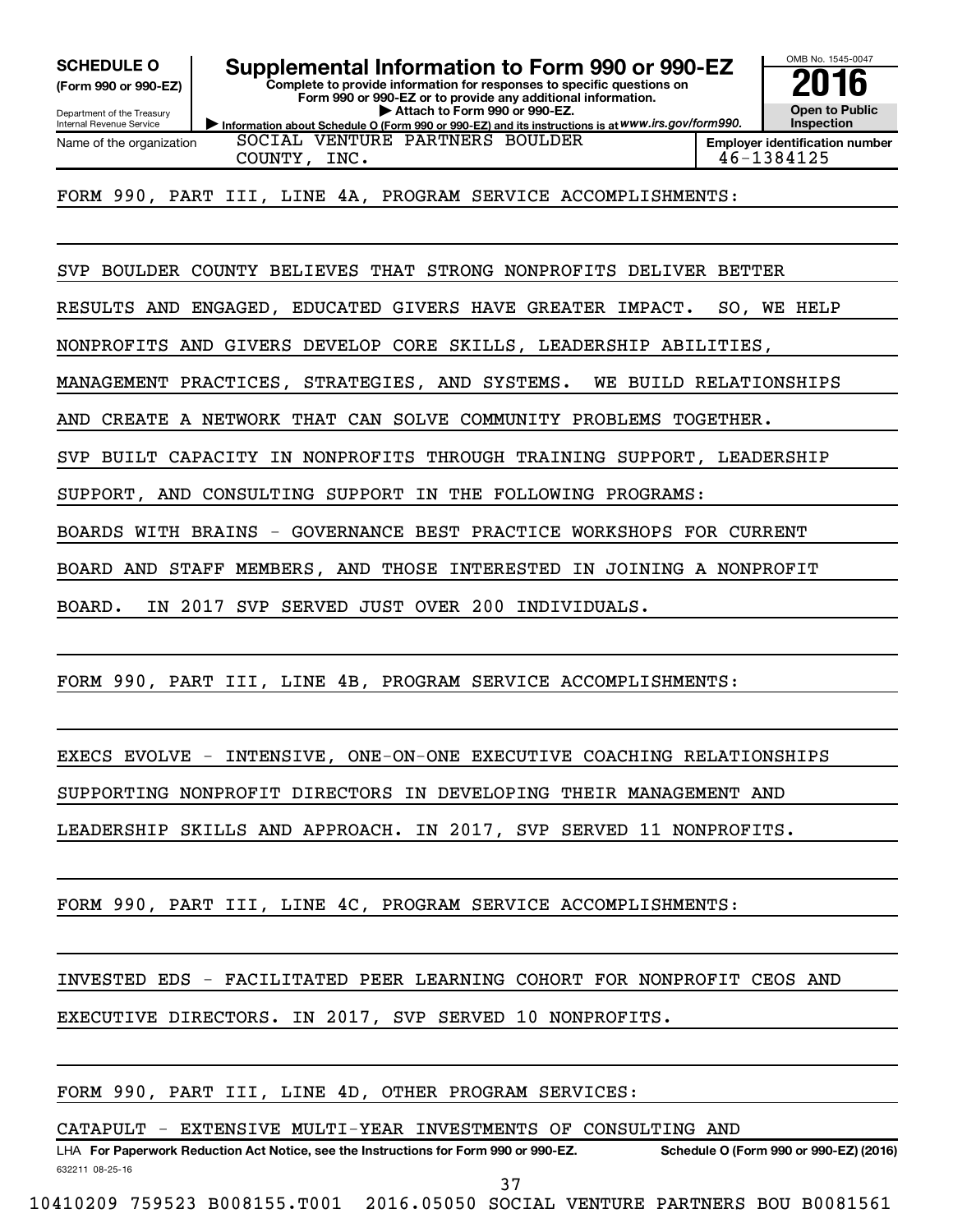| Schedule O (Form 990 or 990-EZ) (2016)                                      | Page 2                                              |
|-----------------------------------------------------------------------------|-----------------------------------------------------|
| SOCIAL VENTURE PARTNERS BOULDER<br>Name of the organization<br>COUNTY, INC. | <b>Employer identification number</b><br>46-1384125 |
| STRENGTHEN<br>SUPPORTING CASH GRANTS THAT SCALE AND<br>THE                  | "INVESTEE"                                          |
| NONPROFITS WE WORK WITH. IN 2017, SVP SERVED FIVE NONPROFITS:               |                                                     |
| ATTENTION HOMES, INC                                                        |                                                     |
| COMMUNITY<br>FOOD<br><b>SHARE</b>                                           |                                                     |
| COMMUNITY RADIO<br>KGNU                                                     |                                                     |
| VOICES FOR CHILDREN CASA                                                    |                                                     |
| CHILDREN'S MUSEUM<br>WOW!                                                   |                                                     |
|                                                                             |                                                     |
| SEASONED PROFESSIONALS IN ONE-YEAR,<br>ENCORE FELLOWSHIPS - PLACEMENTS OF   |                                                     |
| HALF-TIME FELLOWSHIPS POSITIONS WITH NONPROFITS TO COMPLETE A CAPACITY      |                                                     |

BUILDING PROJECT. IN 2017, SVP SERVED THREE NONPROFITS.

SVP BUILT CAPACITY IN GIVERS/PHILANTHROPISTS BY ENHANCING MEMBER

CONNECTIONS AND KNOWLEDGE BUILDING THROUGH THE FOLLOWING PROGRAMS THAT

SERVED 77 PEOPLE:

#### TOPIC SPECIFIC WORKSHOPS THAT PROVIDE SKILL AND KNOWLEDGE DEVELOPMENT

 SERVING CLIENTS IN THE NONPROFIT PROGRAMS PROVIDED BY SVP AND THEREBY RECEIVING EXPERIENTIAL DEVELOPMENT

#### STRUCTURED PEER LEARNING SESSIONS ON A TOPICAL THEME

#### SMALL GROUP DINNERS AND ACTIVITIES WITH DISCUSSION ON NONPROFIT AND

COMMUNITY ISSUES

#### SOCIALS WITH PRESENTATIONS, PANELS, OR KNOWLEDGE-SHARING

EXPENSES \$ 168,783. INCLUDING GRANTS OF \$ 14,000. REVENUE \$ 2,039.

632212 08-25-16

38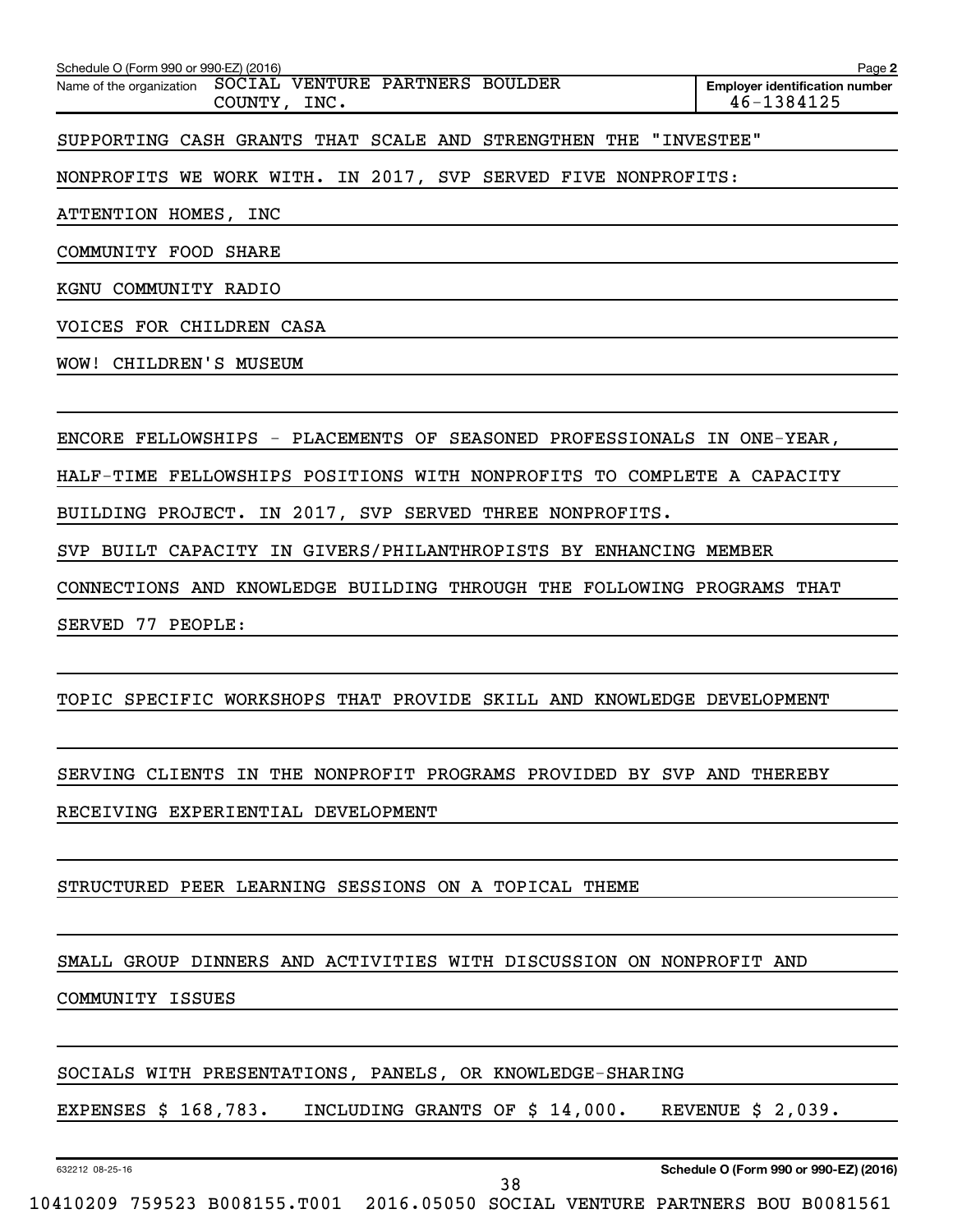| Schedule O (Form 990 or 990-EZ) (2016)                   |              |  | Page 2                                              |
|----------------------------------------------------------|--------------|--|-----------------------------------------------------|
| Name of the organization SOCIAL VENTURE PARTNERS BOULDER | COUNTY, INC. |  | <b>Employer identification number</b><br>46-1384125 |
|                                                          |              |  |                                                     |

FORM 990, PART VI, SECTION A, LINE 7A:

THE ORGANIZATION HAS SEVEN CLASSES OF MEMBERS WHO HAVE THE RIGHT TO VOTE FOR CANDIDATES FOR THE BOARD OF DIRECTORS AND DECIDE WHICH INVESTEES SHOULD BE GIVEN SUPPORT FROM THE ORGANIZATION. THE ANNUAL MEETING OF THE MEMBERS IS HELD FOR THE PURPOSE OF TRANSACTING BUSINESS PRESENTED BY THE BOARD OF DIRECTORS. THE AFFAIRS OF THE ORGANIZATION ARE MANAGED BY THE BOARD OF DIRECTORS.

FORM 990, PART VI, SECTION B, LINE 11B: THE TREASURER, EXECUTIVE DIRECTOR, FINANCE COMMITTEE, AND BOARD OF DIRECTORS WILL REVIEW THE 990 BEFORE IT IS FILED WITH THE IRS.

FORM 990, PART VI, SECTION B, LINE 12C:

632212 08-25-16 **Schedule O (Form 990 or 990-EZ) (2016)** A CONFLICT OF INTEREST EXISTS WHEN ANY MATTER UNDER CONSIDERATION BY THE BOARD OF DIRECTORS INVOLVES THE POTENTIAL FOR A SIGNIFICANT OR MATERIAL BENEFIT TO A DIRECTOR OR ANY MEMBER OF HIS OR HER IMMEDIATE FAMILY OR TO ANY BUSINESS, FINANCIAL OR PROFESSIONAL ORGANIZATION OF WHICH THE DIRECTOR IS AN OFFICER, DIRECTOR, MEMBER, OWNER OR EMPLOYEE. WHEN A DIRECTOR RECOGNIZES A POTENTIAL CONFLICT OF INTEREST HE OR SHE MUST IDENTIFY THE CONFLICT AND, AFTER ANSWERING ANY QUESTIONS POSED BY OTHER DIRECTORS, MUST WITHDRAW FROM ANY DISCUSSION OR VOTING ON THE MATTER. THE BOARD OF DIRECTORS MAY NOT GO FORWARD WITH A TRANSACTION IN RELATION TO WHICH A DIRECTOR ACKNOWLEDGES A POTENTIAL CONFLICT OF INTEREST UNLESS THE BOARD DETERMINES, BY A MAJORITY VOTE OF THE DISINTERESTED DIRECTORS, THAT THE TRANSACTION IS IN THE ORGANIZATION'S BEST INTEREST. THE BOARD AND COMMITTEE MEMBERS DISCUSS AND SIGN CONFLICT OF INTEREST FORMS EVERY YEAR. THE QUESTION IS ASKED AT EVERY BOARD MEETING REGARDING A POTENTIAL CONFLICT OF INTEREST. FINALLY, THE EXECUTIVE COMMITTEE IS 39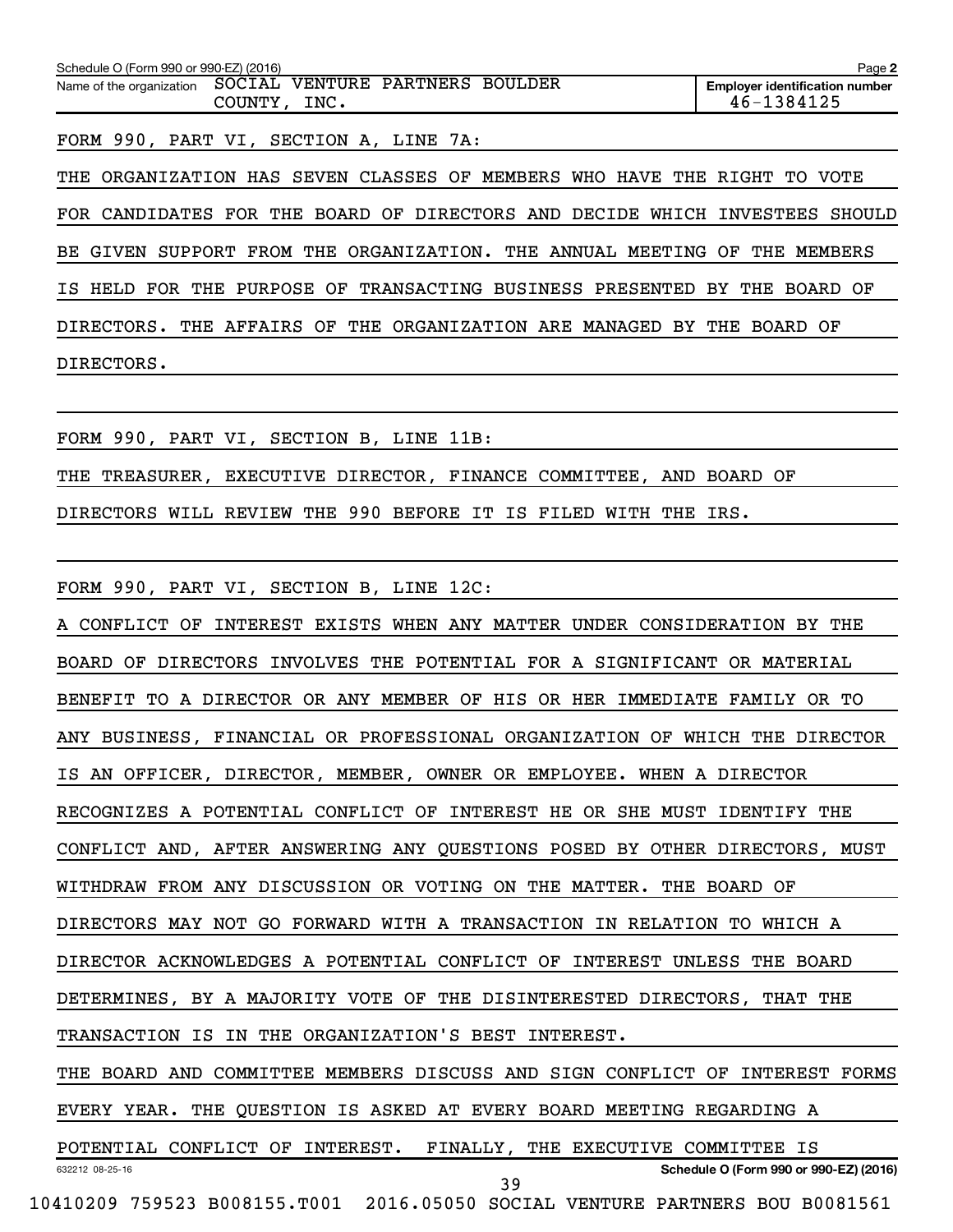| Schedule O (Form 990 or 990-EZ) (2016)                                        | Page 2                                              |
|-------------------------------------------------------------------------------|-----------------------------------------------------|
| SOCIAL VENTURE PARTNERS BOULDER<br>Name of the organization<br>COUNTY, INC.   | <b>Employer identification number</b><br>46-1384125 |
| RESPONSIBLE FOR A REGULAR REVIEW OF THE POLICY AND, IF DEEMED NEEDED,         |                                                     |
| RECOMMENDATIONS TO THE BOARD REGARDING THE POLICY AND ITS IMPLEMENTATION.     |                                                     |
| FORM 990, PART VI, SECTION B, LINE 15A:                                       |                                                     |
| COMPENSATION FOR THE EXECUTIVE DIRECTOR IS DETERMINED BY APPROVAL OF THE      |                                                     |
| THE PROCESS IS LED BY THE BOARD CHAIR WITH<br>FULL BOARD OF DIRECTORS.        |                                                     |
| SUPPORT FROM THE EXECUTIVE COMMITTEE.<br>THE EXECUTIVE DIRECTOR IS ASKED TO   |                                                     |
| COMPLETE A SELF-ASSESSMENT FOR THE PRIOR YEAR AS WELL AS A WORKPLAN AND       |                                                     |
| GOALS FOR THE COMING YEAR.<br>THE BOARD CHAIR AND EXECUTIVE COMMITTEE PROVIDE |                                                     |
| FEEDBACK ON THE PERFORMANCE OF THE EXECUTIVE DIRECTOR AND THE                 |                                                     |
| AFOREMENTIONED DOCUMENTS.<br>THEN THE BOARD CHAIR REVIEWS THE SOCIAL VENTURE  |                                                     |
| PARTNERS NETWORK SALARY & BENEFITS SURVEY AND THE COLORADO NONPROFIT          |                                                     |
| ASSOCIATION SALARY & BENEFITS SURVEY. BASED ON THE EXECUTIVE DIRECTOR'S       |                                                     |
| PERFORMANCE AND RESPONSIBILITIES, IN ADDITION TO SALARY AND BENEFIT           |                                                     |
| COMPARISONS FOR LIKE ORGANIZATIONS, THE BOARD CHAIR DRAFTS A SALARY AND       |                                                     |
| BENEFITS PACKAGE WHICH IS DISCUSSED AND APPROVED BY THE FULL BOARD OF         |                                                     |
| DIRECTORS. THE LAST APPROVAL OF THE EXECUTIVE DIRECTOR'S COMPENSATION         |                                                     |
| OCCURRED ON OCTOBER 26, 2017.                                                 |                                                     |

|  |  |                              | FORM 990, PART VI, SECTION C, LINE 19: |                                                                          |  |  |  |
|--|--|------------------------------|----------------------------------------|--------------------------------------------------------------------------|--|--|--|
|  |  |                              |                                        | THE ORGANIZATION'S BYLAWS, ARTICLES OF INCORPORATION, IRS LETTER OF      |  |  |  |
|  |  |                              |                                        | DETERMINATION OF EXEMPT STATUS AND MEMBER LEVEL DETAILS ARE AVAILABLE ON |  |  |  |
|  |  |                              |                                        | THE ORGANIZATION'S WEBSITE. THE 990 WILL ALSO BE AVAILABLE AS SOON AS IT |  |  |  |
|  |  | HAS BEEN FILED WITH THE IRS. |                                        |                                                                          |  |  |  |
|  |  |                              |                                        |                                                                          |  |  |  |

## FORM 990, PART IX, LINE 11G, OTHER FEES:

SPEAKER FEES:

# PROGRAM SERVICE EXPENSES 2,400.

632212 08-25-16

**Schedule O (Form 990 or 990-EZ) (2016)**